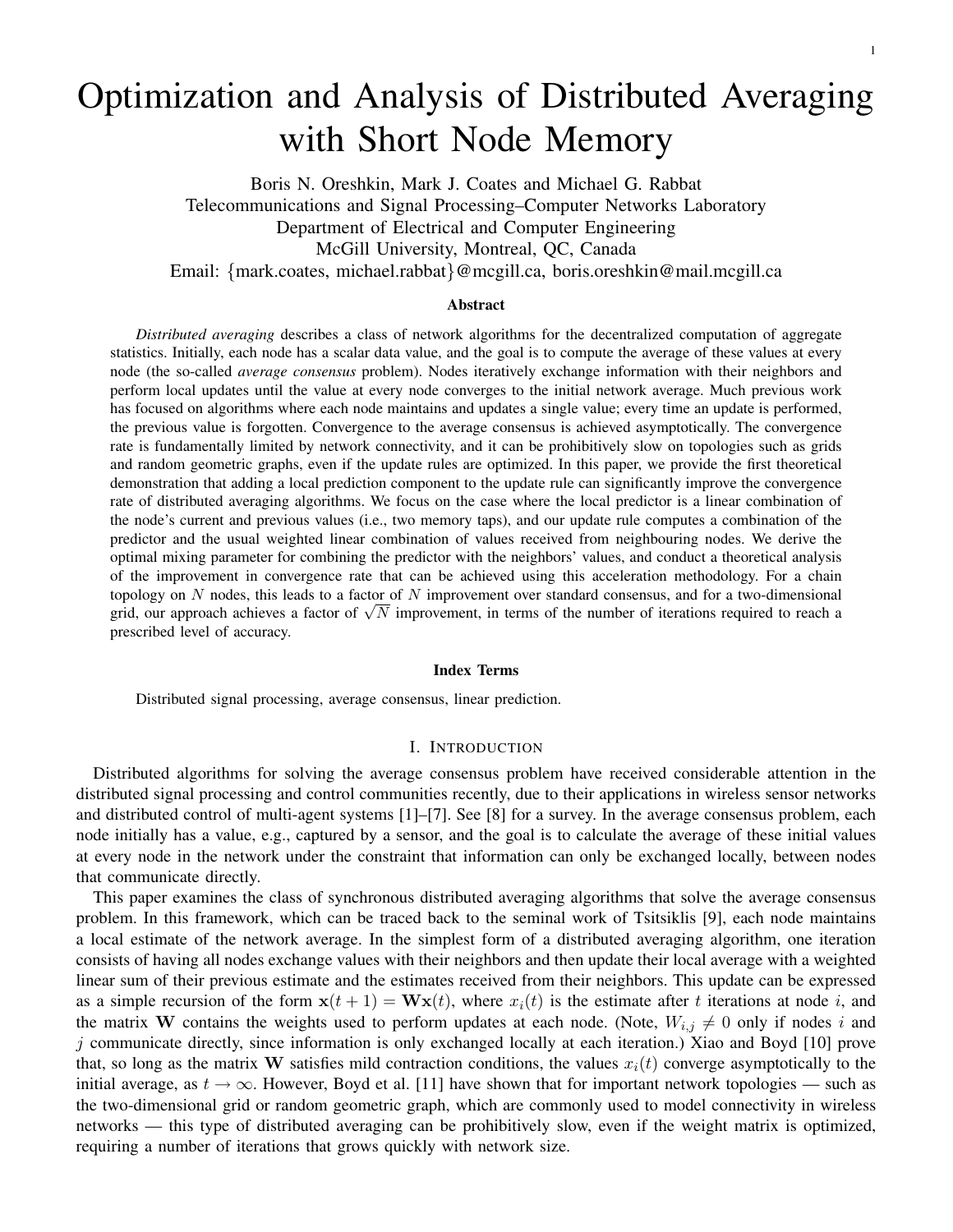Numerical simulations have demonstrated that *predictive consensus* algorithms can converge much faster [4], [12]–[15]. These algorithms employ local node-memory, and change the algorithm so that the state-update becomes a mixture of a network-averaging and a prediction. But there has been no theoretical proof that they provide better performance, nor has there been any analytical characterization of the improvement they can provide. In addition, the algorithms have required intensive initialization to calculate their parameters. In this paper, we provide the first theoretical results quantifying the improvement obtained by predictive consensus over standard memoryless consensus algorithms. We focus on a linear predictor and derive a closed-form expression for the optimal mixing parameter one should use to combine the local prediction with the neighbourhood averaging. We analytically characterize the convergence rate improvement and describe a simple decentralized algorithm for initialization.

## *A. Related Work*

Two major approaches to accelerating the convergence of consensus algorithms can be identified: optimizing the weight matrix [1], [5], [10], [11], and incorporating memory into the distributed averaging algorithm [4], [12]– [16]. The spectral radius of the weight matrix governs the asymptotic convergence rate, so optimizing the weight matrix corresponds to minimizing the spectral radius, subject to connectivity constraints [1], [10], [11]. Xiao et al. formulate the optimization as a semi-definite problem and describe a decentralized algorithm using distributed orthogonal iterations [1], [10], [11]. Although elegant and efficient, this approach involves substantial initialization costs, and the improvement does not scale in grid or random geometric graph topologies (the averaging time is improved by a constant factor).

A more promising research direction is based on using local node memory. The idea of using higher-order eigenvalue shaping filters was discussed in [4], but the problem of identifying optimal filter parameters was not solved. In [12] Cao *et al.* proposed a memory-based acceleration framework for gossip algorithms where updates are a weighted sum of previous state values and gossip exchanges, but they provide no solutions or directions for weight vector design or optimization. Johansson and Johansson [15] advocate a similar scheme for distributed consensus averaging. They investigate convergence conditions and use standard solvers to find a numerical solution for the optimal weight vector. Recently, polynomial filtering was introduced for consensus acceleration, with the optimal weight vector again determined numerically [14]. Analytical solutions for the topology-dependent optimal weights have not been considered in previous work [12]–[15] and, consequently, there has been no theoretical convergence rate analysis for variants of distributed averaging that use memory to improve the convergence rate.

Aysal et al. proposed the mixing of neighbourhood averaging with a local linear predictor in [13]. The algorithm we analyze belongs to the general framework presented therein. Although the algorithmic framework in [13] allows for multi-tap linear predictors, the analysis focuses entirely on one-tap prediction. Since one-tap prediction uses only the current state-value (and the output of neighbourhood averaging), the procedure is equivalent to modification of the memoryless consensus weight matrix. As such, the convergence rate improvement cannot be better than that achieved by optimizing the weight matrix as in [1], [10], [11]. Aysal et al. also present numerical simulations for acceleration involving multi-tap predictors, which showed much greater improvement in convergence rate. However, they provided no method to choose or initialize the algorithmic parameters, so it was impossible to implement the algorithm in practice. There was no theoretical analysis demonstrating that the predictive acceleration procedure could consistently outperform memoryless consensus and no characterization of the improvement.

An extreme approach to consensus acceleration is the methodology proposed in [16]. Based on the notion of observability in linear systems, the algorithm achieves consensus in a finite number of iterations. Each node records the entire history of values  $\{x_i(t)\}_{t=0}^T$ , and after enough iterations, inverts this history to recover the network average. In order to carry out the inversion, each node needs to know a topology-dependent set of weights. This leads to complicated initialization procedures for determining these weights. Another drawback is that the memory required at each node grows with the network size.

#### *B. Summary of Contributions*

We analyze a simple, scalable and efficient framework for accelerating distributed average consensus. This involves the convex combination of a neighborhood averaging and a local linear prediction. We demonstrate theoretically that a simple two-tap linear predictor is sufficient to achieve dramatic improvements in the convergence rate. For this two-tap case, we provide an analytical solution for the optimal mixing parameter and characterize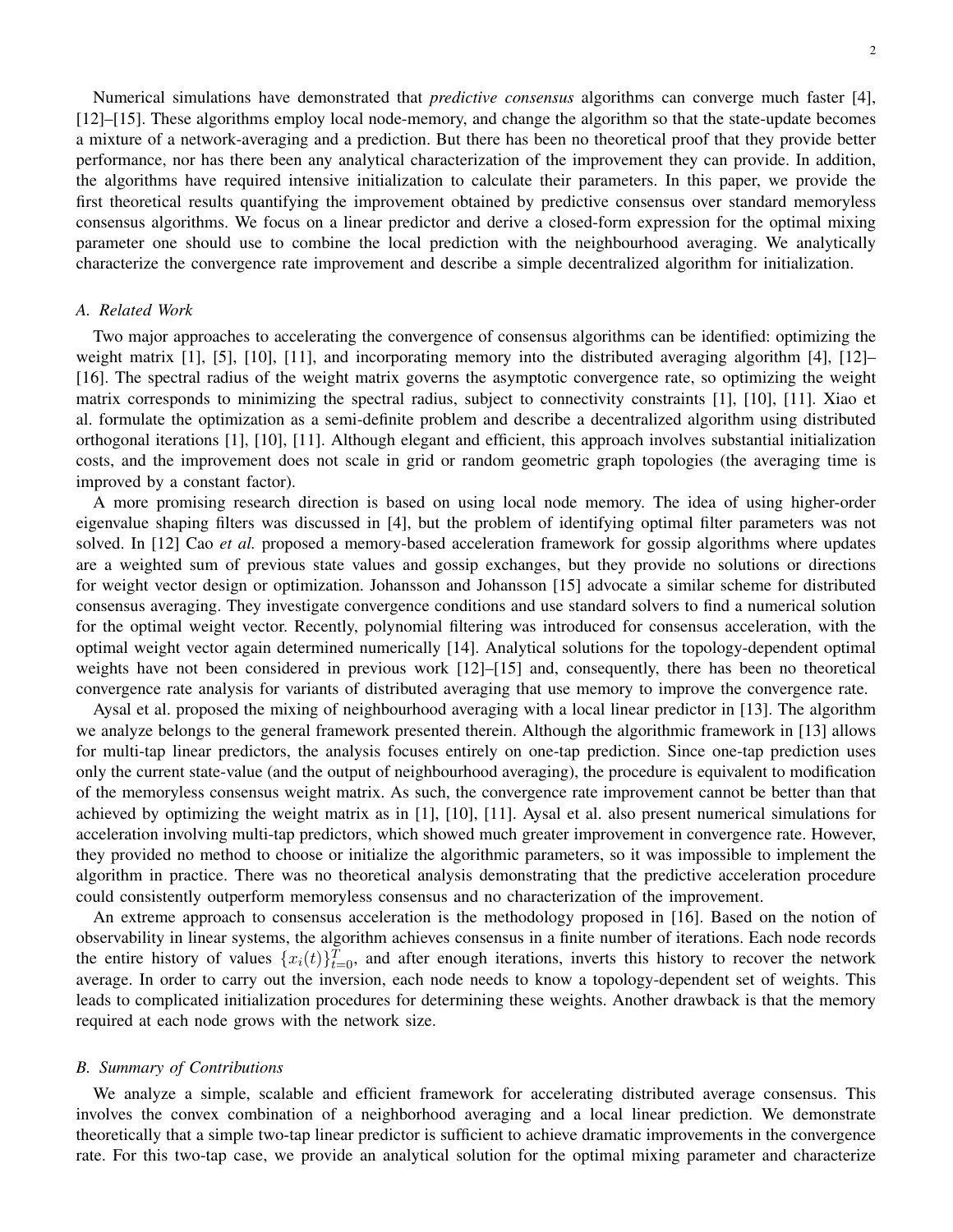3

the achieved improvement in convergence rate. We show that the performance gain grows with increasing network size at a rate that depends on the (expected) spectral gap of the original weight matrix<sup>1</sup>. As concrete examples, we show that for a chain topology on N nodes, the proposed method achieves a factor of N improvement over we snow that for a chain topology on *i* nodes, the proposed method achieves a factor of *i* improvement over memoryless consensus, and for a two-dimensional grid, a factor of  $\sqrt{N}$  improvement, in terms of the number o iterations required to reach a prescribed level of accuracy. We report the results of numerical experiments comparing our proposed algorithm with standard memoryless consensus, the polynomial filter approach of [14] and finite-time consensus [16]. The proposed algorithm converges much more rapidly than memoryless consensus, outperforms the polynomial filtering approach of [14], and achieves performance comparable to finite-time consensus for random geometric graph topologies. We also present a novel, efficient approach for initialization of the accelerated algorithm. The initialization overhead is much less than that of other acceleration methods, rendering the scheme more practical for implementation.

#### *C. Paper Organization*

The remainder of this paper is structured as follows. Section II introduces the distributed average consensus framework and outlines the linear prediction-based acceleration methodology. Section III provides the main results, including the optimal value of the mixing parameter for the two-tap predictor, an analysis of convergence rate and processing gain, and a practical heuristic for efficient distributed initalization. We report the results of numerical experiments in Section IV, and provide proofs of the main results together with accompanying discussion in Section V. Section VI concludes the paper.

#### II. PROBLEM FORMULATION

We assume that a network of  $N$  nodes is given, and that the communication topology is specified in terms of a collection of neighborhoods of each node:  $\mathcal{N}_i \subseteq \{1, \ldots, N\}$  is the set of nodes with whom node i communicates directly. For  $j \in \mathcal{N}_i$ , we will also say that there is an edge between i and j, and assume that connectivity is symmetric; i.e.,  $j \in \mathcal{N}_i$  implies that  $i \in \mathcal{N}_j$ . The cardinality of  $\mathcal{N}_i$ ,  $d_i = |\mathcal{N}_i|$ , is called the degree of node i. We assume that the network is connected, meaning that there is a path (a sequence of adjacent edges) connecting every pair of nodes.

Initially, each node  $i = 1, ..., N$  has a scalar value  $x_i(0) \in \mathbb{R}$ , and the goal is to develop a distributed algorithm such that every node computes  $\bar{x} = \frac{1}{N}$  $\frac{1}{N} \sum_{i=1}^{N} x_i(0)$ . Previous studies (see, e.g., [9] or [10]) have considered linear updates of the form

$$
x_i(t+1) = W_{ii}x_i(t) + \sum_{j \in \mathcal{N}_i} W_{ij}x_j(t),
$$
\n<sup>(1)</sup>

where  $\sum_j W_{ij} = 1$ , and  $W_{i,j} \neq 0$  only if  $j \in \mathcal{N}_i$ . Stacking the values  $x_1(t), \ldots, x_N(t)$  into a column vector, one network iteration of the algorithm is succinctly expressed as the linear recursion  $x(t + 1) = Wx(t)$ . Let 1 denote the vector of all ones. For this basic setup, Xiao and Boyd [10] have shown that necessary and sufficient conditions on W which ensure convergence to the average consensus,  $\bar{x}1$ , are

$$
W1 = 1, \quad 1^T W = 1^T, \quad \rho(W - J) < 1,\tag{2}
$$

where **J** is the averaging matrix,  $J = \frac{1}{N}$  $\frac{1}{N}$ 11<sup>T</sup>, and  $\rho(A)$  denotes the spectral radius of a matrix A:

$$
\rho(\mathbf{A}) \triangleq \max_{i} \{ |\lambda_i| : i = 1, 2, \dots, N \},\tag{3}
$$

where  $\{\lambda_i\}_{i=1}^N$  denote the eigenvalues of **A**. Algorithms have been identified for locally generating weight matrices that satisfy the required convergence conditions if the underlying graph is connected, e.g., Maximum–degree and Metropolis–Hastings weights [1], [17].

Empirical evidence suggests that the convergence of the algorithm can be significantly improved by using local memory [13]–[15]. The idea is to exploit smooth convergence of the algorithm, using current and past values to predict the future trajectory. In this fashion, the algorithm achieves faster convergence by bypassing intermediate

<sup>&</sup>lt;sup>1</sup>The expectation is appropriate for families of random graphs, and is taken over the set of random graphs for a specified number of nodes. For deterministic topologies (e.g., grid, chain) the same result applies without expectation.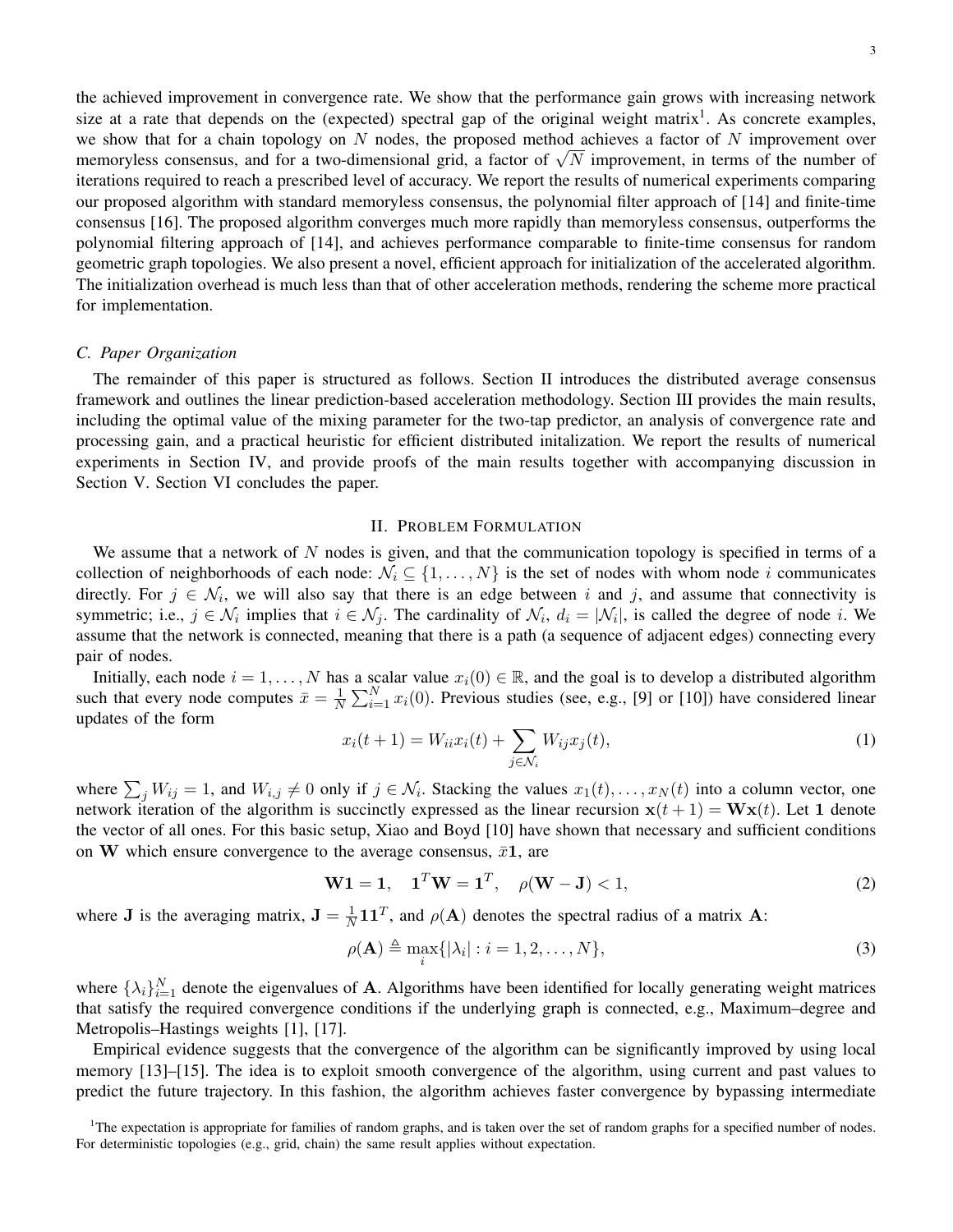states. Each update becomes a weighted mixture of a prediction and a neighborhood averaging, but the mixture weights must be chosen carefully to ensure convergence.

The simplest case of local memory is two taps (a single tap is equivalent to storing only the current value, as in standard distributed averaging), and this is the case we consider in this paper. The primary goal of this paper is to prove that local memory can always be used to improve the convergence rate and show that the improvement is dramatic; it is thus sufficient to examine the simplest case. For two taps of memory, prediction at node  $i$  is based on the previous state value  $x_i(t-1)$ , the current value  $x_i(t)$ , and the value achieved by one application of the original averaging matrix, i.e.  $x_i^W(t+1) = W_{ii}x_i(t) + \sum_{j \in \mathcal{N}_i} W_{ij}x_j(t)$ . The state-update equations at a node become a combination of the predictor and the value derived by application of the consensus weight matrix (this is easily extended for predictors with longer memories; see [13], [15]). In the two-tap memory case, we have:

$$
x_i(t+1) = \alpha x_i^{\mathcal{P}}(t+1) + (1-\alpha)x_i^{\mathcal{W}}(t+1)
$$
\n(4a)

$$
x_i^{\mathbf{W}}(t+1) = W_{ii}x_i(t) + \sum_{j \in \mathcal{N}_i} W_{ij}x_j(t)
$$
\n(4b)

$$
x_i^{\mathcal{P}}(t+1) = \theta_3 x_i^{\mathcal{W}}(t+1) + \theta_2 x_i(t) + \theta_1 x_i(t-1).
$$
 (4c)

Here  $\theta = [\theta_1, \theta_2, \theta_3]$  is the vector of predictor coefficients.

The network-wide equations can then be expressed in matrix form by defining

$$
\mathbf{W}_3[\alpha] \triangleq (1 - \alpha + \alpha \theta_3) \mathbf{W} + \alpha \theta_2 \mathbf{I},\tag{5}
$$

$$
\mathbf{X}(t) \triangleq [\mathbf{x}(t)^T, \mathbf{x}(t-1)^T]^T,\tag{6}
$$

where I is the identity matrix of the appropriate size,  $X(t)$  is the memory vector, and

$$
\Phi_3[\alpha] \triangleq \begin{bmatrix} \mathbf{W}_3[\alpha] & \alpha \theta_1 \mathbf{I} \\ \mathbf{I} & \mathbf{0} \end{bmatrix} . \tag{7}
$$

Each block of the above matrix has dimensions  $N \times N$ . We also define  $\mathbf{x}(-1) = \mathbf{x}(0)$  so that  $\mathbf{X}(0) = [\mathbf{x}(0)^T \mathbf{x}(0)^T]$ . The update equation is then simply  $\mathbf{X}(t+1) = \mathbf{\Phi}_3[\alpha] \mathbf{X}(t)$ .

## III. MAIN RESULTS

This section presents the main results of the paper. Proofs and more detailed discussion are deferred to Section V. We first present in Section III-A a discussion of how to optimize the two-tap memory predictive consensus algorithm with respect to the network topology. The main contribution is an analytical expression for the mixing parameter  $\alpha$ that achieves the minimum limiting convergence time (a concept defined below). This analytical expression involves only the second-largest eigenvalue of the original weight matrix W. In Section III-D, we describe an efficient distributed algorithm for estimating the second-largest eigenvalue. This means that there is only a relatively small overhead in initializing the predictive consensus algorithm with a very accurate approximation to the optimal mixing parameter.

Section III-B presents an analysis of the convergence rate of the two-tap memory predictor-based consensus algorithm when the optimal mixing parameter is used. We show how incorporating prediction affects the spectral radius, which governs asymptotic convergence behaviour. Our result provides a bound on how the spectral radius scales as the number of nodes in the network is increased. We discuss how this bound can be used to develop guidelines for selecting asymptotically optimal prediction parameters  $\theta$ . The second set of results on convergence time, presented in Section III-C, characterizes a processing gain metric. This metric measures the improvement in asymptotic convergence rate achieved by an accelerated consensus algorithm (relative to the convergence rate achieved by standard distributed averaging using the original weight matrix).

#### *A. Optimal Mixing Parameter*

The mixing parameter  $\alpha$  determines the influence of the standard one-step consensus iteration relative to the predictor in (4a). We assume a foundational weight matrix, W, has been specified, and proceed to determine the optimal mixing parameter  $\alpha$  with respect to W. Before deriving an expression for the optimal  $\alpha$ , it is necessary to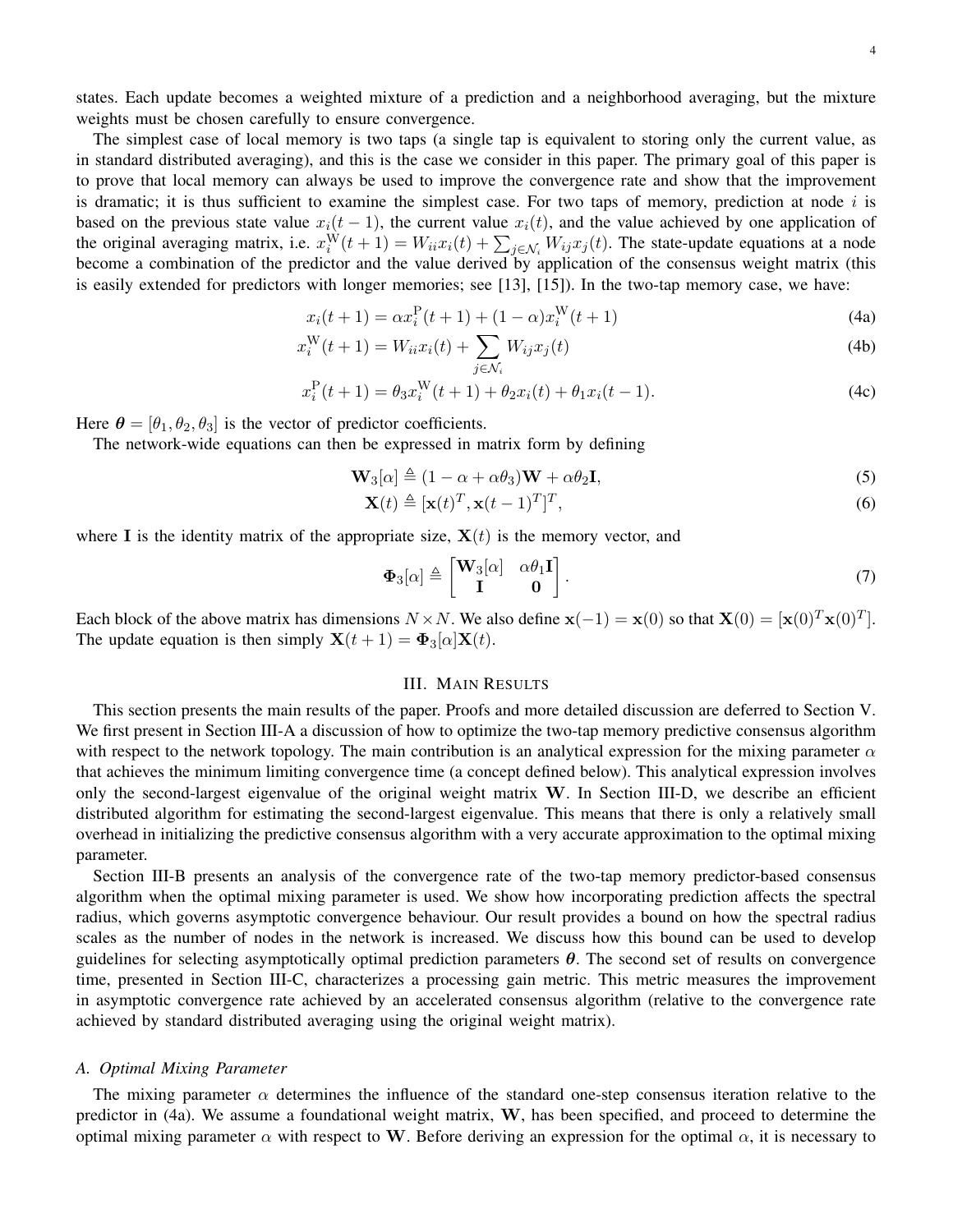specify what "optimal" means. Our goal is to minimize convergence time, but it is important to identify how we measure convergence time.

Xiao and Boyd [10] show that selecting weights W to minimize the spectral radius  $\rho(W-J)$  (while respecting the network topology constraints) leads to the optimal convergence rate for standard distributed averaging. In particular, the spectral radius is the worst-case asymptotic convergence rate,

$$
\rho(\mathbf{W} - \mathbf{J}) = \sup_{\mathbf{x}(0) \neq \bar{\mathbf{x}}} \lim_{t \to \infty} \left( \frac{\|\mathbf{x}(t) - \bar{\mathbf{x}}\|}{\|\mathbf{x}(0) - \bar{\mathbf{x}}\|} \right)^{1/t}.
$$
\n(8)

Maximizing asymptotic convergence rate is equivalent to minimizing asymptotic convergence time,

$$
\tau_{\text{asym}} \triangleq \frac{1}{\log(\rho(\mathbf{W} - \mathbf{J})^{-1})},\tag{9}
$$

which, asymptotically, corresponds to the number of iterations required to reduce the error  $\|\mathbf{x}(t) - \bar{\mathbf{x}}\|$  by a factor of e −1 [10]. An alternative metric is the *convergence time*, the time required to achieve the prescribed level of accuracy  $\varepsilon$  for any non-trivial initialization [18]:

$$
T_{\mathbf{c}}(\mathbf{W}, \varepsilon) = \inf_{\tau \ge 0} \left\{ \tau : ||\mathbf{x}(t) - \bar{\mathbf{x}}(0)||_2 \le \varepsilon ||\mathbf{x}(0) - \bar{\mathbf{x}}(0)||_2 \quad \forall \ t \ge \tau, \quad \forall \ \mathbf{x}(0) - \bar{\mathbf{x}}(0) \ne \mathbf{0} \right\},\tag{10}
$$

In the case where W is symmetric,  $\rho(W - J)$  also defines the convergence time (see Appendix A). The update matrix we propose, (7), is not symmetric and it may not even be contracting. For such matrices, and the spectral radius  $\rho(W - J)$  cannot, in general, be used to specify an upper bound on convergence time. We can, however, establish a result for the *limiting*  $\varepsilon$ -convergence time, which is the convergence time for asymptotically small  $\varepsilon$ . Specifically, in Section V-A we show that for matrices of the form (7),

$$
\lim_{\varepsilon \to 0} \frac{T_{\mathbf{c}}(\mathbf{\Phi}_3[\alpha], \varepsilon)}{\log \varepsilon^{-1}} = \frac{1}{\log \rho(\mathbf{\Phi}_3[\alpha] - \mathbf{J})^{-1}}.
$$
\n(11)

According to this result, the convergence time required to approach the average within  $\varepsilon$ -accuracy grows at the rate  $1/\log \rho(\Phi_3[\alpha]-\mathbf{J})^{-1}$  as  $\varepsilon \to 0$ . Minimizing the spectral radius is thus a natural optimality criterion. The following theorem establishes the optimal setting of  $\alpha$  for a given weight matrix W, as a function of  $\lambda_2(\mathbf{W})$ , the second largest eigenvalue of W.

**Theorem 1** (Optimal mixing parameter). Suppose  $\mathbf{W} \in \mathbb{R}^{N \times N}$  is a symmetric weight matrix satisfying convergence *conditions* (2) and  $|\lambda_N(\mathbf{W})| \leq \lambda_2(\mathbf{W})$ , where the eigenvalues  $\lambda_1(\mathbf{W}) = 1, \lambda_2(\mathbf{W}), \ldots, \lambda_N(\mathbf{W})$  are labelled in *decreasing order. Suppose further that*  $\theta_3 + \theta_2 + \theta_1 = 1$  *and*  $\theta_3 \ge 1$ ,  $\theta_2 \ge 0$ *. Then the solution of the optimization problem*

$$
\alpha^* = \arg\min_{\alpha} \rho(\mathbf{\Phi}_3[\alpha] - \mathbf{J}) \tag{12}
$$

*is given by the following:*

$$
\alpha^* = \frac{-((\theta_3 - 1)\lambda_2(\mathbf{W})^2 + \theta_2\lambda_2(\mathbf{W}) + 2\theta_1) - 2\sqrt{\theta_1^2 + \theta_1\lambda_2(\mathbf{W})\left(\theta_2 + (\theta_3 - 1)\lambda_2(\mathbf{W})\right)}}{(\theta_2 + (\theta_3 - 1)\lambda_2(\mathbf{W}))^2}
$$
(13)

A brief discussion of the conditions of this theorem is warranted. The conditions on the predictor weights are technical conditions that ensure convergence is achieved. Two factors motivate our belief that these are not overlyrestricting. First, these conditions are satisfied if we employ the least-squares predictor weights design strategy. Aysal et al. [13] describe a method for choosing the predictor coefficients  $\theta$  based on least-squares predictor design. For the two-tap memory case, the predictor coefficients are identified as  $\theta = A^{\dagger T}B$ , where

$$
\mathbf{A} \triangleq \begin{bmatrix} -2 & -1 & 0 \\ 1 & 1 & 1 \end{bmatrix}^T , \tag{14}
$$

 $\mathbf{B} \triangleq [1, 1]^T$ , and  $\mathbf{A}^{\dagger}$  is the Moore-Penrose pseudoinverse of A. This choice of predictor coefficients satisfies the technical conditions on  $\theta$  in Theorem 6 above  $(\theta_1 + \theta_2 + \theta_3 = 1$  and  $\theta_3 \ge 1, \theta_2 \ge 0)$ . Second, in Section III-B we show that the choice of weights does not have a significant effect on the convergence properties.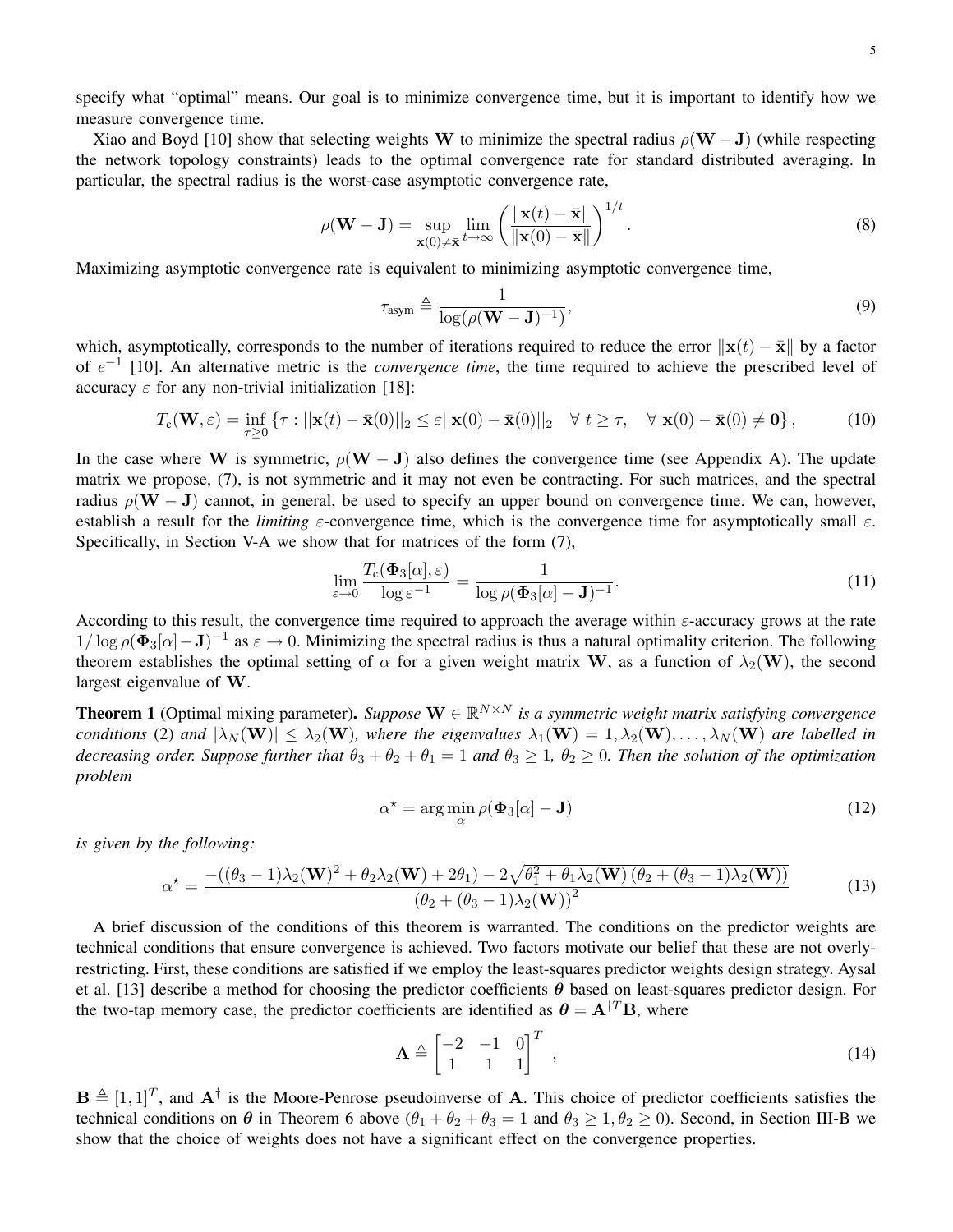The condition on the weight matrix,  $|\lambda_N(\mathbf{W})| \leq |\lambda_2(\mathbf{W})|$ , significantly reduces the complexity of the proof. Most distributed algorithms for constructing weight matrices (e.g., Metropolis-Hastings (MH) or max-degree) lead to W that satisfy the condition, but they are not guaranteed to do so. We can ensure that the condition is satisfied by applying a completely local adjustment to any weight matrix. The mapping  $W \mapsto 1/2(I + W)$  transforms any stochastic matrix W into a stochastic matrix with all positive eigenvalues  $[11]$ ; this mapping can be carried out locally, without any knowledge of the global properties of W, and without affecting the order-wise asymptotic convergence rate as  $N \to \infty$ .

#### *B. Convergence Rate Analysis*

We begin with our main result for the convergence rate of two-tap predictor-based accelerated consensus. Theorem 2 indicates how the spectral radius of the accelerated operator  $\Phi_3[\alpha]$  is related to the spectral radius of the foundational weight matrix W. Since the limiting  $\varepsilon$ -convergence time is governed by the spectral radius, this relationship characterizes the improvement in convergence rate.

Theorem 2 (Convergence rate). *Suppose the assumptions of Theorem 6 hold. Suppose further that the original matrix* W *satisfies*  $\rho(\mathbf{W} - \mathbf{J}) \leq 1 - \Psi(N)$  *for some function*  $\Psi : \mathbb{N} \to (0,1)$  *of the network size* N *decreasing to* 0. Then the matrix  $\mathbf{\Phi}_3[\alpha^{\star}]$  satisfies  $\rho(\mathbf{\Phi}_3[\alpha^{\star}] - \mathbf{J}) \leq 1 - \sqrt{\Psi(N)}$ .

In order to explore how fast the spectral radius,  $\rho(\Phi_3[\alpha^*]-J) = \sqrt{-\alpha^* \theta_1}$ , (see Section V-C for details) goes to one as  $N \to \infty$ , we can take its asymptotic Taylor series expansion:

$$
\rho(\Phi_3[\alpha^*] - \mathbf{J}) = 1 - \sqrt{\frac{2(\theta_3 - 1) + \theta_2}{\theta_3 - 1 + \theta_2}} \sqrt{\Psi(N)} + \mathcal{O}(\Psi(N)).
$$
\n(15)

From this expression, we see that the bound presented in Theorem 2 correctly captures the convergence rate of the accelerated consensus algorithm. Alternatively, leaving only two terms in the expansion above,  $\rho(\Phi_3[\alpha^*]-J)$  =  $1 - \Omega(\sqrt{\Psi(N)})$ , we see that the bound presented is rate optimal in Landau notation.

We can also use (15) to provide guidelines for choosing asymptotically optimal prediction parameters  $\theta_3$  and  $\theta_2$ . In particular, it is clear that the coefficient  $\gamma(\theta_2, \theta_3) = \sqrt{[2(\theta_3 - 1) + \theta_2]/[\theta_3 - 1 + \theta_2]}$  should be maximized to minimize the spectral radius  $\rho(\Phi_3[\alpha^*]-J)$ . It is straightforward to verify that setting  $\theta_2=0$  and  $\theta_3=1+\epsilon$  for any  $\epsilon > 0$  satisfies the assumptions of Theorem 6 and also satisfies  $\gamma(0, 1 + \epsilon) > \gamma(\theta_2, 1 + \epsilon)$  for any positive  $\theta_2$ . any  $\epsilon > 0$  sausines the assumptions of Theorem 6 and also sausines  $\gamma(0, 1 + \epsilon) > \gamma(\theta_2, 1 + \epsilon)$  for any positive  $\theta_2$ .<br>Since  $\gamma(0, 1 + \epsilon) = \sqrt{2}$  is independent of  $\epsilon$  (or  $\theta_3$ ) we conclude that setting  $(\theta_1, \theta_2, \theta_$ the assumptions of Theorem 6 and asymptotically yields the optimal limiting  $\varepsilon$ -convergence time for the proposed approach, as  $N \to \infty$ .

#### *C. Processing Gain Analysis*

Next, we investigate the gain that can be obtained by using the accelerated algorithm presented in this paper. We consider the ratio  $\tau_{\text{asym}}(\mathbf{W})/\tau_{\text{asym}}(\mathbf{\Phi}_3[\alpha^*])$  of the asymptotic convergence time of the standard consensus algorithm using weight matrix W and the asymptotic convergence time of the proposed accelerated algorithm. This ratio shows how many times fewer iterations, asymptotically, the optimized predictor-based algorithm must perform to reduce error by a factor of  $e^{-1}$ .

If the network topology is modeled as random (e.g., a sample from the family of random geometric graphs), we adopt the expected gain  $\mathcal{G}(\mathbf{W}) = \mathbb{E}\{\tau_{\text{asym}}(\mathbf{W})/\tau_{\text{asym}}(\Phi_3[\alpha^{\star}])\}$  as a performance metric, where  $\Phi_3[\alpha^{\star}]$  is implicitly constructed using the same matrix W. The expected gain characterizes the average improvement obtained by running the algorithm over many realizations of the network topology. In this case the spectral radius,  $\rho(\mathbf{W} - \mathbf{J})$ , is considered to be a random variable dependent on the particular realization of the graph. Consequently, the expectations in the following theorem are taken with respect to the measure induced by the random nature of the graph.

Theorem 3 (Expected gain). *Suppose the assumptions of Theorem 6 hold. Suppose further that the original matrix* W satisfies  $\mathbb{E}\{\rho(\mathbf{W}-\mathbf{J})\}=1-\Psi(N)$  for some function  $\Psi:\mathbb{N}\to(0,1)$  of the network size N decreasing to 0. *Then*  $\mathcal{G}(\mathbf{W}) = 1/\sqrt{\Psi(N)}$ .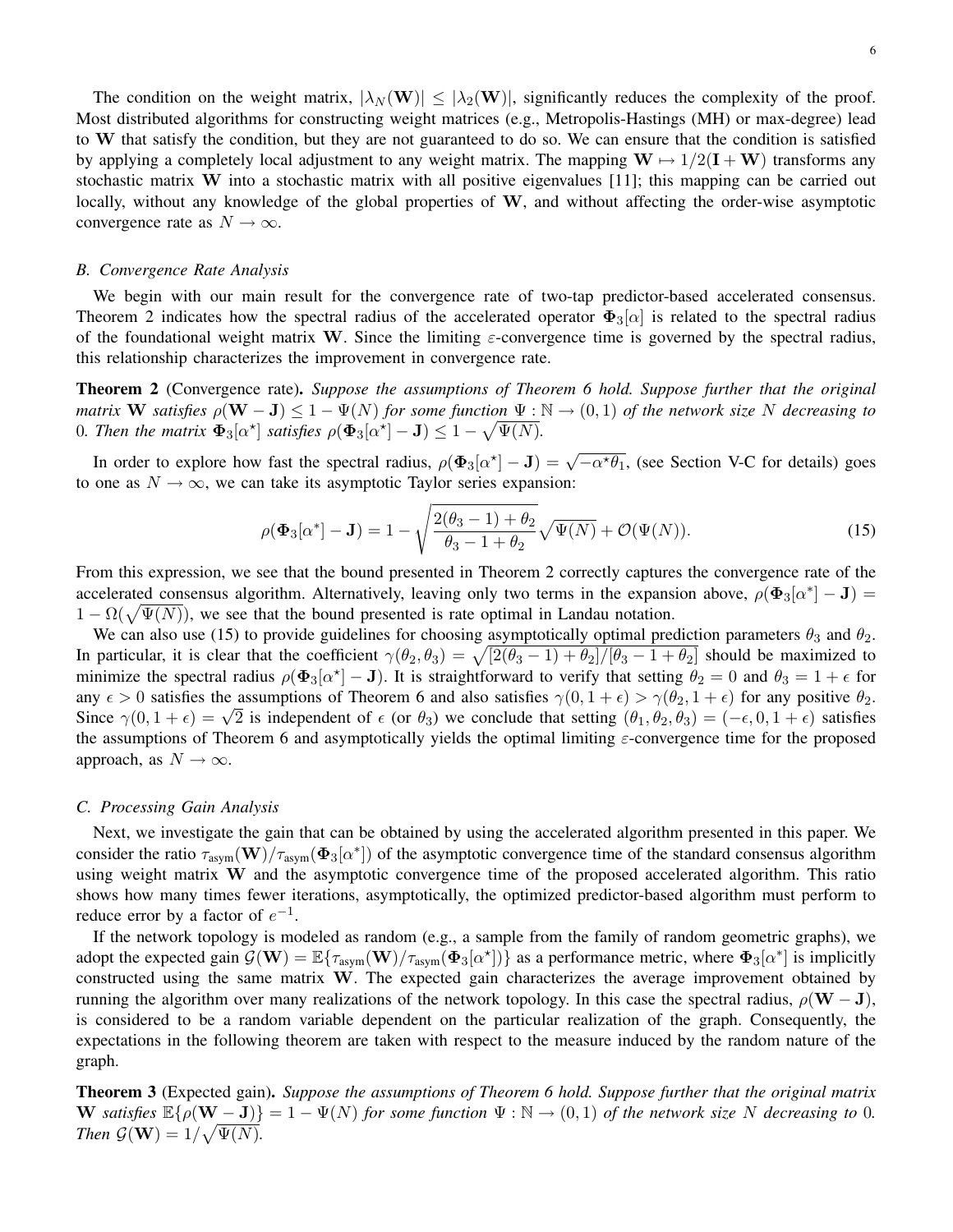We note that there is no loss of generality in considering the expected gain since, in the case of a deterministic network topology, these results will still hold (without expectations) since they are based on the deterministic derivations in Theorems 1 and 2.

For a chain graph (path of N vertices) the eigenvalues of the Metropolis-Hastings (MH) weight matrix,  $\mathbf{W}_{\text{MH}}$ , constructed according to [1] ( $\mathbf{W}_{i,j} = 1/(1 + \max(d_i, d_j))$  if  $(i, j) \in \mathcal{E}, i \neq j$ ;  $\mathbf{W}_{i,j} = 0$  if  $(i, j) \notin \mathcal{E}$ ; and  $\mathbf{W}_{i,i} =$  $1 - \sum_{j \in \mathcal{N}_i} \mathbf{W}_{i,j}$ ) are given by  $\lambda_i(\mathbf{W}_{MH}) = 1/3 + 2/3 \cos(\pi(i-1)/N), i = 1, 2, ..., N$ . This is straightforward to verify using Theorem 5 in [19]. For the path graph, the weight matrix  $W_{MH}$  is tridiagonal and we have  $max(d_i, d_j)$  = 2,  $\forall i, j$ . Thus, in this case,  $\rho(\mathbf{W}_{MH} - \mathbf{J}) = 1/3 + 2/3 \cos(\pi/N)$ . For large enough N this results in  $\rho(\mathbf{W}_{MH} - \mathbf{J})$  $\mathrm{\bf J} ) \, \approx \, 1 \, - \, \frac{\pi^2}{3}$ 3  $\frac{1}{N^2} + \mathcal{O}(1/N^4)$ . Using the same sequence of steps used to prove Theorem 3 above without taking expectations, we see that for the chain topology, the improvement in asymptotic convergence rate is asymptotically lower bounded by N; i.e.,  $\mathcal{G}(\mathbf{W}) = \Omega(N)$ . Similarly, for a network with two-dimensional grid topology, taking W to be the transition matrix for a natural random walk on the grid (a minor perturbation of the MH weights) it is known [20] that  $(1 - \lambda_2(\mathbf{W}))^{-1} = \Theta(N)$ . Thus, for a two-dimensional grid, the proposed algorithm leads to a gain of  $\mathcal{G}(\mathbf{W}) = \Omega(N^{1/2})$ .

This discussion suggests that the following result may also be useful in characterizing the improvement in asymptotic convergence rate obtained by using the proposed algorithm.

**Corollary 1.** *Suppose that assumptions of Theorem 3 hold and suppose in addition that*  $\rho(\mathbf{W}-\mathbf{J})=1-\Theta(\frac{1}{N\beta})$ *then the improvement in asymptotic convergence rate attained by the accelerated algorithm is*  $\mathcal{G}(\mathbf{W}) = \Omega(N^{\beta/2})$ .

#### *D. Initialization Heuristic: Decentralized Estimation of*  $\lambda_2(\mathbf{W})$

Under our assumptions, the optimal value of the mixing parameter depends only on the values of predictor coefficients and the second largest eigenvalue of initial matrix W. In this section we discuss a decentralized procedure for estimating  $\lambda_2(\mathbf{W})$ . Since we assume the predictor weights,  $\theta$ , and weight matrix W are fixed and specified, this is the only parameter that remains to be identified for a fully decentralized implementation of the algorithm. Estimation of  $\lambda_2(\mathbf{W})$  is a straightforward exercise if we employ the method of decentralized orthogonal iterations (DOI) proposed for distributed spectral analysis in [21] and refined for distributed optimization applications in [11].

Algorithm 1 presents the proposed specialized and streamlined version of DOI, which is only used to calculate the second largest eigenvalue of the consensus update matrix  $W$ . Our underlying assumptions in Algorithm 1 are those of Theorem 6, in which case we have  $\lambda_2(\mathbf{W}) = \rho(\mathbf{W} - \mathbf{J})$ . The eigenvalue shifting technique discussed after Theorem 6 can be employed whenever assumption  $|\lambda_N(\mathbf{W})| \leq \lambda_2(\mathbf{W})$  does not hold. The main idea of DOI, is to repeatedly apply W to a random vector  $v_0$ , with periodic normalization and subtraction of the estimate of the mean, until  $v_K = W^K v_0$  converges to the second-largest eigenvector of W. Then, estimate the second-largest eigenvalue by calculating  $||\mathbf{Wv}_K||/||\mathbf{v}_K||$  for a valid matrix norm  $||\cdot||$ . Previous algorithms for DOI [11], [21] have normalized in step 6 by the  $\ell_2$  norm of  $v_k$ , estimated by K iterations of consensus, and step 9 previously required an additional K iterations to calculate  $\|\mathbf{Wv}_K\|_2$  and  $\|\mathbf{v}_K\|_2$ . In addition, because the initial random vectors in [11], [21] are not zero-mean, these algorithms must apply additional consensus operations to eliminate the bias (otherwise  $v_K$  converges to 1). Previous algorithms thus have  $\mathcal{O}(K^2)$  complexity, where K is the topology-dependent number of consensus iterations needed to achieve accurate convergence to the average value. For example, for a random geometric graph, one typically needs  $K \propto N$ .

The main innovations of Algorithm 1 are in line 2, which ensures that the initial random vector is zero mean, in line 6, where normalization is done (after every  $L$  applications of the consensus update) using the supremum norm, and line 9, here the supremum norm is also used in lieu of the  $\ell_2$  norm<sup>2</sup> (based on the Gelfand's formula [22] we have  $\lim_{K\to\infty} ||\mathbf{W} \mathbf{v}_K||_{\infty}/||\mathbf{v}_K||_{\infty} = \rho(\mathbf{W} - \mathbf{J})$ . The maximum entry of the vector  $\mathbf{v}_K$  can be calculated using a maximum consensus algorithm, wherein every node updates its value with the maximum of its immediate neighbours:  $x_i(t) = \max_{i \in \mathcal{N}_i} x_i(t-1)$ . Maximum consensus requires at most N iterations to converge for any topology; more precisely it requires a number of iterations equal to the diameter, D, of the underlying graph, which is often much less than  $N$  (and much less than  $K$ ). Equally importantly, maximum consensus achieves

<sup>&</sup>lt;sup>2</sup>We have not observed any penalty for using the  $\ell_{\infty}$  norm in our experiments. This observation is supported by the theoretical equivalence of  $\ell_p$  norms in the consensus framework [18].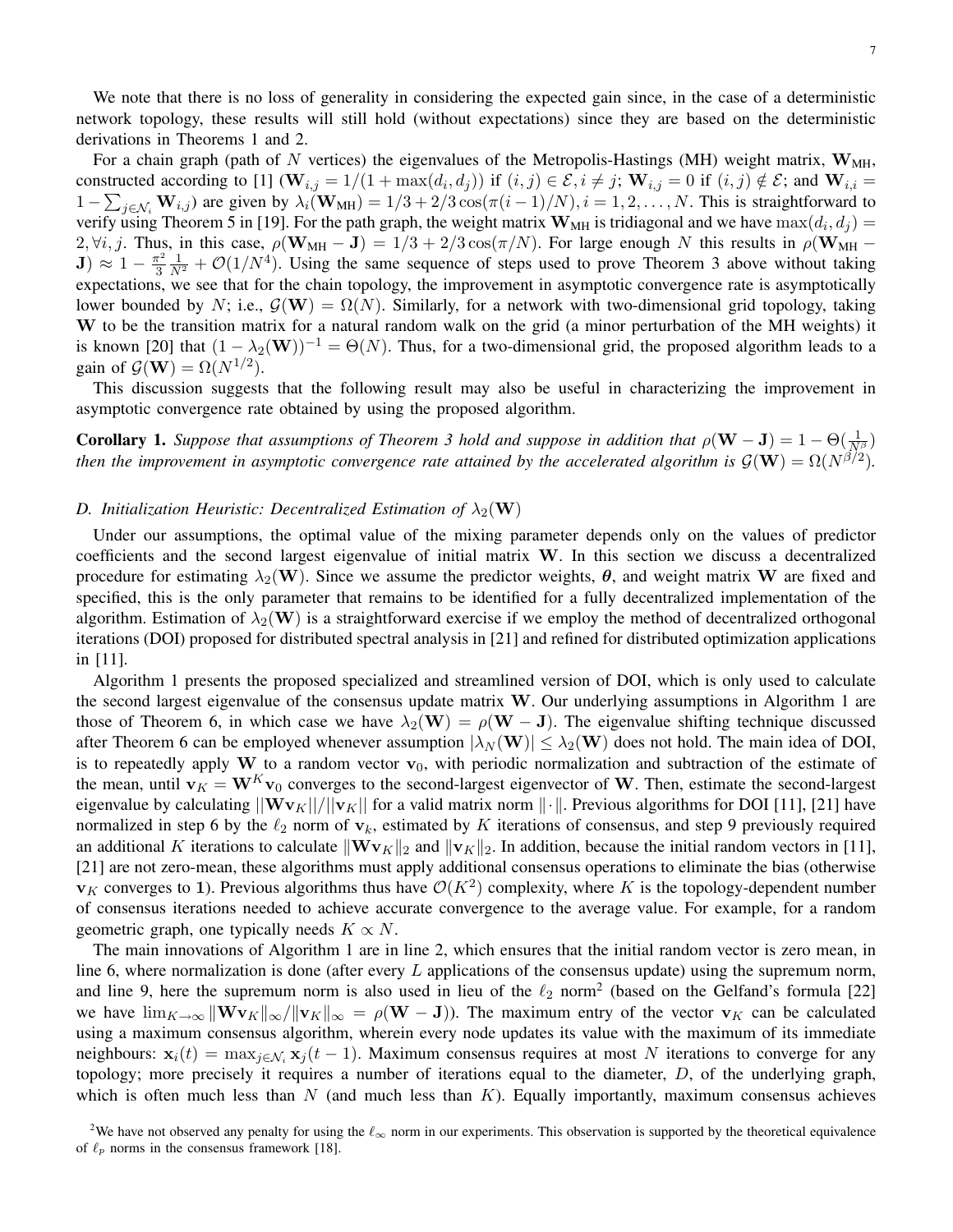**Algorithm 1:** Spectral radius estimation (Input: foundational weight matrix  $W$ )

1 Choose random vector v ; 2 Set  $v_0 = Wv - v$ ; Generate zero-mean random vector 3 for  $k = 1$  to  $K$  do 4  $\mathbf{v}_k = \mathbf{W} \mathbf{v}_{k-1}$ ; Apply W to converge to second-largest eigenvector 5 if k mod  $L = 0$  then 6  $v_k = v_k/||v_k||_{\infty}$ ; Normalize by supremum norm every L iterations 7 endif 8 endfor 9 Let  $\widehat{\lambda}_2(\mathbf{W}) = ||\mathbf{W} \mathbf{v}_K||_{\infty} / ||\mathbf{v}_K||_{\infty}$ ;

perfect agreement. In the algorithms of [11], [21] each node normalizes by a slightly different value (there are residual errors in the consensus procedure). In Algorithm 1, all nodes normalize by the same value, and this leads to much better estimation accuracy. Taken together, these innovations lead to an algorithm that is only  $\mathcal{O}(K)$ (with the appropriate choice of L). In particular, the complexity of Algorithm 1 is clearly  $\mathcal{O}(K + DK/L + D)$ . Choosing  $L \propto D$  (assuming that  $\lambda_2(\mathbf{W})^D \gg \Delta$ , where  $\Delta$  is machine precision) we obtain an  $\mathcal{O}(K)$  algorithm. The proposed initialization algorithm has significantly smaller computation/communication complexity than the initialization algorithm proposed for the distributed computation of optimal matrix in [11].

#### IV. NUMERICAL EXPERIMENTS AND DISCUSSION

This section presents simulation results for two scenarios. In the first simulation scenario, network topologies are drawn from the family of random geometric graphs of  $N$  nodes [23]. In this model,  $N$  nodes are randomly assigned coordinates in the unit square, and links exist between nodes that are at most a distance  $\sqrt{2 \log N/N}$ . (This scaling law for the connectivity radius guarantees the network is connected with high probability [23].) Two models for the initial node measurements,  $\mathbf{x}(0)$ , are considered. In the "Slope" model, the initial value  $x_i(0)$  at node i is just the sum of its coordinates in the unit square. In the "Spike" model, all nodes are initialized to 0, except for one randomly chosen node whose initial value is set to one. All simulation results are generated based on 300 trials (a different random graph and node initialization is generated for each trial). The initial values are normalized so that the initial variance of node values is equal to 1. The second simulation scenario is for the  $N$ -node chain topology. Intuitively, this network configuration constitutes one of the most challenging topologies for distributed averaging algorithms since the chain has the longest diameter and weakest connectivity of all graphs on  $N$ . For this topology, we adopt analogous versions of the "Slope" and "Spike" initializations to those described above; for the "Slope",  $x_i(0) = i/N$ , and for the "Spike", we average over all locations of the one.

We run the algorithm  $N$  times with different initializations of the eigenvalue estimation algorithm to investigate the effects of initializing  $\alpha^*$  with an imperfect estimate of  $\lambda_2(\mathbf{W})$ . In simulations involving the calculation of convergence time we have fixed the required accuracy of computations,  $\varepsilon$ , at the level -100 dB (i.e., a relative error of  $1 \times 10^{-5}$ ). For predictor parameters, we use  $(\theta_1, \theta_2, \theta_3) = (-\epsilon, 0, 1 + \epsilon)$ ,  $\epsilon = 1/2$ , as these were shown to be asymptotically optimal in Section III-B.

We compare our algorithm with two memoryless approaches, the Metropolis-Hastings (MH) weight matrix, and the optimal weight matrix of Xiao and Boyd [10]. MH weights are attractive because they can be calculated by each node simply using knowledge of its own degree and its neighbors' degrees. We also compare to two approaches from the literature that also make use of memory at each node to improve the rate of convergence: polynomial filtering [14], and finite-time consensus [16].

We first plot the MSE decay curves as a function of the number of consensus iterations t for network size  $N = 200$ , RGG topology and different initializations. Figure 1 compares the performance of the proposed algorithm with the algorithms using the MH or the optimal weight matrix of Xiao and Boyd [10]. It can be seen that our decentralized initialization scheme does not have a major influence on the performance of our approach, as the method initialized using a decentralized estimate for  $\lambda_2(\mathbf{W})$  (the curve labelled MH-ProposedEst) and the method initialized using precise knowledge of  $\lambda_2(\mathbf{W})$  (labelled MH-Proposed) coincide nearly exactly since the procedure discussed in Section III-D provides a good estimate of  $\lambda_2(\mathbf{W})$  (to within 10<sup>-3</sup> maximum relative error for a 200 node RGG).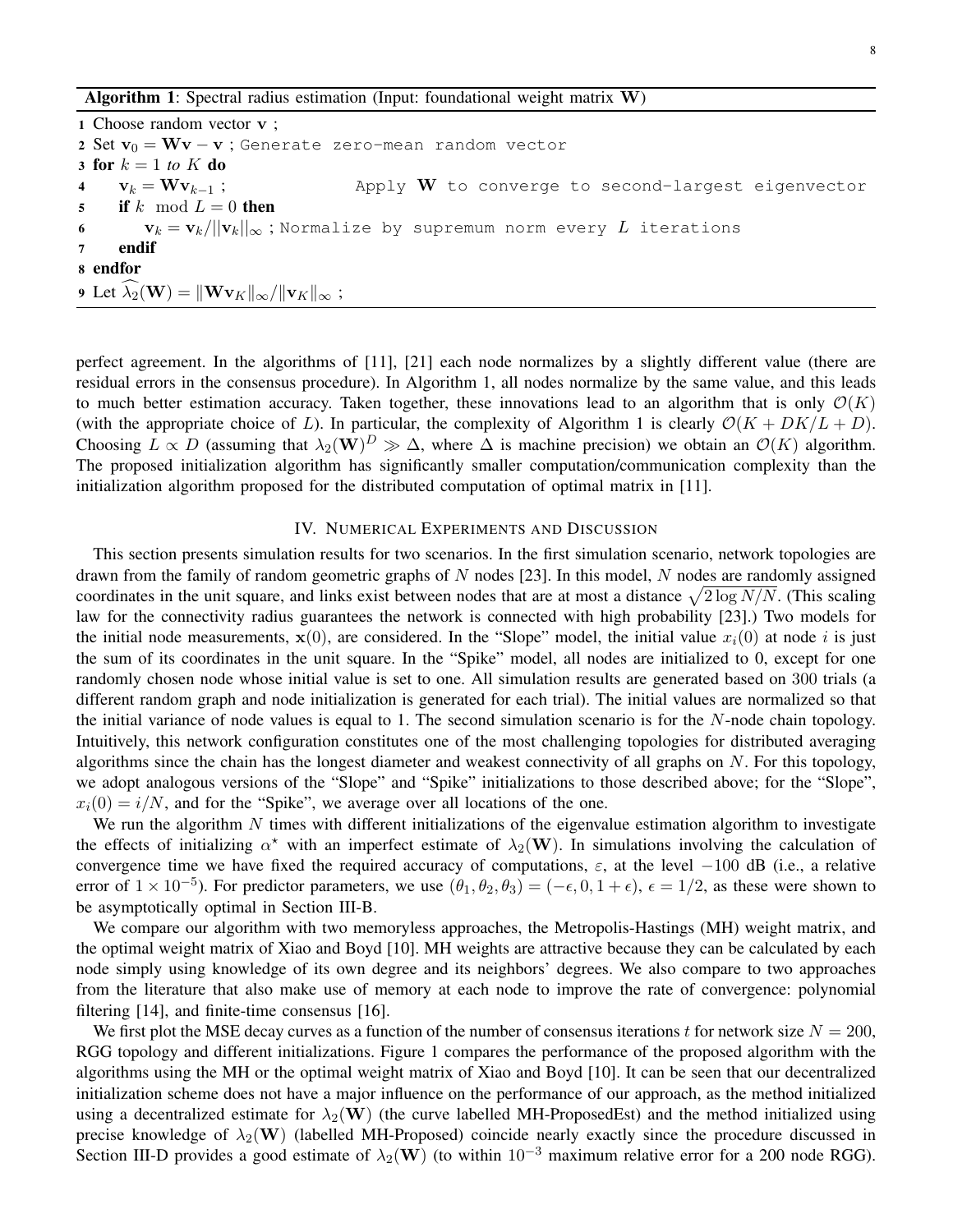

(a) Slope initialization

 $\equiv$  $\frac{1}{2}$ 

t

(b) Spike initialization

t

Fig. 1. MSE vs. iterations for 200-node random geometric graphs. The algorithms compared are: optimal weight matrix of Xiao and Boyd [10] (Opt): +; MH weights (MH):  $\triangle$ ; proposed method with oracle  $\lambda_2(\mathbf{W})$  and MH matrix (MH-Proposed):  $\diamond$ ; proposed with decentralized estimate of  $\lambda_2(\mathbf{W})$  (MH-ProposedEst):  $\times$ ; accelerated consensus, with oracle  $\lambda_2(\mathbf{W})$  and optimal matrix (Opt-Proposed):  $\Box$ . (a) Slope initialization. (b) Spike initialization.



Fig. 2. MSE vs. iteration for 200-node topologies, Slope initialization. The algorithms compared are: optimal weight matrix of Xiao and Boyd [10] (Opt): +; polynomial filter with 3 taps (MH-PolyFilt3):  $\bigtriangledown$  and 7 taps (MH-PolyFilt7):  $\triangleright$ ; proposed method with oracle  $\lambda_2(\mathbf{W})$ and MH matrix (MH-Proposed):  $\diamond$ ; proposed method with decentralized estiamte of  $\lambda_2(\mathbf{W})$  (MH-ProposedEst):  $\times$ .

It is also clear that the proposed algorithm outperforms both the memoryless MH matrix and the optimal weight matrix of Xiao and Boyd [10]. In this experiment we fixed  $K = 2N$  and  $L = 10$ . Note that the results in Figure 1 and all subsequent figures do not account for initialization costs. The initialization cost is relatively small. For the 200-node RGG it is equal to about  $3N = 600$  consensus iterations (if we bound the diameter of the 200-node RGG by 20). If we desire a relative error of  $10^{-3}$ , our algorithm gains approximately 70 iterations over memoryless MH consensus, based on Fig. 2(b). For this desired accuracy, the initialization overhead is thus recovered after less than 10 consensus operations.

Figure 2 compares the MSE curves for the proposed algorithm with two versions of polynomial filtering consensus [14], one using 3 taps and the other using 7 taps. We see that in the RGG scenario, our algorithm outperforms polynomial filtering with 3 memory taps and converges at a rate similar to that of the 7-tap version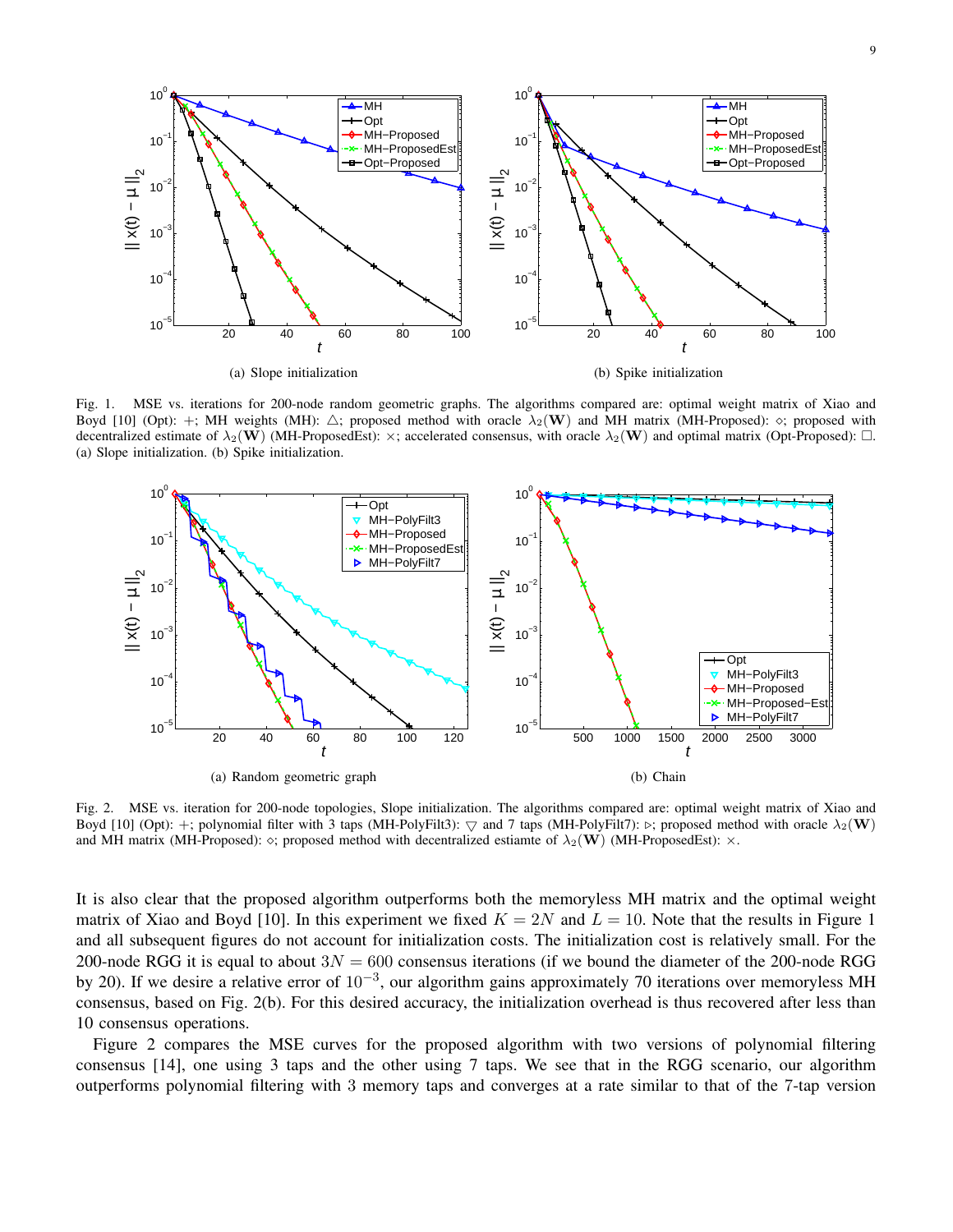

Fig. 3. Averaging time characterization, random geometric graph topologies. The algorithms compared are: optimal weight matrix of Xiao and Boyd [10] (Opt): +; polynomial filter with 3 taps (MH-PolyFilt3):  $\bigtriangledown$ , and 7 taps (MH-PolyFilt7):  $\triangleright$ ; proposed method with oracle  $\lambda_2(\mathbf{W})$  and MH matrix (MH-Proposed):  $\diamond$ ; proposed method with MH matrix and decentralized estimate of  $\lambda_2(\mathbf{W})$  (MH-ProposedEst):  $\times$ . (a) Averaging time as a function of the network size. (b) Ratio of the averaging time of the non-accelerated algorithm to that of the associated accelerated algorithm.



Fig. 4. Averaging time characterization, chain topology. The algorithms compared are: optimal weight matrix of Xiao and Boyd [10] (Opt): +; polynomial filter with 3 taps (MH-PolyFilt3):  $\bigtriangledown$ , and 7 taps (MH-PolyFilt7):  $\triangleright$ ; proposed method with oracle  $\lambda_2(\mathbf{W})$  and MH matrix (MH-Proposed):  $\diamond$ . (a) Averaging time as a function of the network size. (b) Improvement due to the accelerated consensus: ratio of the averaging time of the non-accelerated algorithm to that of the associated accelerated algorithm.

of polynomial filtering<sup>3</sup>. Decentralized calculation of topology-adapted polynomial filter weights also remains an open problem. We conclude that for random geometric graphs, our algorithm has superior properties with respect to polynomial filtering since it has better error performance for the same computational complexity, and our approach is suitable for completely distributed implementation. Moving our attention to the chain topology only emphasizes these points, as our accelerated algorithm significantly outperforms even 7-tap polynomial filtering. Note that decentralized initialization of our algorithm also works well in the chain graph scenario. However, to obtain this result we have to increase the number of consensus iterations in the eigenvalue estimation algorithm,  $K$ , from  $2N$ to  $N^2$ . This increase in the complexity of the distributed optimization of accelerated consensus algorithm is due to

<sup>3</sup>Calculating optimal weights in the polynomial filtering framework quickly becomes ill-conditioned with increasing filter length, and we were not able to obtain stable results for more than 7 taps on random geometric graph topologies. Note that the original paper [14] also focuses on filters of length no more than 7. We conjecture that this ill-conditioning stems from the fact that the optimal solution involves pseudoinversion of a Vandermonde matrix containing powers of the original eigenvalues. Since, for random geometric graph topologies, eigenvalues are not described by a regular function (e.g., the cosine, as for the chain graph) there is a relatively high probability (increasing with  $N$ ) that the original weight matrix contains two similar-valued eigenvalues which may result in the Vandermonde matrix being ill-conditioned.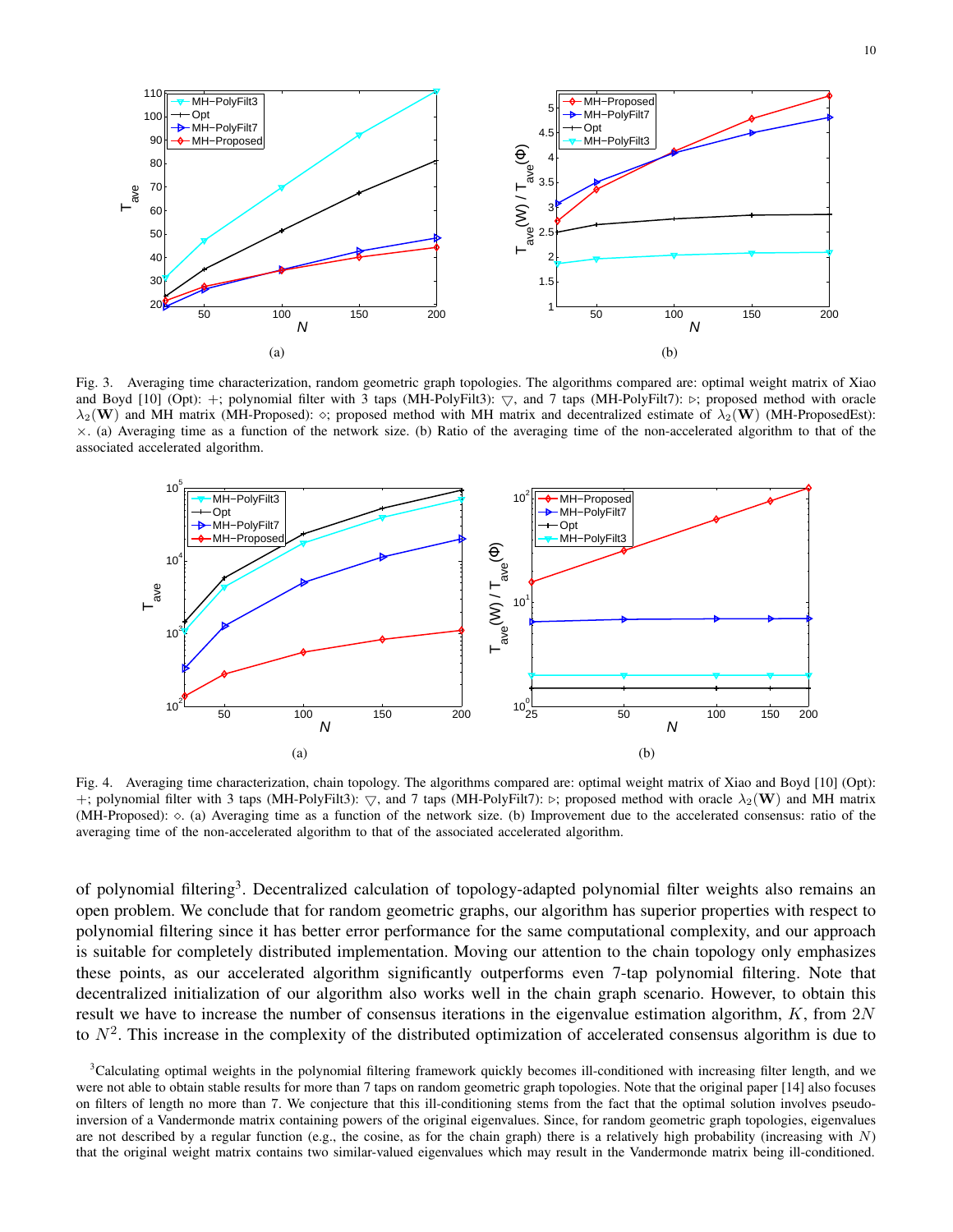

Fig. 5. MSE at the point when finite time consensus of Sundaram and Hadjicostis [16] has enough information to calculate the exact average at all nodes. The algorithms compared are: optimal weights (Opt): +; polynomial filter with 3 taps (MH-PolyFilt3):  $\bigtriangledown$ , and 7 taps (MH-PolyFilt7):  $\triangleright$ ; proposed method with oracle  $\lambda_2(\mathbf{W})$  and MH matrix (MH-Proposed):  $\diamond$ . (a) Random geometric graph. (b) Chain topology.

the properties of the power methods [24] and related eigenvalue estimation problems. The accuracy of the second largest eigenvalue computation depends on the ratio  $\lambda_3(\mathbf{W})/\lambda_2(\mathbf{W})$ , and this ratio increases much more rapidly for the chain topology as  $N$  grows than it does for random geometric graphs.

To investigate the robustness and scalability properties of the proposed algorithm, we next examine the averaging time,  $T_{\text{ave}}(\Phi_3[\alpha^*])$ , as defined in (10), and the ratio  $T_{\text{ave}}(\mathbf{W})/T_{\text{ave}}(\Phi_3[\alpha^*])$ , for random geometric graphs (Fig. 3) and the chain topology (Fig. 4). We establish through simulation that the scaling behaviour of the ratio that can be measured experimentally matches very well with the asymptotic result established theoretically for the processing gain,  $\tau_{\text{asym}}(\mathbf{W})/\tau_{\text{asym}}(\mathbf{\Phi}_3[\alpha^*])$ . We see from Fig. 3 that in the random geometric graph setting, the proposed algorithm always outperforms consensus with the optimal weight matrix of Xiao and Boyd [10] and polynomial filter with equal number of memory taps, and our approach scales comparably to 7-tap polynomial filtering. On the other hand, in the chain graph setting (Fig. 4) the proposed algorithm outperforms all the competing algorithms. Another interesting observation from Fig. 4 is that the gains of the polynomial filter and optimal weight matrix remain almost constant with varying network size while the gain obtained by the proposed algorithm increases significantly with N. This linear improvement with N matches well with the asymptotic behavior predicted by Theorem 3.

Finally, we compare the proposed algorithm with the linear observer approach of Sundaram and Hadjicostis [16], which works by remembering all of the consensus values,  $x_i(t)$ , seen at a node i (unbounded memory). After enough updates, each node is able to perfectly recover the average by locally solving a set of linear equations. To compare the method of [16] with our approach and the other asymptotic approaches described above, we determine the topology-dependent number of iterations that the linear-observer method must execute to have enough information to exactly recover the average. We then run each of the asymptotic approaches for the same number of iterations and evaluate performance based on the MSE they achieve. Figure 5 depicts results for both random geometric graph and chain topologies. For random geometric graphs of  $N \ge 100$  nodes, we observe that the proposed algorithm achieves an error of at most  $10^{-12}$  (roughly machine precision), by the time the linear observer approach has sufficient information to compute the average. For the chain topology the results are much more favourable for the linear-observer approach. However, the linear observer approach requires significant overhead to determine the topology-dependent coefficients that define the linear system to be solved at each node and does not scale well to large networks.

#### V. PROOFS OF MAIN RESULTS AND DISCUSSION

## *A. Limiting* ε*-convergence time*

To begin, we need to motivate choosing  $\alpha$  to minimize the spectral radius  $\rho(\Phi_3[\alpha] - J)$  since, unlike in the memoryless setting, it does not bound the step-wise rate of convergence. In fact, since  $\Phi_3[\alpha]$  is not symmetric,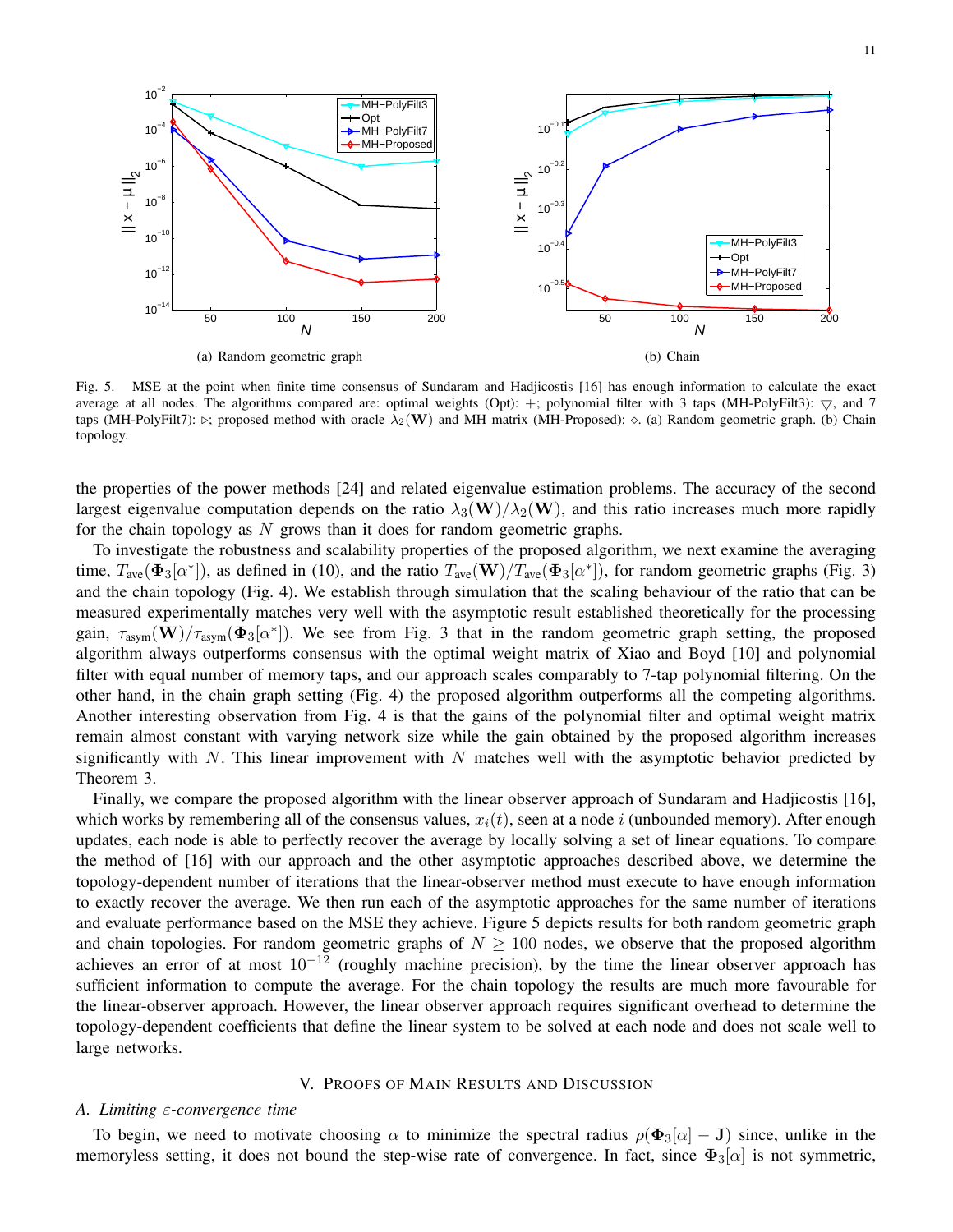Before stating our first result we must introduce some notation. For now, assume we are given a matrix  $\Phi \in \mathbb{R}^{n \times n}$ with  $\bar{\Phi} = \lim_{t \to \infty} \Phi^t$ . We will address conditions for existence of the limit below. For a given initialization vector  $\mathbf{x}(0) \in \mathbb{R}^n$ , let  $\tilde{\mathbf{x}}(0) = \bar{\mathbf{\Phi}} \mathbf{x}(0)$ , and define the set of non-trivial initialization vectors  $\mathcal{X}_{0,\mathbf{\Phi}} \triangleq {\mathbf{x}(0) \in \mathbb{R}^n : \mathbf{x}(0) \neq \emptyset}$  $\tilde{\mathbf{x}}(0)$ . Since we have not yet established that  $\tilde{\mathbf{x}}(0) = \bar{\mathbf{x}}(0) \triangleq \mathbf{J}\mathbf{x}(0)$ , we keep the discussion general and use the following definition of the convergence time:

$$
T_{\mathbf{c}}(\mathbf{\Phi}, \varepsilon) = \inf_{\tau \ge 0} \left\{ \tau : ||\mathbf{x}(t) - \tilde{\mathbf{x}}(0)||_2 \le \varepsilon ||\mathbf{x}(0) - \tilde{\mathbf{x}}(0)||_2 \quad \forall \ t \ge \tau, \quad \forall \ \mathbf{x}(0) \in \mathcal{X}_{0, \mathbf{\Phi}} \right\}
$$
(16)

We now prove a result relating the spectral radius and the  $\varepsilon$ -convergence time for general non-symmetric averaging matrices  $\Phi$ , which we will then apply to our particular construction,  $\Phi_3[\alpha]$ .

**Theorem 4.** Let  $\Phi \in \mathbb{R}^{n \times n}$  be given, with limit  $\lim_{t\to\infty} \Phi^t = \bar{\Phi}$ , and assume that  $\rho(\Phi - \bar{\Phi}) > 0$ . Then

$$
\lim_{\varepsilon \to 0} \frac{T_c(\mathbf{\Phi}, \varepsilon)}{\log \varepsilon^{-1}} = \frac{1}{\log \rho (\mathbf{\Phi} - \bar{\mathbf{\Phi}})^{-1}}.
$$
\n(17)

*Proof:* The limit  $\lim_{t\to\infty} \Phi^t = \bar{\Phi}$  exists if and only if (see [25])  $\Phi$  can be expressed in the form

$$
\Phi = \mathbf{T} \begin{bmatrix} \mathbf{I}_{\kappa} & \mathbf{0} \\ \mathbf{0} & \mathbf{Z} \end{bmatrix} \mathbf{T}^{-1}
$$
 (18)

where  $I_k$  is the identity matrix of dimension  $\kappa$ , Z is a matrix with  $\rho(Z) < 1$  and T is an invertible matrix. It follows that in the limit we have [15],

$$
\bar{\Phi} = \lim_{t \to \infty} \Phi^t = \mathbf{T} \begin{bmatrix} \mathbf{I}_{\kappa} & \mathbf{0} \\ \mathbf{0} & \mathbf{0} \end{bmatrix} \mathbf{T}^{-1}.
$$
 (19)

By linear algebra,  $\Phi \bar{\Phi} = \bar{\Phi} \Phi = \bar{\Phi}$  and  $\Phi^t \bar{\Phi} = \bar{\Phi}$ . Using these facts it is trivial to show  $(\Phi - \bar{\Phi})^t = \Phi^t - \bar{\Phi}$ , implying  $(\mathbf{\Phi} - \bar{\mathbf{\Phi}})^t (\mathbf{x}(0) - \tilde{\mathbf{x}}(0)) = \mathbf{x}(t) - \tilde{\mathbf{x}}(0)$ . Taking the norm of both sides we have

$$
||\mathbf{x}(t) - \tilde{\mathbf{x}}(0)||_2 = ||(\mathbf{\Phi} - \bar{\mathbf{\Phi}})^t(\mathbf{x}(0) - \tilde{\mathbf{x}}(0))||_2,
$$
\n(20)

and therefore

$$
T_{\mathbf{c}}(\mathbf{\Phi},\varepsilon) = \inf_{\tau \geq 0} \left\{ \tau : \frac{||(\mathbf{\Phi} - \bar{\mathbf{\Phi}})^t(\mathbf{x}(0) - \tilde{\mathbf{x}}(0))||_2}{||\mathbf{x}(0) - \tilde{\mathbf{x}}(0)||_2} \leq \varepsilon \quad \forall \ t \geq \tau, \quad \forall \ \mathbf{x}(0) \in \mathcal{X}_{0,\mathbf{\Phi}} \right\}.
$$
 (21)

By the definition of  $T_c(\Phi, \varepsilon)$  above we have:

 $\sqrt{ }$  $\overline{1}$ 

$$
\frac{\left| \left| \left( \boldsymbol{\Phi} - \bar{\boldsymbol{\Phi}} \right)^{T_c(\boldsymbol{\Phi}, \varepsilon)} (\mathbf{x}(0) - \tilde{\mathbf{x}}(0)) \right| \right|_2}{\left| \left| \mathbf{x}(0) - \tilde{\mathbf{x}}(0) \right| \right|_2} \leq \varepsilon, \quad \forall \mathbf{x}(0) \in \mathcal{X}_{0, \boldsymbol{\Phi}}.
$$
\n(22)

This implies:

$$
\left(\sup_{\mathbf{x}(0)\in\mathcal{X}_{0,\Phi}}\frac{\|(\mathbf{\Phi}-\bar{\mathbf{\Phi}})^{T_{c}(\mathbf{\Phi},\varepsilon)}(\mathbf{x}(0)-\tilde{\mathbf{x}}(0))\|_{2}}{\|\mathbf{x}(0)-\tilde{\mathbf{x}}(0)\|_{2}}\right)^{1/T_{c}(\mathbf{\Phi},\varepsilon)}\right]^{T_{c}(\mathbf{\Phi},\varepsilon)} \leq \varepsilon,
$$
\n(23)

and so, using the definition of the induced operator norm, which is simply  $||\Phi - \bar{\Phi}||_2 = \sup_{\mathbf{x}(0) \in \mathcal{X}_{0,\Phi}} ||(\Phi - \bar{\Phi}||_2)$  $\bar{\mathbf{\Phi}}$ )(x(0) –  $\tilde{\mathbf{x}}(0)$ )||<sub>2</sub>/||x(0) –  $\tilde{\mathbf{x}}(0)$ ||<sub>2</sub>, after taking the logarithm on both sides of (62), we have<sup>4</sup>

$$
T_{\mathrm{c}}(\mathbf{\Phi},\varepsilon) \ge \frac{\log \varepsilon}{\log ||(\mathbf{\Phi} - \bar{\mathbf{\Phi}})^{T_{\mathrm{c}}(\mathbf{\Phi},\varepsilon)}||_2^{1/T_{\mathrm{c}}(\mathbf{\Phi},\varepsilon)}}.
$$
(24)

<sup>4</sup>Since we are interested in asymptotic behaviour of the type  $\varepsilon \to 0$ , there is no loss of generality in supposing that  $\varepsilon$  is sufficiently small so that the following holds:  $\log \varepsilon < 0$ ,  $\log ||(\mathbf{\Phi} - \bar{\mathbf{\Phi}})^{T_c(\mathbf{\Phi}, \varepsilon)}||_2^{1/T_c(\mathbf{\Phi}, \varepsilon)} < 0$ , and  $\log ||(\mathbf{\Phi} - \bar{\mathbf{\Phi}})^{T_c(\mathbf{\Phi}, \varepsilon)-1}||_2^{1/(T_c(\bar{\mathbf{\Phi}}, \varepsilon)-1)} < 0$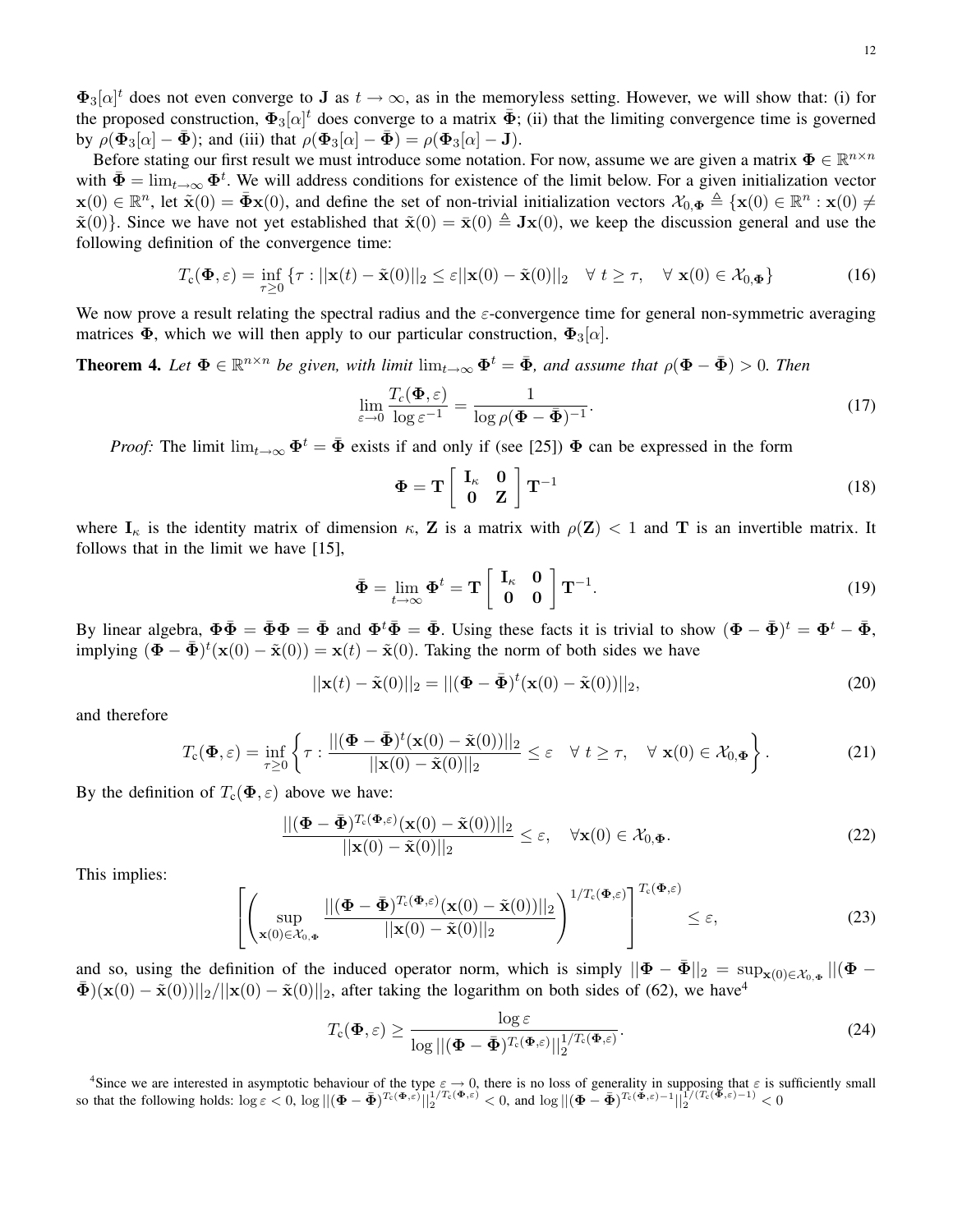Since [22]  $\rho(\mathbf{\Phi} - \bar{\mathbf{\Phi}}) \le ||(\mathbf{\Phi} - \bar{\mathbf{\Phi}})^t||_2^{1/t}$  for any  $t \ge 0$ , it follows that

$$
T_{\rm c}(\mathbf{\Phi},\varepsilon) \ge \frac{\log \varepsilon}{\log \rho(\mathbf{\Phi} - \bar{\mathbf{\Phi}})}.\tag{25}
$$

from which it is also clear that  $T_c(\Phi, \varepsilon) \to \infty$  as  $\varepsilon \to 0$ .

Now, by the definition of  $T_c(\Phi, \varepsilon)$  in (60) we also have

$$
\exists \mathbf{x}(0) \in \mathcal{X}_{0,\Phi}, \quad \frac{\left| \left| (\mathbf{\Phi} - \bar{\mathbf{\Phi}})^{T_c(\mathbf{\Phi},\varepsilon)-1} (\mathbf{x}(0) - \tilde{\mathbf{x}}(0)) \right| \right|_2}{\left| \left| \mathbf{x}(0) - \tilde{\mathbf{x}}(0) \right| \right|_2} > \varepsilon, \tag{26}
$$

implying, for the operator norm of  $(\mathbf{\Phi} - \bar{\mathbf{\Phi}})^{T_c(\mathbf{\Phi}, \varepsilon) - 1}$ :

$$
\left\| \left( \mathbf{\Phi} - \bar{\mathbf{\Phi}} \right)^{T_c(\Phi,\varepsilon)-1} \right\|_2 > \varepsilon. \tag{27}
$$

Thus using (66) and (62) we can always pick  $\beta \in [0, 1)$  such that the following holds:

$$
\beta||(\mathbf{\Phi} - \bar{\mathbf{\Phi}})^{T_{\mathrm{c}}(\mathbf{\Phi},\varepsilon)-1}||_2 + (1-\beta)||(\mathbf{\Phi} - \bar{\mathbf{\Phi}})^{T_{\mathrm{c}}(\mathbf{\Phi},\varepsilon)}||_2 = \varepsilon.
$$
\n(28)

Using the notation  $C_{T_c} = ||(\mathbf{\Phi} - \bar{\mathbf{\Phi}})^{T_c(\mathbf{\Phi}, \varepsilon)}||_2/||(\mathbf{\Phi} - \bar{\mathbf{\Phi}})^{T_c(\mathbf{\Phi}, \varepsilon)-1}||_2$  for the bounded<sup>5</sup> number  $C_{T_c}$  we conclude

$$
\left\| \left(\mathbf{\Phi} - \bar{\mathbf{\Phi}}\right)^{T_c(\mathbf{\Phi}, \varepsilon) - 1} \right\|_2 (\beta + (1 - \beta) C_{T_c}) = \varepsilon. \tag{29}
$$

Using the technique used to switch from (62) to (63) we obtain:

$$
(T_{\mathbf{c}}(\mathbf{\Phi},\varepsilon)-1)\log||(\mathbf{\Phi}-\bar{\mathbf{\Phi}})^{T_{\mathbf{c}}(\mathbf{\Phi},\varepsilon)-1}||_2^{1/(T_{\mathbf{c}}(\mathbf{\Phi},\varepsilon)-1)}=\log\varepsilon-\log(\beta+(1-\beta)C_{T_{\mathbf{c}}}).
$$
\n(30)

Dividing through by  $\log \epsilon^{-1} \log ||(\mathbf{\Phi} - \bar{\mathbf{\Phi}})^{T_c(\mathbf{\Phi}, \epsilon) - 1}||_2^{1/(T_c(\mathbf{\Phi}, \epsilon) - 1)}$ , and taking the limit as  $\epsilon \to 0$  we have

$$
\lim_{\varepsilon \to 0} \frac{T_c(\Phi, \varepsilon)}{\log \varepsilon^{-1}} = \lim_{\varepsilon \to 0} \frac{-1}{\log \left\| (\Phi - \bar{\Phi})^{T_c(\Phi, \varepsilon) - 1} \right\|_2^{1/(T_c(\Phi, \varepsilon) - 1)}} - \lim_{\varepsilon \to 0} \frac{\log (\beta + (1 - \beta) C_{T_c})}{\log \left\| (\Phi - \bar{\Phi})^{T_c(\Phi, \varepsilon) - 1} \right\|_2^{1/(T_c(\Phi, \varepsilon) - 1)} \log \varepsilon^{-1}} + \lim_{\varepsilon \to 0} \frac{1}{\log \varepsilon^{-1}}.
$$
\n(31)

Moving the limits on the right under the logs and using the fact that  $T_c(\Phi, \varepsilon) \to \infty$  as  $\varepsilon \to 0$ , we may employ Gelfand's formula [22],  $\lim_{t\to\infty} ||(\mathbf{\Phi}-\bar{\mathbf{\Phi}})^t||^{1/t} = \rho(\mathbf{\Phi}-\bar{\mathbf{\Phi}})$ , along with the boundedness of  $C_{T_c}$  to complete the proof:

$$
\lim_{\varepsilon \to 0} \frac{T_c(\Phi, \varepsilon)}{\log \varepsilon^{-1}} = \frac{-1}{\log \lim_{\varepsilon \to 0} ||(\Phi - \bar{\Phi})^{T_c(\Phi, \varepsilon) - 1}||_2^{1/(T_c(\Phi, \varepsilon) - 1)} - \lim_{\varepsilon \to 0} \frac{\log(\beta + (1 - \beta)C_{T_c}) - 1}{\log \lim_{\varepsilon \to 0} ||(\Phi - \bar{\Phi})^{T_c(\Phi, \varepsilon) - 1}||_2^{1/(T_c(\Phi, \varepsilon) - 1)} \log \varepsilon^{-1}}\n= \frac{1}{\log \rho(\Phi - \bar{\Phi})^{-1}} + \lim_{\varepsilon \to 0} \frac{\log(\beta + (1 - \beta)C_{T_c}) - 1}{\log \rho(\Phi - \bar{\Phi})^{-1} \log \varepsilon^{-1}}\n= \frac{1}{\log \rho(\Phi - \bar{\Phi})^{-1}}
$$
\n(32)

In order to apply the above result, we must establish that  $\Phi_3[\alpha]$  satisfies the conditions of Theorem 5. In doing so, we will also show that (i) for  $\Phi = \Phi_3[\alpha]$  and  $X(0)$  defined in (6), the limit  $\Phi X(0) = JX(0)$ , so our approach indeed converges to the average consensus, and (ii) that the limiting convergence time is characterized by a function of  $\rho(\Phi_3[\alpha]-J)$ , which motivates choosing  $\alpha$  to optimize this expression. (Recall, in this setting J is the  $2N \times 2N$ matrix with all entries equal to  $1/2N$ .) Note that the condition on  $\alpha$  is necessary for  $\Phi_3[\alpha]^t$  to have a limit as  $t \rightarrow \infty$ , as will be established in Section V-B.

**Proposition 1.** Let  $\Phi_3[\alpha]$  be defined as in (7), assume that the assumptions of Theorem 6 hold, and  $\alpha \in [0, -\theta_1^{-1})$ . *Then:*

(a)  $\bar{\Phi}_3[\alpha] = \lim_{t \to \infty} \Phi_3[\alpha]^t$  exists, with  $\bar{\Phi}_3[\alpha] \mathbf{X}(0) = \mathbf{J} \mathbf{X}(0)$  for all  $\mathbf{X}(0)$  defined in (6),

<sup>5</sup>The boundedness of this number follows from the sub-multiplicativity of the operator norm,  $\| (\Phi - \bar{\Phi})^{T_c(\Phi, \varepsilon)} \|_2 \leq \| \Phi - \bar{\Phi} \|_2 \| (\Phi - \bar{\Phi})^{T_c(\Phi, \varepsilon)} \|_2$  $\bar{\mathbf{\Phi}}$ )<sup>T<sub>c</sub>( $\mathbf{\Phi}, \varepsilon$ )-1||<sub>2</sub> yielding  $0 < C_{T_c} \le ||\mathbf{\Phi} - \bar{\mathbf{\Phi}}||_2$ </sup>

 $\blacksquare$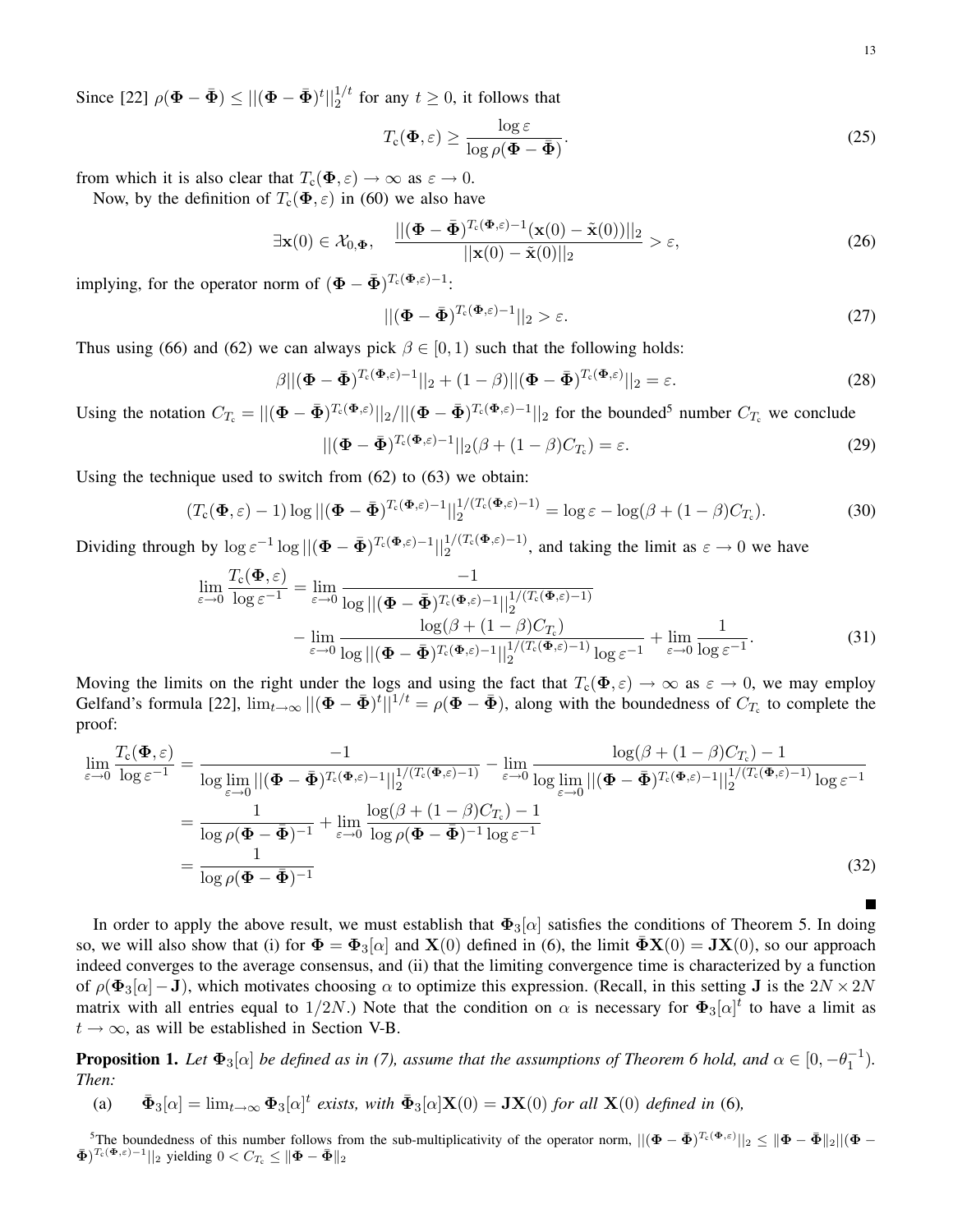*Proof: Proof of part (a).* In Theorem 1 in [15], Johansson and Johansson show that the necessary and sufficient conditions for the consensus algorithm of the form  $\Phi_3[\alpha]$  to converge to the average are (JJ1)  $\Phi_3[\alpha]1 = 1$ ; (JJ2)  $\mathbf{g}^T \mathbf{\Phi}_3[\alpha] = \mathbf{g}^T$  for vector  $\mathbf{g}^T = [\beta_1 \mathbf{1}^T \beta_2 \mathbf{1}^T]$  with weights satisfying  $\beta_1 + \beta_2 = 1$ ; and (JJ3)  $\rho(\mathbf{\Phi}_3[\alpha] -$ 1  $\frac{1}{N}$ **1g**<sup>T</sup> $)$  < 1. If these conditions hold then we also have  $\bar{\Phi}_3[\alpha] = \frac{1}{N}$ **1g**<sup>T</sup> [15] implying  $\tilde{\mathbf{X}}(0) = \bar{\mathbf{X}}(0)$ . Condition (JJ1) is easily verified after straightforward algebraic manipulations using the definition of  $\Phi_3[\alpha]$  in (7), the assumption that  $\theta_1 + \theta_2 + \theta_3 = 1$ , and recalling that W satisfies  $W1 = 1$  by design. To address condition (JJ2), we set  $\beta_1 = 1/(1 + \alpha \theta_1)$  and  $\beta_2 = \alpha \theta_1/(1 + \alpha \theta_1)$ . Clearly,  $\beta_1 + \beta_2 = 1$ , and it is also easy to verify condition (JJ2) by plugging these values into the definition of g, and using the same properties of  $\Phi_3[\alpha]$ , the  $\theta_i$ 's, and W as above.

In order to verify that condition (JJ3) holds, we will show here that  $\rho(\Phi_3[\alpha] - \frac{1}{N})$  $\frac{1}{N}$ **1**g<sup>T</sup> $) = \rho$ ( $\Phi$ <sub>3</sub>[ $\alpha$ ] – **J** $)$ . In Section V-B we show that  $\rho(\Phi_3[\alpha] - J) < 1$  if  $\alpha \in [0, -\theta_1^{-1})$ , and thus condition (JJ3) is also satisfied under the assumptions of the proposition. To show that  $\rho(\Phi_3[\alpha] - \frac{1}{N})$  $\frac{1}{N}$ **1g**<sup>T</sup> $) = \rho$ ( $\Phi_3[\alpha] - J$ ), we prove a stronger result, namely that  $\Phi_3[\alpha] - \frac{1}{N}$  $\frac{1}{N}$ **1g**<sup>T</sup> and  $\Phi_3[\alpha]$  – **J** have the same eigenspectra. Consider the eigenvector  $v_i$  of  $\Phi_3[\alpha]$  with corresponding eigenvalue  $\lambda_i(\Phi_3[\alpha])$ . This pair solves the eigenvalue problem,  $\Phi_3[\alpha]$ v $_i = \lambda_i(\Phi_3[\alpha])$ v<sub>i</sub>. Equivalently, expanding the definition of  $\Phi_3[\alpha]$ , we have

$$
\begin{bmatrix} \mathbf{W}_3[\alpha] & \alpha \theta_1 \mathbf{I} \\ \mathbf{I} & \mathbf{0} \end{bmatrix} \mathbf{v}_i = \lambda_i(\mathbf{\Phi}_3[\alpha]) \begin{bmatrix} \mathbf{I} & \mathbf{0} \\ \mathbf{0} & \mathbf{I} \end{bmatrix} \mathbf{v}_i.
$$
 (33)

We observe that (33) fits a modification of the first companion form of the linearization of a Quadratic Eigenvalue Problem (QEP) (see Section 3.4 in [26]). The QEP has general form  $(\lambda^2 M + \lambda C + K)u = 0$ , where u is the eigenvector associated with this QEP. The linearization of interest to us has the form:

$$
\left[\begin{array}{cc} -C & -K \\ I & 0 \end{array}\right] \left[\begin{array}{c} \lambda u \\ u \end{array}\right] - \lambda \left[\begin{array}{cc} M & 0 \\ 0 & I \end{array}\right] \left[\begin{array}{c} \lambda u \\ u \end{array}\right] = 0. \tag{34}
$$

The correspondence is clear if we make the associations:  $\mathbf{M} = \mathbf{I}$ ,  $\mathbf{C} = -\mathbf{W}_3[\alpha]$  and  $\mathbf{K} = -\alpha \theta_1 \mathbf{I}$ ,  $\lambda = \lambda_i (\Phi_3[\alpha])$ and  $\mathbf{v}_i = [\lambda_i(\mathbf{\Phi}_3[\alpha])\mathbf{u}^T\mathbf{u}^T]^T$ . Eigenvectors  $\mathbf{v}_i$  that solve (33) thus have special structure and are related to  $\mathbf{u}_i$ , the solution to the QEP,

$$
(\lambda_i(\Phi_3[\alpha])^2 \mathbf{I} - \lambda_i(\Phi_3[\alpha]) \mathbf{W}_3[\alpha] - \alpha \theta_1 \mathbf{I}) \mathbf{u}_i = \mathbf{0}.
$$
 (35)

Because the first and third terms above are scaled identity matrices and the definition of  $W_3[\alpha]$  (see (5)) also involves scaled identity matrices, we can simplify this last equation to find that any solution  $\mathbf{u}_i$  must also be an eigenvector of W.

We have seen above, when verifying condition (JJ1), that 1 is an eigenvector of  $\Phi_3[\alpha]$  with corresponding eigenvalue  $\lambda_i(\Phi_3[\alpha]) = 1$ . Observe that, from the definition of g and because  $\beta_1 + \beta_2 = 1$ , we have  $(\frac{1}{N})$  $\frac{1}{N} 1 \mathbf{g}^T) 1 = 1.$ Thus,  $(\mathbf{\Phi}_{3}[\alpha]-\frac{1}{N})$  $\frac{1}{N}$ **1g**<sup>T</sup>)**1** = **0**. Similarly, recalling that **J** =  $\frac{1}{2N}$  $\frac{1}{2N}$ **11**<sup>T</sup>, we have **J1** = **1**, and thus  $(\Phi_3^{\mathsf{T}}[\alpha] - \mathbf{J})\mathbf{1}$  = 0. By design, W is a doubly stochastic matrix, and all eigenvectors u of W with  $u \neq 1$  are orthogonal to **1.** It follows that  $\left(\frac{1}{N}\right)$  $\frac{1}{N}$ **1g**<sup>T</sup>)**v**<sub>i</sub> = **0** for corresponding eigenvectors **v**<sub>i</sub> = [ $\lambda_i$ ( $\Phi_3[\alpha]$ )**u**<sup>T</sup>**u**<sup>T</sup>]<sup>T</sup> of  $\Phi_3[\alpha]$ , and thus  $(\mathbf{\Phi}_{3}[\alpha]-\frac{1}{N}% (\mathbf{\Phi}_{3}[\alpha])^{2}$  $\frac{1}{N}$ **1g**<sup>T</sup>)**v**<sub>i</sub> =  $\Phi_3[\alpha]$ **v**<sub>i</sub> =  $\lambda_i(\Phi_3[\alpha])$ **v**<sub>i</sub>. Similarly, **Jv**<sub>i</sub> = 0 if **v**<sub>i</sub>  $\neq$  **1**, and  $(\Phi_3[\alpha] - J)$ **v**<sub>i</sub> =  $\lambda_i(\Phi_3[\alpha])$ **v**<sub>i</sub>. Therefore, we conclude that the matrices  $(\mathbf{\Phi}_3[\alpha] - \mathbf{\bar{\Phi}}_3[\alpha])$  and  $(\mathbf{\Phi}_3[\alpha] - \mathbf{J})$  have identical eigenspectra, and thus  $\rho(\mathbf{\Phi}_3[\alpha] - \frac{1}{N}$  $\frac{1}{N} {\bf 1g}^T) = \rho( {\bf \Phi}_3[\alpha] - {\bf J}).$ 

In Section V-B we show that  $\rho(\Phi_3[\alpha] - J) < 1$  if  $\alpha \in [0, -\theta_1^{-1})$ , and thus the assumptions of the proposition, taken together with the analysis just conducted, verify that condition (JJ3) is also satisfied. Therefore, the limit  $\lim_{t\to\infty} \Phi_3[\alpha]^t = \bar{\Phi}_3[\alpha] = \frac{1}{N} \mathbf{1} \mathbf{g}^T$  exists, and  $\bar{\Phi}_3[\alpha] \mathbf{X}(0) = \mathbf{J} \mathbf{X}(0)$  for all  $\mathbf{X}(0)$  defined in (6).

*Proofs of parts (b) and (c).* In the proof of Lemma 1 (see Section V-B), it is shown that  $\rho(\Phi_3[\alpha] - J]$ )  $\geq -\alpha\theta_1$ . Thus, if  $\alpha > 0$  and  $\theta_1 < 0$ , then part (b) holds. The assumptions  $\theta_1 + \theta_2 + \theta_3 = 1$ ,  $\theta_3 \ge 1$ , and  $\theta_2 \ge 0$  imply that  $\theta_1 \leq 0$ , and by assumption,  $\alpha \geq 0$ . If  $\alpha = 0$  or  $\theta_1 = 0$ , then the proposed predictive consensus scheme reduces to memoryless consensus with weight matrix  $W$  (and the statement follows directly from the results of [10], [11]). Thus, part (b) of the proposition follows from the assumptions and the analysis in Lemma 1 below. By proving parts (a) and (b), we have verified the assumptions of Theorem 5 above. Applying the result of this Theorem, together with the equivalence of  $\rho(\Phi_3[\alpha] - \frac{1}{N})$  $\frac{1}{N}$ **1g**<sup>T</sup>) and  $\rho$ ( $\Phi_3[\alpha]$  – **J**), gives the claim in part (c), thereby completing the proof.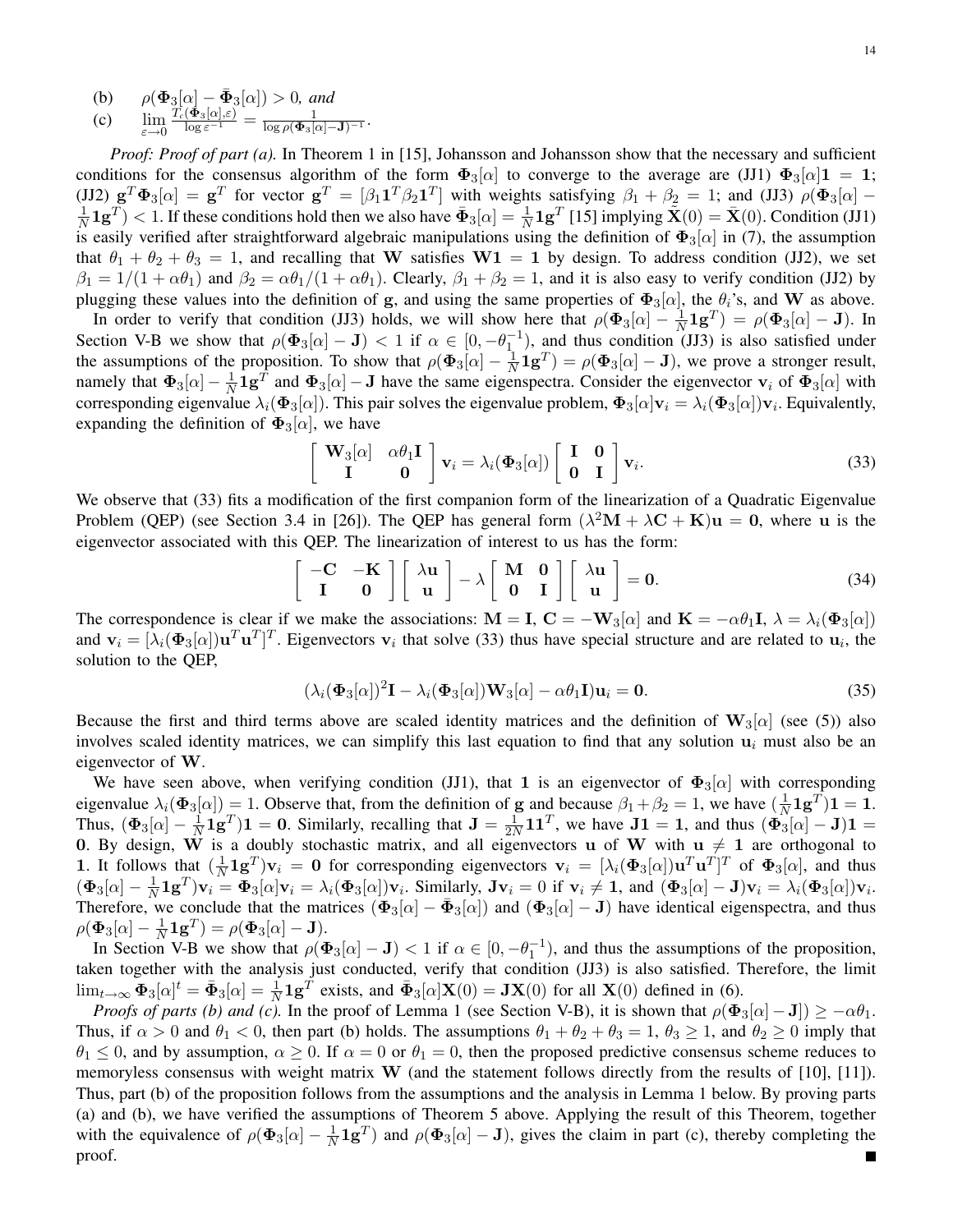#### *B. Proof of Theorem 6: Optimal Mixing Parameter*

In order to minimize the spectral radius of  $\Phi_3[\alpha]$  we need to know its eigenvalues. These can be calculated by solving the eigenvalue problem (33). We can multiply (35) by  $\mathbf{u}_i^T$  on the left to obtain a quadratic equation that links the individual eigenvalues  $\lambda_i(\mathbf{\Phi}_3[\alpha])$  and  $\lambda_i(\mathbf{W}_3[\alpha])$ :

$$
\mathbf{u}_i^T (\lambda_i (\mathbf{\Phi}_3[\alpha])^2 \mathbf{I} - \lambda_i (\mathbf{\Phi}_3[\alpha]) \mathbf{W}_3[\alpha] - \alpha \theta_1 \mathbf{I}) \mathbf{u}_i = 0
$$
  

$$
\lambda_i (\mathbf{\Phi}_3[\alpha])^2 - \lambda_i (\mathbf{W}_3[\alpha]) \lambda_i (\mathbf{\Phi}_3[\alpha]) - \alpha \theta_1 = 0.
$$
 (36)

Recall  $\Phi_3[\alpha]$  is a  $2N \times 2N$  matrix, and so  $\Phi_3[\alpha]$  has, in general,  $2N$  eigenvalues – twice as many as  $\mathbf{W}_3[\alpha]$ . These eigenvalues are the solutions of the quadratic (71), and are given by

$$
\lambda_i^*(\Phi_3[\alpha]) = \frac{1}{2} \left( \lambda_i(\mathbf{W}_3[\alpha]) + \sqrt{\lambda_i(\mathbf{W}_3[\alpha])^2 + 4\alpha \theta_1} \right)
$$
  

$$
\lambda_i^{**}(\Phi_3[\alpha]) = \frac{1}{2} \left( \lambda_i(\mathbf{W}_3[\alpha]) - \sqrt{\lambda_i(\mathbf{W}_3[\alpha])^2 + 4\alpha \theta_1} \right).
$$
 (37)

With these expressions for the eigenvalues of  $\Phi_3[\alpha]$ , we are in a position to formulate the problem of minimizing the spectral radius of the matrix  $(\Phi_3[\alpha] - J)$ ,  $\alpha^* = \arg \min_{\alpha} \rho(\Phi_3[\alpha] - J)$ . It can be shown that this problem is equivalent to

$$
\alpha^* = \arg\min_{\alpha \ge 0} \rho(\mathbf{\Phi}_3[\alpha] - \mathbf{J}) \tag{38}
$$

The simplest way to demonstrate this is to show that  $\rho(\Phi_3[\alpha] - J) \ge \rho(\Phi_3[0] - J)$  for any  $\alpha < 0$ . Indeed, by the definition of the spectral radius we have that  $\rho(\Phi_3[\alpha] - J) \geq \lambda_2^*(\Phi_3[\alpha])$  and  $\rho(\Phi_3[0] - J) = \lambda_2(\mathbf{W})$ . The latter is clear if we plug  $\alpha = 0$  into (72). Hence it is enough to demonstrate  $\lambda_2^*(\Phi_3[\alpha]) \geq \lambda_2(\mathbf{W})$ . Consider the inequality  $\lambda_2^*(\Phi_3[\alpha]) - \lambda_2(\mathbf{W}) \geq 0$ . Replacing  $\lambda_2^*(\Phi_3[\alpha])$  with its definition according to (72), rearranging terms and squaring both sides gives  $\alpha \theta_1 \geq \lambda_2(\mathbf{W})^2 - \lambda_2(\mathbf{W})\lambda_2(\mathbf{W}_3[\alpha])$ . From the definition of  $\mathbf{W}_3[\alpha]$  in (5), it follows that  $\lambda_2(\mathbf{W}_3[\alpha]) = (1 - \alpha + \alpha\theta_3)\lambda_2(\mathbf{W}) + \alpha\theta_2$ . Using this relation leads to the expression  $\alpha(\theta_1 + \theta_2)$  $(\theta_3 - 1)\lambda_2(\mathbf{W})^2 + \theta_2\lambda_2(\mathbf{W})$   $\geq 0$ . Under our assumptions, we have  $\theta_3 - 1 \geq 0$ ,  $\theta_2 \geq 0$  and  $\theta_1 \leq 0$ . Thus  $\theta_1 + (\theta_3 - 1)\lambda_2(\mathbf{W})^2 + \theta_2\lambda_2(\mathbf{W}) \le \theta_1 + \theta_3 - 1 + \theta_2 = 0$  since  $\lambda_2(\mathbf{W}) < 1$ . This implies that if  $\alpha < 0$ , the last inequality holds leading to  $\lambda_2^*(\Phi_3[\alpha]) \geq \lambda_2(\mathbf{W})$ . Thus for any  $\alpha < 0$  the spectral radius  $\rho(\Phi_3[\alpha] - \mathbf{J})$  cannot decrease, and so we may focus on optimizing over  $\alpha \geq 0$ .

Now, the proof of Theorem 6 boils down to examining how varying  $\alpha$  affects the eigenvalues of  $\Phi_3[\alpha]$  on a case-by-case basis. We first show that the first eigenvalues,  $\lambda_1^*(\Phi_3[\alpha])$  and  $\lambda_1^{**}(\Phi_3[\alpha])$ , are smaller than all the others. Then, we demonstrate that the second eigenvalues,  $\lambda_2^*(\Phi_3[\alpha])$  and  $\lambda_2^{**}(\Phi_3[\alpha])$ , dominate all other pairs,  $\lambda_j^*(\Phi_3[\alpha])$  and  $\lambda_j^{**}(\Phi_3[\alpha])$ , for  $j > 2$ , allowing us to focus on the second eigenvalues, from which the proof follows. Along the way, we establish conditions on  $\alpha$  which guarantee stability of the proposed two-tap predictive consensus methodology.

To begin, we reformulate the optimization problem in terms of the eigenvalues of  $\Phi_3[\alpha]$ . We first consider  $\lambda_1^*(\Phi_3[\alpha])$  and  $\lambda_1^{**}(\Phi_3[\alpha])$ . Substituting  $\lambda_1(\mathbf{W}_3[\alpha]) = (1-\alpha+\alpha\theta_3)+\alpha\theta_2$  we obtain the relationship  $\sqrt{\lambda_1^2(\mathbf{W}_3[\alpha]) + 4\alpha\theta_1}$  $|1 + \alpha \theta_1|$  and using the condition  $\theta_1 \leq 0$ , we conclude that

$$
\lambda_1^*(\Phi_3[\alpha]), \lambda_1^{**}(\Phi_3[\alpha]) = \begin{cases} 1, -\alpha\theta_1 & \text{if } 1 + \alpha\theta_1 \ge 0 \Rightarrow \alpha \le -\theta_1^{-1} \\ -\alpha\theta_1, 1 & \text{if } 1 + \alpha\theta_1 < 0 \Rightarrow \alpha > -\theta_1^{-1} . \end{cases}
$$
(39)

We note that  $\alpha > -\theta_1^{-1}$  implies  $|\lambda_1^{**}(\Phi_3[\alpha])| > 1$ , leading to divergence of the linear recursion involving  $\Phi_3[\alpha]$ , and thus conclude that the potential solution is restricted to the range  $\alpha \le -\theta_1^{-1}$ . Focusing on this setting, we write  $\lambda_1^*(\Phi_3[\alpha]) = 1$  and  $\lambda_1^{**}(\Phi_3[\alpha]) = -\alpha\theta_1$ . We can now reformulate the problem (74) in terms of the eigenvalues of  $\Phi_3[\alpha]$ :

$$
\alpha^* = \arg\min_{\alpha \ge 0} \max_{i=1,2,...N} \mathcal{J}_i[\alpha, \lambda_i(\mathbf{W})]
$$
(40)

where

$$
\mathcal{J}_i[\alpha, \lambda_i(\mathbf{W})] = \begin{cases} |\lambda_1^{**}(\mathbf{\Phi}_3[\alpha])|, & i = 1\\ \max(|\lambda_i^{*}(\mathbf{\Phi}_3[\alpha])|, |\lambda_i^{**}(\mathbf{\Phi}_3[\alpha])|) & i > 1. \end{cases}
$$
(41)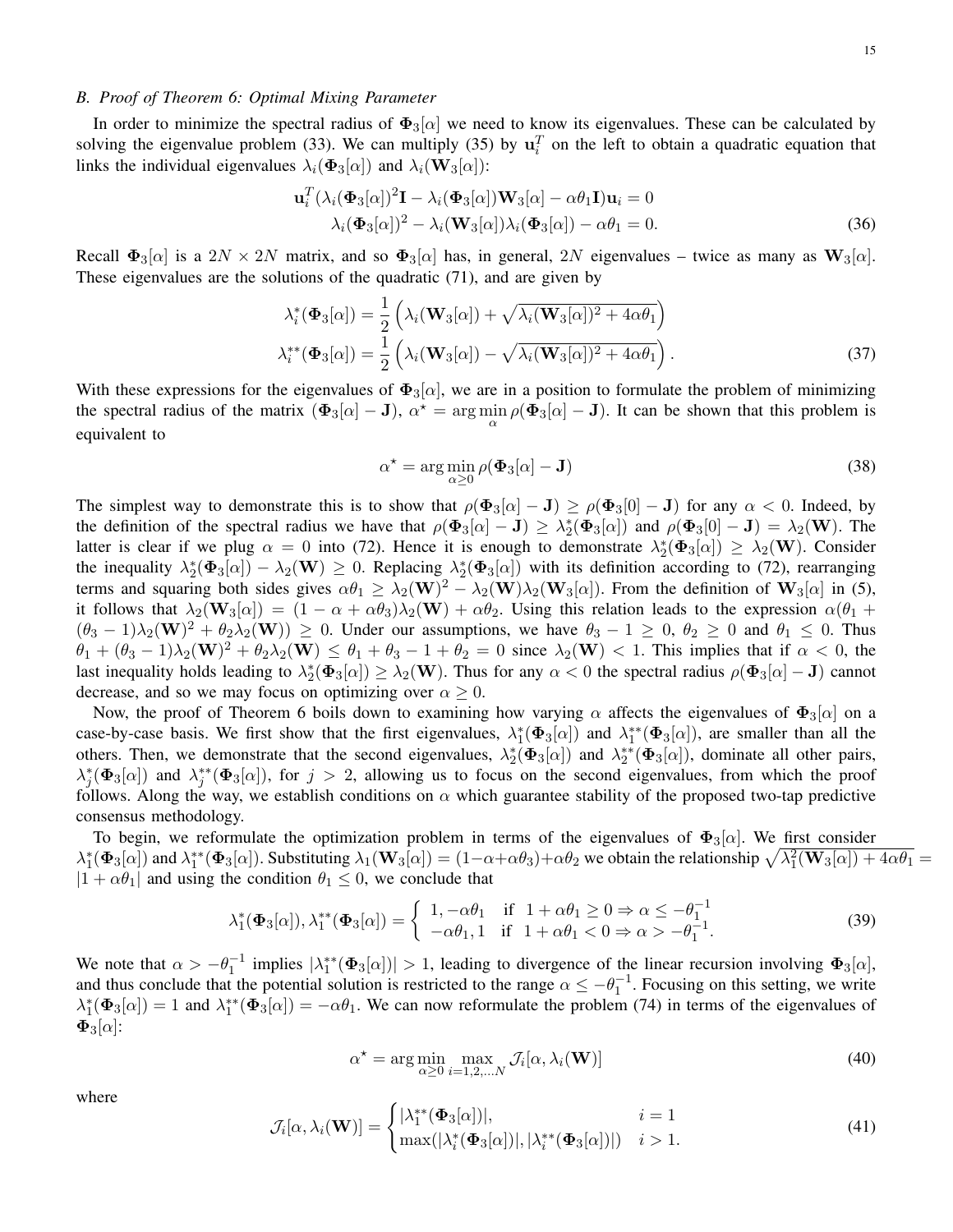We now state a lemma that characterizes the functions  $\mathcal{J}_i[\alpha, \lambda_i(\mathbf{W})]$ .

Lemma 1. *Under the assumptions of Theorem 6,*

$$
\mathcal{J}_i[\alpha, \lambda_i(\mathbf{W})] = \begin{cases} \alpha^{1/2}(-\theta_1)^{1/2} & \text{if } \alpha \in [\alpha_i^*, \theta_1^{-1}] \\ \frac{1}{2} \left( |\lambda_i(\mathbf{W}_3[\alpha])| + \sqrt{\lambda_i(\mathbf{W}_3[\alpha])^2 + 4\alpha \theta_1} \right) & \text{if } \alpha \in [0, \alpha_i^*) \end{cases}
$$
(42)

*where*

$$
\alpha_i^* = \frac{-((\theta_3 - 1)\lambda_i(\mathbf{W})^2 + \theta_2\lambda_i(\mathbf{W}) + 2\theta_1) - 2\sqrt{\theta_1^2 + \theta_1\lambda_i(\mathbf{W})\left(\theta_2 + (\theta_3 - 1)\lambda_i(\mathbf{W})\right)}}{(\theta_2 + (\theta_3 - 1)\lambda_i(\mathbf{W}))^2}
$$
(43)

*Over the range*  $\alpha \in [0, -\theta_1^{-1}], \mathcal{J}_i[\alpha, \lambda_i(\mathbf{W})] \geq \mathcal{J}_1[\alpha, \lambda_1(\mathbf{W})]$  *for*  $i = 2, 3, ..., N$ .

*Proof:* For  $i = 2, 3, \ldots N$ , the eigenvalues  $\lambda_i^*(\Phi_3[\alpha])$  and  $\lambda_i^{**}(\Phi_3[\alpha])$  can admit two distinct forms; when the expression under the square root in (72) is less then zero, the respective eigenvalues are complex, and when this expression is positive, the eigenvalues are real. In the region where the eigenvalues are complex,

$$
\max(|\lambda_i^*(\Phi_3[\alpha])|, |\lambda_i^{**}(\Phi_3[\alpha])|) = \frac{1}{2} \left[ \lambda_i(\mathbf{W}_3[\alpha])^2 + i^2 \left( \sqrt{\lambda_i(\mathbf{W}_3[\alpha])^2 + 4\alpha \theta_1} \right)^2 \right]^{1/2}
$$
  
=  $\alpha^{1/2} (-\theta_1)^{1/2}.$  (44)

We note that (77) is a strictly increasing function of  $\alpha$ . Recalling that  $\lambda_i(\mathbf{W}_3[\alpha]) = (1 + \alpha(\theta_3 - 1))\lambda_i(\mathbf{W}) + \alpha\theta_2$ and solving the quadratic  $\lambda_i(\mathbf{W}_3[\alpha])^2 + 4\alpha\theta_1 = 0$ , we can identify region,  $[\alpha_i^*, \alpha_i^{**}]$ , where the eigenvalues are complex. The upper boundary of this region is

$$
\alpha_i^{**} = \frac{-((\theta_3 - 1)\lambda_i(\mathbf{W})^2 + \theta_2\lambda_i(\mathbf{W}) + 2\theta_1) + 2\sqrt{\theta_1^2 + \theta_1\lambda_i(\mathbf{W})\left(\theta_2 + (\theta_3 - 1)\lambda_i(\mathbf{W})\right)}}{(\theta_2 + (\theta_3 - 1)\lambda_i(\mathbf{W}))^2}
$$
(45)

Relatively straightforward algebraic manipulation of (79) and (80) leads to the following conclusion: if  $\lambda_i(\mathbf{W}) \in$  $[-1, 1], \theta_2 \ge 0$  and  $\theta_3 \ge 1$ , then  $0 \le \alpha_i^* \le -\theta_1^{-1} \le \alpha_i^{**}$ . This implies that (77) holds in the region  $[\alpha_i^*, -\theta_1^{-1}]$ .

On the interval  $\alpha \in [0, \alpha_i^*),$  the expression under the square root in (72) is positive, and the corresponding eigenvalues are real. Thus,

$$
\max(|\lambda_i^*(\Phi_3[\alpha])|, |\lambda_i^{**}(\Phi_3[\alpha])|) = \frac{1}{2} \left\{ \begin{array}{ll} \left| \lambda_i(\mathbf{W}_3[\alpha]) + \sqrt{\lambda_i(\mathbf{W}_3[\alpha])^2 + 4\alpha \theta_1} \right| & \text{if } \lambda_i(\mathbf{W}_3[\alpha]) \ge 0\\ \left| -\lambda_i(\mathbf{W}_3[\alpha]) + \sqrt{\lambda_i(\mathbf{W}_3[\alpha])^2 + 4\alpha \theta_1} \right| & \text{if } \lambda_i(\mathbf{W}_3[\alpha]) < 0, \end{array} \right. \tag{46}
$$

or equivalently,  $\max(|\lambda_i^*(\boldsymbol{\Phi}_3[\alpha])|,|\lambda_i^{**}(\boldsymbol{\Phi}_3[\alpha])|)=\frac{1}{2}\left(|\lambda_i(\mathbf{W}_3[\alpha])|+\sqrt{\lambda_i(\mathbf{W}_3[\alpha])^2+4\alpha\theta_1}\right).$  These results establish the expression for  $\mathcal{J}_i[\alpha, \lambda_i(\mathbf{W})]$  in the lemma.

It remains to establish that  $\mathcal{J}_1[\alpha,\lambda_1(\mathbf{W})]$  is less than all other  $\mathcal{J}_i[\alpha,\lambda_i(\mathbf{W})]$  in the region  $\alpha \in [0,-\theta_1^{-1}]$ . In the region  $\alpha \in [\alpha_i^*, -\theta_1^{-1}]$ , we have  $-\alpha \theta_1^{-1} \le 1$ , implying that  $\alpha^{1/2}(-\theta_1)^{1/2} \ge -\alpha \theta_1 = \mathcal{J}_1[\alpha, \lambda_1(\mathbf{W})]$ . In the region  $\alpha \in [0, \alpha_i^*)$ , note that  $\lambda_i(\mathbf{W}_3[\alpha])^2 + 4\alpha \theta_1 > 0 \Rightarrow |\lambda_i(\mathbf{W}_3[\alpha])| \ge 2(-\alpha \theta_1)^{1/2}$ , which implies that

$$
\frac{1}{2}\left(|\lambda_i(\mathbf{W}_3[\alpha])| + \sqrt{\lambda_i(\mathbf{W}_3[\alpha])^2 + 4\alpha\theta_1}\right) \ge \frac{1}{2}\left(2(-\alpha\theta_1)^{1/2} + 0\right)
$$
  
\n
$$
\ge (-\alpha\theta_1)^{1/2} \ge -\alpha\theta_1 = \mathcal{J}_1[\alpha, \lambda_1(\mathbf{W})],
$$
\n(47)

thereby establishing the final claim of the lemma.

The previous lemma indicates that we can remove  $\mathcal{J}_1[\alpha, \lambda_1(\mathbf{W})]$  from (76), leading to a simpler optimization problem,  $\alpha^* = \arg \min_{\alpha \geq 0} \max_{i=2,3,...,N} \mathcal{J}_i[\alpha, \lambda_i(\mathbf{W})]$ . The following lemma establishes that we can simplify the optimization even further and focus solely on  $\mathcal{J}_2(\alpha, \lambda_2(\mathbf{W}))$ .

**Lemma 2.** *Under the assumptions of Theorem 6,*  $\mathcal{J}_i[\alpha, \lambda_i(\mathbf{W})] \leq \mathcal{J}_2[\alpha, \lambda_2(\mathbf{W})]$  and  $\alpha_i^*[\lambda_i(\mathbf{W})] \leq \alpha_2^*[\lambda_2(\mathbf{W})]$  for  $i = 3, 4, \ldots, N$  *over the range*  $\alpha \in [0, -\theta_1^{-1}]$ .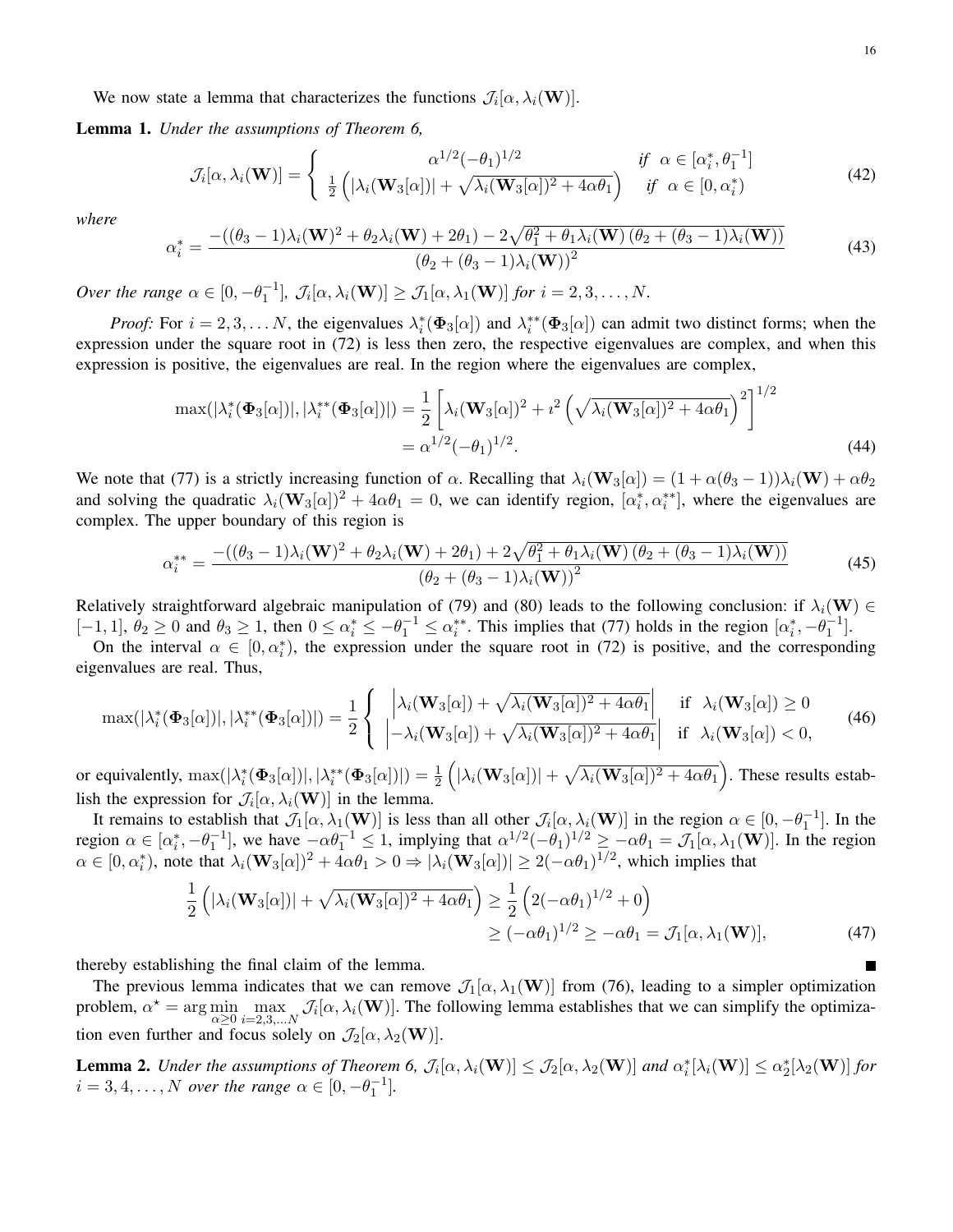*Proof:* Consider the derivative of  $\alpha_i^*[\lambda_i(\mathbf{W})]$  in the range  $\lambda_i(\mathbf{W}) \in [0,1]$ :

$$
\frac{\partial}{\partial \lambda_i(\mathbf{W})} \alpha_i^* [\lambda_i(\mathbf{W})] = \frac{1}{(\theta_2 + (\theta_3 - 1) \lambda_i(\mathbf{W}))^3} \times \left[ [4\theta_1 (\theta_3 - 1) - \theta_2 (\theta_2 + (\theta_3 - 1) \lambda_i(\mathbf{W}))] + \frac{\theta_1 (-\theta_2^2 + 4\theta_1 (\theta_3 - 1) + \theta_2 (\theta_3 - 1) \lambda_i(\mathbf{W}) + 2 (\theta_3 - 1)^2 \lambda_i(\mathbf{W})^2)}{\sqrt{\theta_1 (\theta_1 + \lambda_i(\mathbf{W}) (\theta_2 + (\theta_3 - 1) \lambda_i(\mathbf{W})))}} \right]
$$

It is clear that the multiplier outside the square brackets in the first line above is positive in the range  $\lambda_i(\mathbf{W}) \in [0,1]$ . Furthermore, the first summand is negative. Under the conditions  $\theta_2 \geq 0$ ,  $\theta_3 \geq 1$ , it can be established that the second summand is positive and exceeds the first summand in magnitude (Appendix B for a complete derivation). We conclude that the derivative is positive, and thus  $\alpha_i^*[\lambda_i(\mathbf{W})]$  is an increasing function over  $\lambda_i(\mathbf{W}) \in [0,1]$ . This implies that  $\alpha_i^*[\lambda_i(\mathbf{W})] \leq \alpha_2^*[\lambda_2(\mathbf{W})]$  for any  $\lambda_i \geq 0$ .

Algebraic manipulation of (79) leads to the conclusion that  $\alpha_i^*[-\lambda_i(\mathbf{W})] \leq \alpha_i^*[\lambda_i(\mathbf{W})]$  for  $\lambda_i(\mathbf{W}) \in [0,1]$ . This implies that for negative  $\lambda_i$ , we have  $\alpha_i^*[-\lambda_i(\mathbf{W})] \leq \alpha_i^*[\lambda_i(\mathbf{W})] \leq \alpha_2^*[\lambda_2(\mathbf{W})]$ . We have thus shown that  $\alpha_i^*[\lambda_i(\mathbf{W})] \le \alpha_2^*[\lambda_2(\mathbf{W})]$  for any  $3 \le i \le N$  under the assumption  $|\lambda_N(\mathbf{W})| \le \lambda_2(\mathbf{W})$ .

Next we turn to proving that  $\mathcal{J}_i[\alpha,\lambda_i(\mathbf{W})] \leq \mathcal{J}_2[\alpha,\lambda_2(\mathbf{W})]$  for any  $3 \leq i \leq N$ . We consider this problem on three distinct intervals:  $\alpha \in [0, \alpha_i^*[\lambda_i(\mathbf{W})])$ ,  $\alpha \in [\alpha_i^*[\lambda_i(\mathbf{W})], \alpha_2^*[\lambda_2(\mathbf{W})])$  and  $\alpha \in [\alpha_2^*[\lambda_2(\mathbf{W})], -\theta_1^{-1}]$ . From the condition  $\alpha_i^* [\lambda_i(\mathbf{W})] \leq \alpha_2^* [\lambda_2(\mathbf{W})]$  and (92) it is clear that on the interval  $\alpha \in [\alpha_2^* [\lambda_2(\mathbf{W})], -\theta_1^{-1}]$  we have  $\mathcal{J}_i[\alpha, \lambda_i(\mathbf{W})] = \mathcal{J}_2[\alpha, \lambda_2(\mathbf{W})] = \alpha^{1/2}(-\theta_1)^{1/2}$ . On the interval  $\alpha \in [\alpha_i^*[\lambda_i(\mathbf{W})], \alpha_2^*[\lambda_2(\mathbf{W})])$  we have  $\mathcal{J}_i[\alpha, \lambda_i(\mathbf{W})] = \alpha^{1/2}(-\theta_1)^{1/2}$  and  $\mathcal{J}_2[\alpha, \lambda_2(\mathbf{W})] = \frac{1}{2} \left( |\lambda_i(\mathbf{W}_3[\alpha])| + \sqrt{\lambda_i(\mathbf{W}_3[\alpha])^2 + 4\alpha \theta_1} \right)$ . From (47), we see that  $\mathcal{J}_i[\alpha, \lambda_i(\mathbf{W})] \leq \mathcal{J}_2[\alpha, \lambda_2(\mathbf{W})]$ .

On the first interval  $\alpha \in [0, \alpha_i^*[\lambda_i(\mathbf{W})])$ , we examine the derivative of  $\mathcal{J}_i[\alpha, \lambda_i(\mathbf{W})]$  w.r.t.  $\lambda_i(\mathbf{W})$ :

$$
\frac{\partial}{\partial \lambda_i(\mathbf{W})} \mathcal{J}_i[\alpha, \lambda_i(\mathbf{W})] = \frac{1 + \alpha(\theta_3 - 1)}{2} \left( \frac{\lambda_i(\mathbf{W}) + \alpha(\theta_2 + (\theta_3 - 1) \lambda_i(\mathbf{W}))}{\sqrt{-4\alpha(\theta_2 + \theta_3 - 1) + (\lambda_i(\mathbf{W}) + \alpha(\theta_2 + (\theta_3 - 1) \lambda_i(\mathbf{W})))^2}} + \text{sgn} \left[ \lambda_i(\mathbf{W}) + \alpha(\theta_2 + (\theta_3 - 1) \lambda_i(\mathbf{W})) \right] \right)
$$
(48)

We observe that the multiplier  $\frac{1+\alpha(\theta_3-1)}{2}$  is positive, and the expression under the square root is positive because  $\alpha \in [0, \alpha_i^*[\lambda_i(\mathbf{W})])$ . Additionally,  $\overline{\lambda}_i(\mathbf{W}) + \alpha (\theta_2 + (\theta_3 - 1) \lambda_i(\mathbf{W})) \ge 0$  under the assumption  $\lambda_i(\mathbf{W}) \ge 0$  and  $\theta_2 \ge 0$ ,  $\theta_3 \ge 1$ . Thus  $\frac{\partial}{\partial \lambda_i(\mathbf{W})} \mathcal{J}_i[\alpha, \lambda_i(\mathbf{W})] \ge 0$  for any  $\lambda_i(\mathbf{W}) \ge 0$  and we have  $\mathcal{J}_i[\alpha, \lambda_i(\mathbf{W})] \le \mathcal{J}_2[\alpha, \lambda_2(\mathbf{W})]$  for any  $0 \le \lambda_i(\mathbf{W}) \le \lambda_2(\mathbf{W})$ . Finally, we note from (92) that  $\mathcal{J}_i[\alpha, \lambda_i(\mathbf{W})]$  is an increasing function of  $|\lambda_i(\mathbf{W}_3[\alpha])|$  =  $|(1+\alpha(\theta_3-1))\lambda_i(\mathbf{W})+\alpha\theta_2|$ . Thus, to show that  $\mathcal{J}_i[\alpha,-\lambda_i(\mathbf{W})] \leq \mathcal{J}_i[\alpha,\lambda_i(\mathbf{W})]$  for  $0 \leq \lambda_i(\mathbf{W}) \leq \lambda_2(\mathbf{W})$  it is sufficient to show that  $|-(1+\alpha(\theta_3-1))\lambda_i(\mathbf{W})+\alpha\theta_2| \leq |(1+\alpha(\theta_3-1))\lambda_i(\mathbf{W})+\alpha\theta_2|$ . Under our assumptions, we have

$$
|(1+\alpha(\theta_3-1))\lambda_i(\mathbf{W})+\alpha\theta_2|^2-|-(1+\alpha(\theta_3-1))\lambda_i(\mathbf{W})+\alpha\theta_2|^2
$$
  
= 4(1+\alpha(\theta\_3-1))\lambda\_i(\mathbf{W})\alpha\theta\_2 \ge 0. (49)

This implies that  $\mathcal{J}_i[\alpha,\lambda_i(\mathbf{W})] \leq \mathcal{J}_2[\alpha,\lambda_2(\mathbf{W})]$  on the interval  $\alpha \in [0,\alpha_i^*[\lambda_i(\mathbf{W})])$ , indicating that the condition applies on the entire interval  $\alpha \in [0, -\theta_1^{-1}]$ , which is what we wanted to show.

The remainder of the proof of Theorem 6 proceeds as follows. From Lemmas 1 and 2, the optimization problem (69) simplifies to:  $\alpha^* = \arg \min_{\alpha \geq 0} \mathcal{J}_2[\alpha, \lambda_2(\mathbf{W})]$ . We shall now show that  $\alpha_2^*$  is a global minimizer of this function. Consider the derivative of  $\mathcal{J}_2[\alpha,\lambda_2(\mathbf{W})]$  w.r.t.  $\alpha$  on  $[0,\alpha_2^*)$ :

$$
\frac{\partial}{\partial \alpha} \mathcal{J}_2[\alpha, \lambda_2(\mathbf{W})] = \frac{2\theta_1 + (\theta_2 + (\theta_3 - 1) \lambda_2(\mathbf{W})) (\lambda_2(\mathbf{W}) + \alpha (\theta_2 + (\theta_3 - 1) \lambda_2(\mathbf{W})))}{\sqrt{4\alpha \theta_1 + (\lambda_2(\mathbf{W}) + \alpha (\theta_2 + (\theta_3 - 1) \lambda_2(\mathbf{W})))^2}} + (\theta_2 + (\theta_3 - 1) \lambda_2(\mathbf{W})) \operatorname{sgn} [\lambda_2(\mathbf{W}) + \alpha (\theta_2 + (\theta_3 - 1) \lambda_2(\mathbf{W}))].
$$

Denote the first term in this sum by  $\varphi_1(\lambda_2(\mathbf{W}), \alpha)$  and the second by  $\varphi_2(\lambda_2(\mathbf{W}), \alpha)$ . It can be shown that  $|\varphi_1(\lambda_2(\mathbf{W}), \alpha)| \ge |\varphi_2(\lambda_2(\mathbf{W}), \alpha)|$  for any  $\lambda_2(\mathbf{W}) \in [-1, 1]$  and  $\alpha \in [0, \alpha_2^*)$  by directly solving the inequality.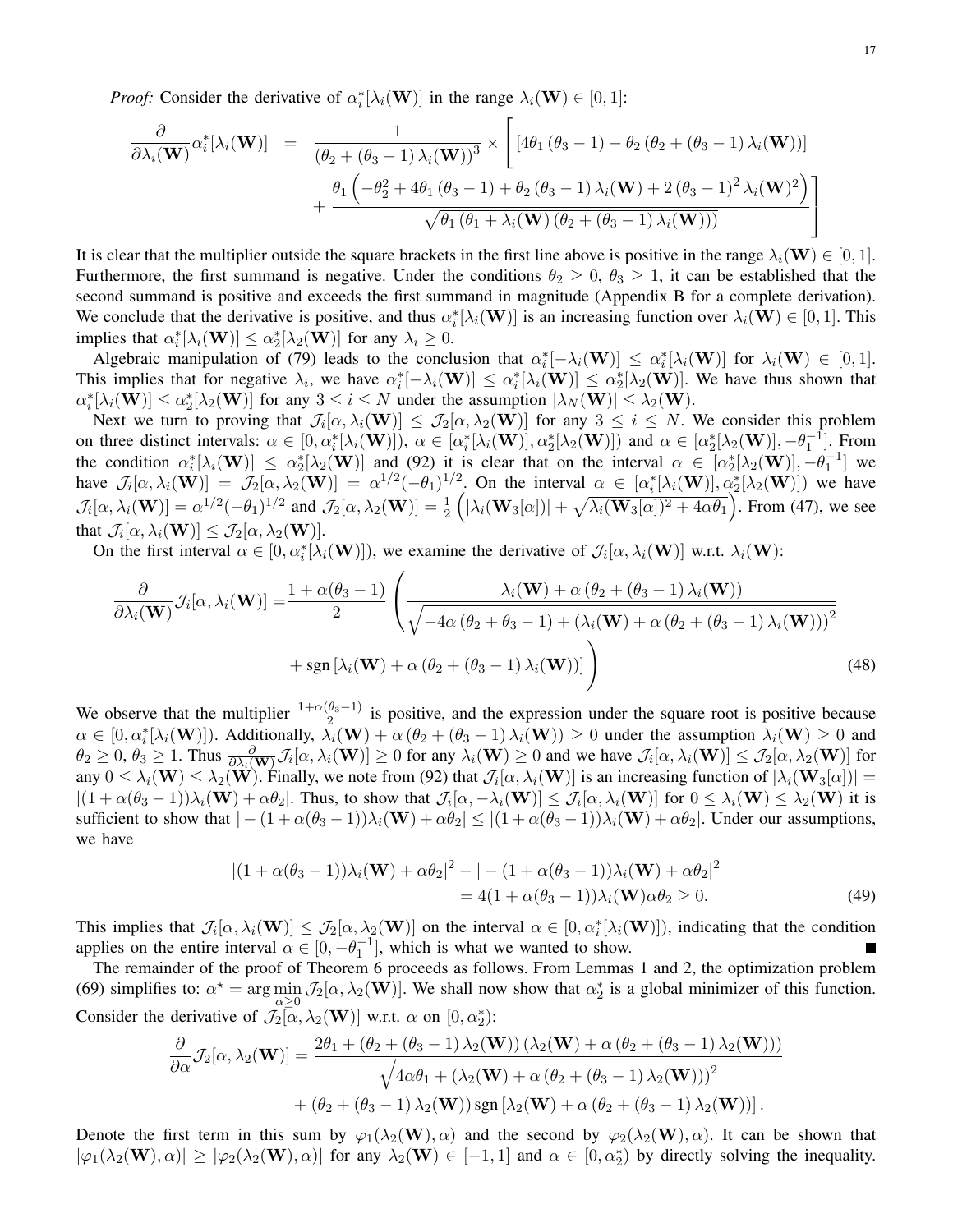We conclude that the sign of the derivative on  $\alpha \in [0, \alpha_2^*)$  is completely determined by the sign of  $\varphi_1(\lambda_2(\mathbf{W}), \alpha)$ for  $\lambda_2(\mathbf{W}) \in [-1, 1]$ . On  $\alpha \in [0, \alpha_2^*)$ , the sign of  $\varphi_1(\lambda_2(\mathbf{W}), \alpha)$  is determined by the sign of its numerator. The transition point for the numerator's sign occurs at:

$$
\alpha^+ = -\frac{2\theta_1 + \lambda_2(\mathbf{W})(\theta_2 + (\theta_3 - 1)\lambda_2(\mathbf{W}))}{(\theta_2 + (\theta_3 - 1)\lambda_2(\mathbf{W}))^2},
$$

and by showing that  $\alpha^+ \ge -\theta_1^{-1}$ , we can establish that this transition point is at or beyond  $\alpha_2^*$ . This indicates that  $\varphi_1(\lambda_2(\mathbf{W}), \alpha) \le 0$  if  $\alpha \in [0, \alpha_2^*)$ . We observe that  $\mathcal{J}_2[\alpha, \lambda_2(\mathbf{W})]$  is nonincreasing on  $\alpha \in [0, \alpha_2^*)$  and nondecreasing on  $\alpha \in [\alpha_2^*, -\theta_1^{-1}]$  (as established in Lemma 1). We conclude that  $\alpha_2^*$  is a global minimum of the function  $\mathcal{J}_2[\alpha,\lambda_2(\mathbf{W})]$ , thereby proving Theorem 6 and establishing  $\mathcal{J}_2[\alpha^*,\lambda_2(\mathbf{W})] = |\lambda_2^*(\Phi_3[\alpha^*])| = \sqrt{-\alpha^*\theta_1}$ .

Note that the last argument also implies that  $\mathcal{J}_2[\alpha,\lambda_2(\mathbf{W})] \leq \lambda_2(\mathbf{W})$  on  $\alpha \in [0,\alpha_2^*]$  and  $\mathcal{J}_2[\alpha,\lambda_2(\mathbf{W})] < 1$ on  $\alpha \in (\alpha_2^*, -\theta_1^{-1})$  since  $\mathcal{J}_2[\alpha, \lambda_2(\mathbf{W})]$  is non-increasing on the former interval, it is non-decreasing on the latter interval and  $\mathcal{J}_2[-\theta_1^{-1}, \lambda_2(\mathbf{W})] = 1$ . This fact demonstrates that the matrix  $\Phi_3[\alpha]$  is convergent if  $\alpha \in [0, -\theta_1^{-1})$ in the sense that we have  $\rho(\Phi_3[\alpha] - J) < 1$ .

## *C. Proof of Theorem 2: Convergence Rate*

*Proof:* According to the discussion in Sections III-A and V-B, we have

$$
\rho(\Phi_3[\alpha^*] - \mathbf{J}) = |\lambda_2^*(\Phi_3[\alpha^*])| = (\alpha^*|\theta_1|)^{1/2}
$$
  
= 
$$
\left[ \frac{-((\theta_3 - 1)\lambda_2^2 + \theta_2\lambda_2 + 2\theta_1) - 2\sqrt{\theta_1^2 + \theta_1\lambda_2(\theta_2 + (\theta_3 - 1)\lambda_2)}}{(\theta_2 + (\theta_3 - 1)\lambda_2)^2} |\theta_1| \right]^{1/2}
$$

In order to prove the claim, we consider two cases:  $\lambda_2(\mathbf{W}) = 1 - \Psi(N)$ , and  $\lambda_2(\mathbf{W}) < 1 - \Psi(N)$ .

First, we suppose that  $\lambda_2(\mathbf{W}) = 1 - \Psi(N)$  and show that  $\rho(\mathbf{\Phi}_3[\alpha^*]-\mathbf{J})^2 - (1 - \sqrt{\Psi(N)})^2 \leq 0$ . Denoting  $\Psi(N) = \delta$  and substituting  $\lambda_2(\mathbf{W}) = 1 - \delta$  and  $\theta_1 = 1 - \theta_2 - \theta_3$ , we obtain

$$
\rho(\Phi_3[\alpha^*]-\mathbf{J})^2 - (1-\sqrt{\Psi(N)})^2 = -(\sqrt{\delta}-1)^2
$$
  
\$\times \frac{(\theta\_3-1)(\delta^2-\delta)+2\sqrt{\delta}(\theta\_3+\theta\_2-1)-2\sqrt{\delta(\theta\_2+(2-\delta)(\theta\_3-1))(\theta\_3+\theta\_2-1)}}{[(2-\delta)\delta+1](1-\theta\_3)-(1+\delta)\theta\_2-2\sqrt{\delta(\theta\_3+\theta\_2-1)((\theta\_3-1)(2-\delta)+\theta\_2)}}.\$

It is clear from the assumptions that the expressions under square roots are non-negative. Furthermore, the denominator is negative since  $1 - \theta_3 < 0$ ,  $\theta_2 > 0$  and  $\delta \in (0,1)$ . Finally, note that  $(\theta_3 - 1)(\delta^2 - \delta) \le 0$  and  $2\sqrt{\delta}(\theta_3 + \theta_2 - 1) \ge 0$ . Thus, to see that the numerator is non-positive, observe that

$$
[\sqrt{\delta} (\theta_3 + \theta_2 - 1)]^2 - [\sqrt{\delta (\theta_2 + (2 - \delta) (\theta_3 - 1)) (\theta_3 + \theta_2 - 1)}]^2
$$
  
=  $(\delta - 1)\delta(\theta_3 - 1)(\theta_3 + \theta_2 - 1) \le 0.$  (50)

Thus, we have  $\rho(\Phi_3[\alpha^*]-J)^2-(1-\sqrt{\Psi(N)})^2\leq 0$ , implying that  $\rho(\Phi_3[\alpha^*]-J)\leq 1-\sqrt{\Psi(N)}$  if  $\lambda_2(\mathbf{W})=$  $1-\Psi(N).$ 

Now suppose  $\lambda_2(\mathbf{W}) < 1 - \Psi(N)$ . We have seen in Lemma 2 that  $\alpha_i^*[\lambda_i(\mathbf{W})]$  is an increasing function of  $\lambda_i(\mathbf{W})$ , implying  $\alpha_2^*[\lambda_2(\mathbf{W})] \le \alpha_2^*[1 - \Psi(N)]$ . Since  $\rho(\mathbf{\Phi}_3[\alpha^*] - \mathbf{J}) = (\alpha^*|\theta_1|)^{1/2} = (\alpha_2^*[\lambda_2(\mathbf{W})]|\theta_1|)^{1/2}$  is an increasing function of  $\alpha_2^*[\lambda_2(\mathbf{W})]$ , the claim of theorem follows.

## *D. Proof of Theorem 3: Expected Gain*

*Proof:* First, condition on a particular realization of the graph topology, and observe from the definition of  $\tau_{\text{asym}}(\cdot)$  that

$$
\frac{\tau_{\text{asym}}(\mathbf{W})}{\tau_{\text{asym}}(\Phi_3[\alpha^*])} = \frac{\log \rho(\Phi_3[\alpha^*]-\mathbf{J})}{\log \rho(\mathbf{W}-\mathbf{J})}.
$$
\n(51)

.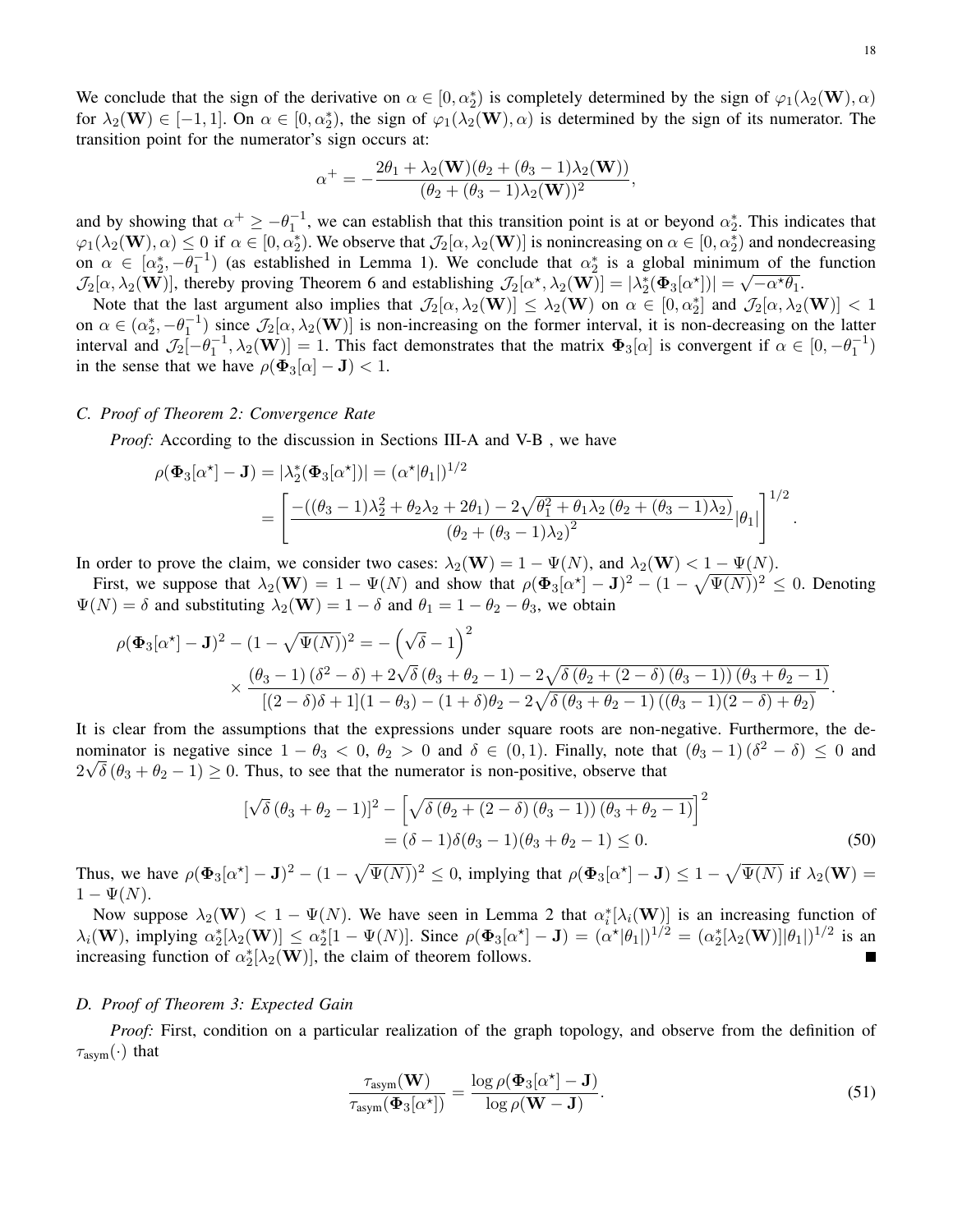Next, fixing  $\rho(\mathbf{W} - \mathbf{J}) = 1 - \psi$ , where  $\Psi(N) = \mathbb{E}\{\psi\}$ , and using Theorem 2, we have

$$
\frac{\tau_{\text{asym}}(\mathbf{W})}{\tau_{\text{asym}}(\mathbf{\Phi}_3[\alpha^{\star}])} \ge \frac{\log(1-\sqrt{\psi})}{\log(1-\psi)}.
$$
\n(52)

Let  $f(x) = \log(1 - \sqrt{x})/\log(1 - x)$ . Taking the Taylor series expansion of  $f(x)$  at  $x = 0$ , we obtain

$$
f(x) = \frac{1}{\sqrt{x}} + \frac{1}{2} - \frac{1}{6}x^{1/2} - \frac{1}{20}x^{3/2} - \dots
$$
 (53)

Noting that  $x > 0$  we conclude that the following holds uniformly over  $x \in [0,1]$ :  $f(x) \leq \frac{1}{\sqrt{2}}$  $\frac{1}{x} + \frac{1}{2}$  $\frac{1}{2}$ . At the same time, taking the Taylor series expansions of the numerator and denominator of  $f(x)$ , we obtain

$$
f(x) = \frac{\sqrt{x} + \frac{x}{2} + \frac{x^{3/2}}{3} + \frac{x^2}{4} + \frac{x^{5/2}}{5} + \dots}{x + \frac{x^2}{2} + \frac{x^3}{3} + \dots}.
$$
 (54)

Noting that  $1/6 + 1/3 = 1/2$ ,  $2/15 + 1/5 = 1/3$ , we can express this as

$$
f(x) = \frac{1}{\sqrt{x}} \frac{\sqrt{x} + \frac{x}{2} + \frac{x^{3/2}}{3} + \frac{x^2}{4} + \frac{x^{5/2}}{5} + \dots}{\sqrt{x} + \frac{x^{3/2}}{6} + \frac{x^{3/2}}{3} + \frac{2x^{5/2}}{15} + \frac{x^{5/2}}{5} + \dots},
$$
(55)

and using the fact that  $1/2x \ge 1/6x^{3/2}$ ,  $1/4x^2 \ge 2/15x^{5/2}$ , ... uniformly over  $x \in [0,1]$ , we conclude that  $f(x) \ge$  $\frac{1}{\sqrt{2}}$  $\frac{1}{x}$ . Thus,  $\frac{1}{\sqrt{x}}$  $\frac{1}{x} \leq f(x) \leq \frac{1}{\sqrt{x}}$  $\frac{1}{x} + \frac{1}{2}$  $\frac{1}{2}$ , where both bounds are tight. Finally, observe that  $\frac{\partial^2}{\partial x^2}x^{-1/2} = 3/4x^{-5/2} > 0$  $\sqrt{x}$ . Thus,  $\sqrt{x} = f(x) = \sqrt{x} + 2$ , where both bounds are tight. Thang, observe that  $\frac{\partial x^2}{\partial x^2} = -\frac{\partial}{\partial x}$ realizations and apply Jensen's inequality to obtain

$$
\mathbb{E}\left\{\frac{\tau_{\text{asym}}(\mathbf{W})}{\tau_{\text{asym}}(\boldsymbol{\Phi}_3[\alpha^*])}\right\} \geq \mathbb{E}\left\{\frac{1}{\sqrt{\psi}}\right\} \geq \frac{1}{\sqrt{\mathbb{E}\left\{\psi\right\}}}.\tag{56}
$$

## VI. CONCLUDING REMARKS

This paper provides theoretical performance guarantees for accelerated distributed averaging algorithms using node memory. We consider acceleration based on local linear prediction and focus on the setting where each node uses two memory taps. We derived the optimal value of the mixing parameter for the accelerated averaging algorithm and discuss a fully-decentralized scheme for estimating the spectral radius, which is then used to initialize the optimal mixing parameter. An important contribution of this paper is the derivation of upper bounds on the spectral radius of the accelerated consensus matrix. This bound relates the spectral radius growth rate of the original matrix with that of the accelerated consensus matrix. We believe that this result applies to the general class of distributed averaging algorithms using node state prediction, and shows that, even in its simplified form and even at the theoretical level, accelerated consensus may provide considerable processing gain. We conclude that this gain, measured as the ratio of the asymptotic averaging time of the non-accelerated and accelerated algorithms, grows with increasing network size. Numerical experiments confirm our theoretical conclusions and reveal the feasibility of online implementation of the accelerated algorithm with nearly optimal properties. Finding ways to analyze the proposed algorithm in more general instantiations and proposing simpler initialization schemes are the focus of ongoing investigation.

## APPENDIX A

## SYMMETRIC WEIGHT MATRIX CONSENSUS CONVERGENCE TIME

The following theorem establishes bounds for the convergence time of a consensus algorithm with symmetric weight matrix. We use the definition of convergence time as defined by Olshevsky and Tsitsiklis (see e.g. [18]).

$$
T_{\mathbf{c}}(\mathbf{W},\varepsilon) = \inf_{\tau \geq 0} \left\{ \tau : ||\mathbf{x}(t) - \bar{\mathbf{x}}(0)||_2 \leq \varepsilon ||\mathbf{x}(0) - \bar{\mathbf{x}}(0)||_2 \quad \forall \ t \geq \tau, \quad \forall \ \mathbf{x}(0) - \bar{\mathbf{x}}(0) \neq \mathbf{0} \right\},
$$

The interpretation of the next result is clear and intuitive: in the case of symmetric weight matrix the convergence time of the associated distributed average consensus algorithm is determined by the spectral radius of the weight matrix.

 $\blacksquare$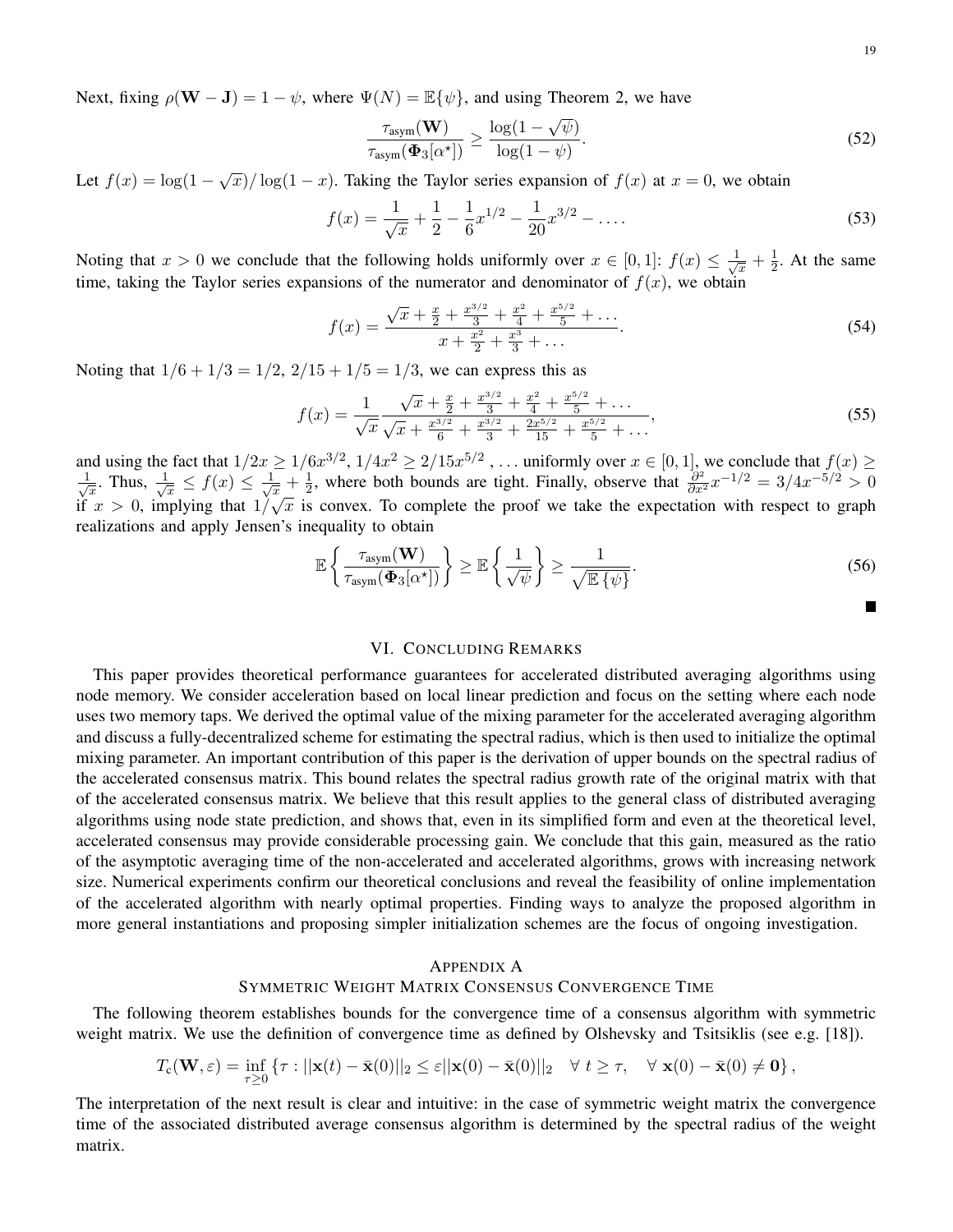$\blacksquare$ 

**Theorem 5.** Let  $W \in \mathbb{R}^{n \times n}$  be a symmetric weight matrix satisfying convergence conditions:

$$
W1 = 1, \quad 1^T W = 1^T, \quad \rho(W - J) < 1,\tag{57}
$$

*Then*

$$
\frac{\log \varepsilon}{\log \rho(\mathbf{W} - \mathbf{J})} \le T_c(\mathbf{W}, \varepsilon) < \frac{\log \varepsilon}{\log \rho(\mathbf{W} - \mathbf{J})} + 1. \tag{58}
$$

*Proof:* Since by our assumption W satisfies convergence conditions, we have  $JW = WJ = J$ . Recall that  ${\bf J}=\frac{1}{n}$  $\frac{1}{n}$ 11<sup>T</sup>. Thus by linear algebra,  $(\mathbf{W} - \mathbf{J})^t = \mathbf{W}^t - \mathbf{J}$ , implying  $(\mathbf{W} - \mathbf{J})^t(\mathbf{x}(0) - \bar{\mathbf{x}}(0)) = \mathbf{x}(t) - \bar{\mathbf{x}}(0)$ . Taking the norm of both sides we have

$$
||\mathbf{x}(t) - \bar{\mathbf{x}}(0)||_2 = ||(\mathbf{W} - \mathbf{J})^t(\mathbf{x}(0) - \bar{\mathbf{x}}(0))||_2,
$$
\n(59)

and therefore

$$
T_{\mathbf{c}}(\mathbf{W}, \varepsilon) = \inf_{\tau \ge 0} \left\{ \tau : \frac{\|(\mathbf{W} - \mathbf{J})^t(\mathbf{x}(0) - \bar{\mathbf{x}}(0))\|_2}{\|\mathbf{x}(0) - \bar{\mathbf{x}}(0)\|_2} \le \varepsilon \quad \forall \ t \ge \tau, \quad \forall \ \mathbf{x}(0) \in \mathcal{X}_{0, \mathbf{W}} \right\},\tag{60}
$$

where  $\mathcal{X}_{0,\mathbf{W}} \triangleq {\mathbf{x}(0) \in \mathbb{R}^n : \mathbf{x}(0) \neq \bar{\mathbf{x}}(0)}$  is the set of all non-trivial initializations. By the definition of  $T_c(\mathbf{W}, \varepsilon)$ above we have:  $||($ 

$$
\frac{(\mathbf{W} - \mathbf{J})^{T_c(\mathbf{W}, \varepsilon)}(\mathbf{x}(0) - \bar{\mathbf{x}}(0))||_2}{||\mathbf{x}(0) - \bar{\mathbf{x}}(0)||_2} \le \varepsilon, \quad \forall \mathbf{x}(0) \in \mathcal{X}_{0,\mathbf{W}}.
$$
\n(61)

This implies:

$$
\left[\left(\sup_{\mathbf{x}(0)\in\mathcal{X}_{0,\mathbf{W}}}\frac{\|(\mathbf{W}-\mathbf{J})^{T_{c}(\mathbf{W},\varepsilon)}(\mathbf{x}(0)-\bar{\mathbf{x}}(0))\|_{2}}{\|\mathbf{x}(0)-\bar{\mathbf{x}}(0)\|_{2}}\right)^{1/T_{c}(\mathbf{W},\varepsilon)}\right]^{T_{c}(\mathbf{W},\varepsilon)} \leq \varepsilon,
$$
\n(62)

and so, using the definition of the induced operator norm, which is simply  $||\mathbf{W} - \mathbf{J}||_2 = \sup_{\mathbf{x}(0) \in \mathcal{X}_{0,\mathbf{W}}} ||(\mathbf{W} - \mathbf{J})||_2$  $J(x(0) - \bar{x}(0))||_2/||x(0) - \bar{x}(0)||_2$ , after taking the logarithm on both sides of (62), we have<sup>6</sup>

$$
T_{\mathrm{c}}(\mathbf{W},\varepsilon) \ge \frac{\log \varepsilon}{\log ||(\mathbf{W}-\mathbf{J})^{T_{\mathrm{c}}(\mathbf{W},\varepsilon)}||_2^{1/T_{\mathrm{c}}(\mathbf{W},\varepsilon)}}.
$$
(63)

Since for symmetric W we have  $\rho(\mathbf{W} - \mathbf{J}) = ||(\mathbf{W} - \mathbf{J})^t||_2^{1/t}$  for any  $t \ge 0$ , it follows that

$$
T_{\rm c}(\mathbf{W}, \varepsilon) \ge \frac{\log \varepsilon}{\log \rho(\mathbf{W} - \mathbf{J})},\tag{64}
$$

which produces the left hand side in our claim.

Now, by the definition of  $T_c(\mathbf{W}, \varepsilon)$  in (60) we also have

$$
\exists \mathbf{x}(0) \in \mathcal{X}_{0,\mathbf{W}}, \quad \frac{||(\mathbf{W} - \mathbf{J})^{T_c(\mathbf{W},\varepsilon)-1}(\mathbf{x}(0) - \bar{\mathbf{x}}(0))||_2}{||\mathbf{x}(0) - \bar{\mathbf{x}}(0)||_2} > \varepsilon,
$$
\n(65)

implying, for the operator norm of  $(W - J)^{T_c(W, \varepsilon) - 1}$ :

$$
||(\mathbf{W} - \mathbf{J})^{T_c(\mathbf{W}, \varepsilon) - 1}||_2 > \varepsilon.
$$
\n(66)

Using the technique used to switch from (62) to (63) we have:

$$
(T_{\mathbf{c}}(\mathbf{W},\varepsilon)-1)\log||(\mathbf{W}-\mathbf{J})^{T_{\mathbf{c}}(\mathbf{W},\varepsilon)-1}||_2^{1/(T_{\mathbf{c}}(\mathbf{W},\varepsilon)-1)} > \log \varepsilon.
$$
 (67)

Exploiting the fact that for the symmetric W we have  $\rho(\mathbf{W}-\mathbf{J}) = ||(\mathbf{W}-\mathbf{J})^{T_c(\mathbf{W},\varepsilon)-1}||_2^{1/(T_c(\mathbf{W},\varepsilon)-1)}$  and dividing through by  $\log \rho(\mathbf{W} - \mathbf{J})$  we have

$$
T_{\rm c}(\mathbf{W}, \varepsilon) < \frac{\log \varepsilon}{\log \rho(\mathbf{W} - \mathbf{J})} + 1. \tag{68}
$$

This completes the proof.

<sup>6</sup>Since we are interested in asymptotic behaviour of the type  $\varepsilon \to 0$ , there is no loss of generality in supposing that  $\varepsilon$  is sufficiently small so that the following holds:  $\log \varepsilon < 0$ ,  $\log ||(\mathbf{W} - \mathbf{J})^{T_c(\mathbf{W}, \varepsilon)}||_2^{1/T_c(\mathbf{W}, \varepsilon)} < 0$ , and  $\log ||(\mathbf{W} - \mathbf{J})^{T_c(\mathbf{W}, \varepsilon)-1}||_2^{1/(T_c(\mathbf{W}, \varepsilon)-1)} < 0$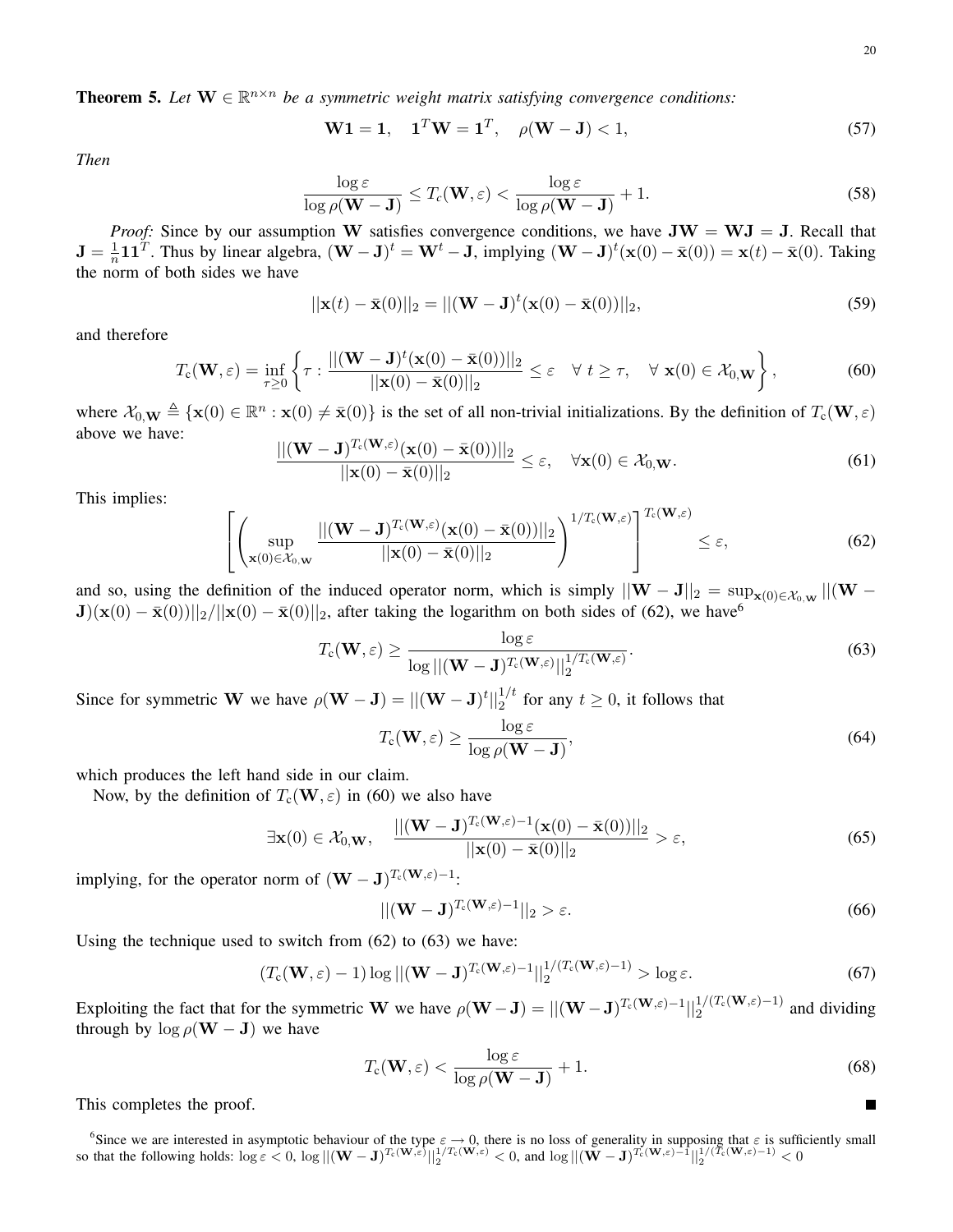# APPENDIX B EXTENDED PROOF OF THEOREM 1

**Theorem 6** (Optimal mixing parameter). *Suppose*  $\theta_3 + \theta_2 + \theta_1 = 1$  *and*  $\theta_3 \ge 1$ ,  $\theta_2 \ge 0$ *. Suppose further that*  $|\lambda_N(\mathbf{W})| \leq |\lambda_2(\mathbf{W})|$ . Then the solution of the optimization problem

$$
\alpha^* = \arg\min_{\alpha} \rho(\mathbf{\Phi}_3[\alpha] - \mathbf{J}) \tag{69}
$$

*is given by the following:*

$$
\alpha^* = \frac{-((\theta_3 - 1)\lambda_2(\mathbf{W})^2 + \theta_2\lambda_2(\mathbf{W}) + 2\theta_1) - 2\sqrt{\theta_1^2 + \theta_1\lambda_2(\mathbf{W})\left(\theta_2 + (\theta_3 - 1)\lambda_2(\mathbf{W})\right)}}{(\theta_2 + (\theta_3 - 1)\lambda_2(\mathbf{W}))^2}
$$
(70)

*Proof:* In order to minimize the spectral radius of  $\Phi_3[\alpha]$  we need to know its eigenvalues. These can be calculated by solving the eigenvalue problem (33). We can multiply (35) by  $\mathbf{u}_i^T$  on the left to obtain a quadratic equation that links the individual eigenvalues  $\lambda_i(\Phi_3[\alpha])$  and  $\lambda_i(\mathbf{W}_3[\alpha])$ :

$$
\mathbf{u}_i^T (\lambda_i (\mathbf{\Phi}_3[\alpha])^2 \mathbf{I} - \lambda_i (\mathbf{\Phi}_3[\alpha]) \mathbf{W}_3[\alpha] - \alpha \theta_1 \mathbf{I}) \mathbf{u}_i = 0
$$
  

$$
\lambda_i (\mathbf{\Phi}_3[\alpha])^2 - \lambda_i (\mathbf{W}_3[\alpha]) \lambda_i (\mathbf{\Phi}_3[\alpha]) - \alpha \theta_1 = 0.
$$
 (71)

Recall  $\Phi_3[\alpha]$  is a  $2N \times 2N$  matrix, and so  $\Phi_3[\alpha]$  has, in general,  $2N$  eigenvalues – twice as many as  $W_3[\alpha]$ . These eigenvalues are the solutions of the quadratic (71), and are given by

$$
\lambda_i^*(\Phi_3[\alpha]) = \frac{1}{2} \left( \lambda_i(\mathbf{W}_3[\alpha]) + \sqrt{\lambda_i(\mathbf{W}_3[\alpha])^2 + 4\alpha \theta_1} \right)
$$
(72)

$$
\lambda_i^{**}(\mathbf{\Phi}_3[\alpha]) = \frac{1}{2} \left( \lambda_i(\mathbf{W}_3[\alpha]) - \sqrt{\lambda_i(\mathbf{W}_3[\alpha])^2 + 4\alpha \theta_1} \right).
$$
 (73)

With these expressions for the eigenvalues of  $\Phi_3[\alpha]$ , we are in a position to formulate the problem of minimizing the spectral radius of the matrix  $(\Phi_3[\alpha] - J)$ ,  $\alpha^* = \arg \min_{\alpha} \rho(\Phi_3[\alpha] - J)$ . It can be shown that this problem is equivalent to

$$
\alpha^* = \arg\min_{\alpha \ge 0} \rho(\Phi_3[\alpha] - \mathbf{J}) \tag{74}
$$

The simplest way to demonstrate this is to show that  $\rho(\Phi_3[\alpha] - J) \ge \rho(\Phi_3[0] - J)$  for any  $\alpha < 0$ . Indeed, by the definition of the spectral radius we have that  $\rho(\Phi_3[\alpha] - J) \geq \lambda_2^*(\Phi_3[\alpha])$  and  $\rho(\Phi_3[0] - J) = \lambda_2(\mathbf{W})$  since  $\Phi_3[0] =$ W. Hence it is enough to demonstrate  $\lambda_2^*(\Phi_3[\alpha]) \geq \lambda_2(\mathbf{W})$ . Consider the inequality  $\lambda_2^*(\Phi_3[\alpha]) - \lambda_2(\mathbf{W}) \geq 0$ . Replacing  $\lambda_i^*(\Phi_3[\alpha])$  with its definition, (72), rearranging terms and squaring both sides gives  $\alpha\theta_1 \geq \lambda_2(\mathbf{W})^2$  –  $\lambda_2(\mathbf{W})\lambda_2(\mathbf{W}_3[\alpha])$ . From the definition of  $\mathbf{W}_3[\alpha]$  in (5), it follows that  $\lambda_2(\mathbf{W}_3[\alpha]) = (1 - \alpha + \alpha\theta_3)\lambda_2(\mathbf{W}) + \alpha\theta_1$ . Using this relation leads to the expression  $\alpha(\theta_1 + (\theta_3 - \alpha)\lambda_2(\mathbf{W})^2 + \theta_1\lambda_2(\mathbf{W})) \ge 0$ . Under our assumptions, we have  $\theta_3 - 1 \ge 1$ ,  $\theta_2 \ge 0$  and  $\theta_1 \le 0$ . Thus  $\theta_1 + (\theta_3 - 1)\lambda_2^2 + \theta_2\lambda_2 \le \theta_1 + \theta_3 - 1 + \theta_2 = 0$ . This implies that if  $\alpha < 0$ , the last inequality holds leading to  $\lambda_2^*(\Phi_3[\alpha]) \geq \lambda_2(\mathbf{W})$ . Thus for any  $\alpha < 0$  the spectral radius  $\rho(\Phi_3[\alpha] - \mathbf{J})$ cannot decrease, and so we may focus on optimizing over  $\alpha \geq 0$ .

We start solving problem (74) by finding the eigenvalues  $\lambda_1^*(\Phi_3[\alpha])$  and  $\lambda_1^{**}(\Phi_3[\alpha])$ . We first note that

$$
\sqrt{\lambda_1^2(\mathbf{W}[\alpha]) + 4\alpha\theta_1} = |1 + \alpha\theta_1|.
$$

Noting that  $\theta_1 \leq 0$  we conclude that

$$
\lambda_1^*(\Phi_3[\alpha]), \lambda_1^{**}(\Phi_3[\alpha]) = \begin{cases} 1, -\alpha\theta_1 & \text{if } 1 + \alpha\theta_1 \ge 0 \Rightarrow \alpha \le -\theta_1^{-1} \\ -\alpha\theta_1, 1 & \text{if } 1 + \alpha\theta_1 < 0 \Rightarrow \alpha > -\theta_1^{-1} \end{cases} \tag{75}
$$

Abusing notation we write  $\lambda_1^*(\Phi_3[\alpha]) = 1$  and  $\lambda_1^{**}(\Phi_3[\alpha]) = -\alpha \theta_1$  for all  $\alpha$ . Furthermore, condition  $\alpha > -\theta_1^{-1}$ implies  $|\lambda_1^{**}(\Phi_3[\alpha])| > 1$ , leading to divergent  $\Phi_3[\alpha]$ , and we conclude that potential solution is restricted to the range  $\alpha \le -\theta_1^{-1}$ . Moreover, we reformulate our actual problem (69) in terms of the eigenvalues of  $\Phi_3[\alpha]$ :

$$
\alpha^* = \arg\min_{\alpha \ge 0} \max_{i=2,3,\dots,N} \max\left[ \max(|\lambda_i^*(\Phi_3[\alpha])|, |\lambda_i^{**}(\Phi_3[\alpha])|), |\lambda_1^{**}(\Phi_3[\alpha])| \right]
$$
(76)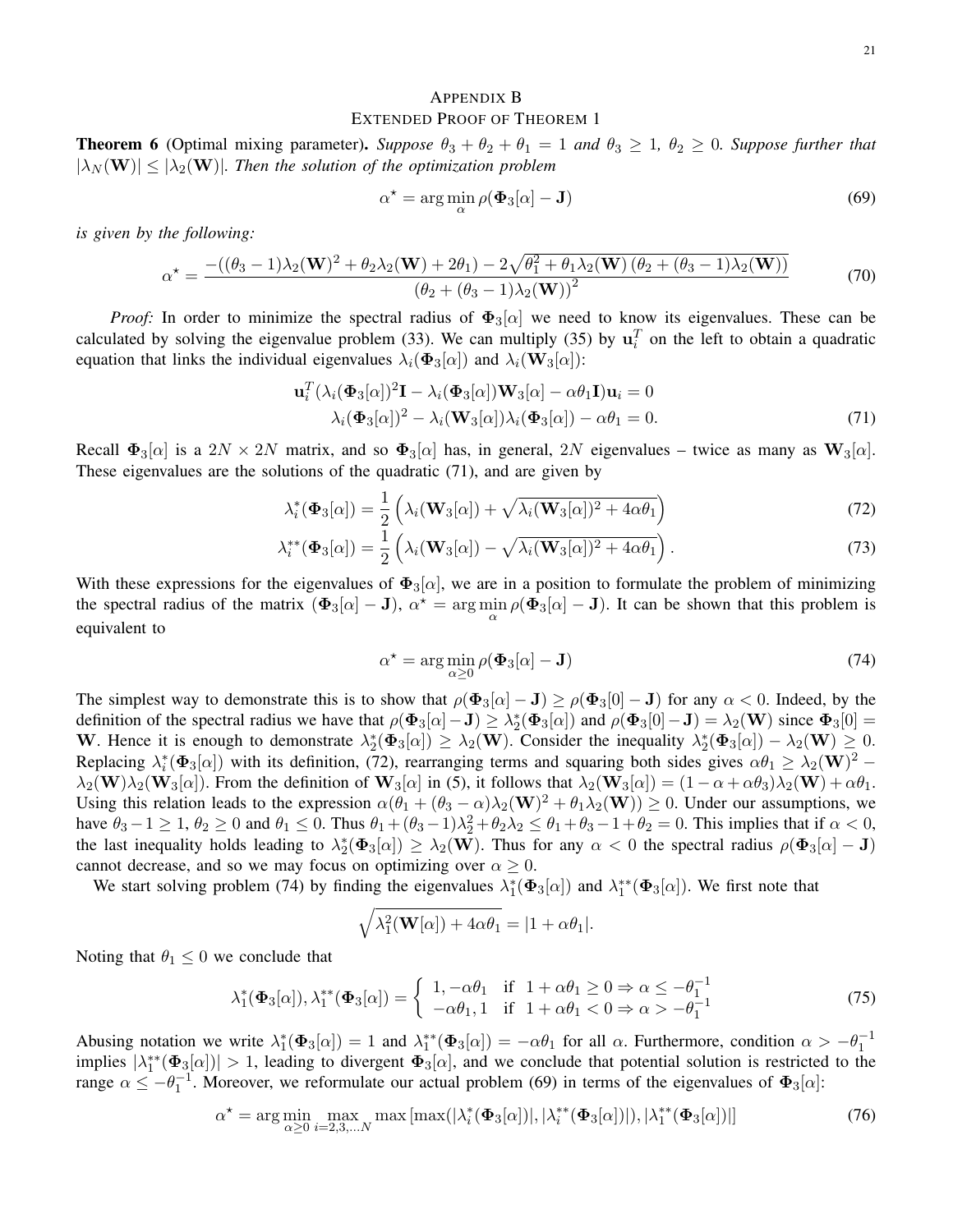22

For  $i = 2, 3, \dots N$  eigenvalues  $\lambda_i^*(\Phi_3[\alpha])$  and  $\lambda_i^{**}(\Phi_3[\alpha])$  can admit two distinct forms. First, when the expression under square root in (72) is less then zero,  $\lambda_i(\mathbf{W}[\alpha])^2 + 4\alpha\theta_1 < 0$ , the respective eigenvalues are complex. Second, when this expression is positive, the eigenvalues are real. Thus it follows that in the first case we have:

$$
\max(|\lambda_i^*(\Phi_3[\alpha])|, |\lambda_i^{**}(\Phi_3[\alpha])|) = \frac{1}{2} \left[ \lambda_i (\mathbf{W}[\alpha])^2 + i^2 \left( \sqrt{\lambda_i (\mathbf{W}[\alpha])^2 + 4\alpha \theta_1} \right)^2 \right]^{1/2}
$$
  
\n
$$
= \frac{1}{2} \left[ \lambda_i (\mathbf{W}[\alpha])^2 - \lambda_i (\mathbf{W}[\alpha])^2 - 4\alpha \theta_1 \right]^{1/2}
$$
  
\n
$$
= \frac{1}{2} \left[ -4\alpha \theta_1 \right]^{1/2}
$$
  
\n
$$
= [-\alpha \theta_1]^{1/2}
$$
  
\n
$$
= \alpha^{1/2} (-\theta_1)^{1/2}
$$
 (77)

We note that (77) is a strictly increasing function of  $\alpha$ . Next, we find the region where (77) holds. Recalling that  $\lambda_i(\mathbf{W}[\alpha]) = (1 + \alpha(\theta_3 - 1))\lambda_i(\mathbf{W}) + \alpha\theta_2$  and solving the quadratic:

$$
\lambda_i(\mathbf{W}[\alpha])^2 + 4\alpha\theta_1 = 0
$$
  

$$
((\theta_3 - 1)\lambda_i(\mathbf{W}) + \theta_2)^2\alpha^2 + 2((\theta_3 - 1)\lambda_i(\mathbf{W})^2 + \theta_2\lambda_i(\mathbf{W}) + 2\theta_1)\alpha + \lambda_i(\mathbf{W})^2 = 0
$$
 (78)

we obtain the the bounds of the region:

$$
\alpha_i^* = \frac{-((\theta_3 - 1)\lambda_i(\mathbf{W})^2 + \theta_2\lambda_i(\mathbf{W}) + 2\theta_1) - 2\sqrt{\theta_1^2 + \theta_1\lambda_i(\mathbf{W})\left(\theta_2 + (\theta_3 - 1)\lambda_i(\mathbf{W})\right)}}{(\theta_2 + (\theta_3 - 1)\lambda_i(\mathbf{W}))^2}
$$
(79)

$$
\alpha_i^{**} = \frac{-((\theta_3 - 1)\lambda_i(\mathbf{W})^2 + \theta_2\lambda_i(\mathbf{W}) + 2\theta_1) + 2\sqrt{\theta_1(\theta_1 + \lambda_i(\mathbf{W})(\theta_2 + (\theta_3 - 1)\lambda_i(\mathbf{W})))}}{(\theta_2 + (\theta_3 - 1)\lambda_i(\mathbf{W}))^2}
$$
(80)

Now we shall investigate the behaviour of the roots  $\alpha_i^*$  and  $\alpha_i^{**}$  depending on the value of  $\lambda_i(\mathbf{W}) \in [-1,1]$ . First, we make sure that the expression under the square root in (79) and (80) is greater then zero. Indeed, a straightforward calculation shows that if  $\theta_2 \geq 0$ ,  $\theta_3 \geq 1$  and  $\lambda_i(\mathbf{W}) \in [-1,1]$  then we have:

$$
\theta_1(\theta_1 + \lambda_i(\mathbf{W})(\theta_2 + (\theta_3 - 1)\lambda_i(\mathbf{W})))
$$
  
=  $(1 - \theta_3 - \theta_2)((1 - \theta_3 - \theta_2) + \lambda_i(\mathbf{W})(\theta_2 + (\theta_3 - 1)\lambda_i(\mathbf{W})))$   
=  $(\theta_3 + \theta_2 - 1)(\theta_2(1 - \lambda_i(\mathbf{W})) + (\theta_3 - 1)(1 - \lambda_i(\mathbf{W})^2)) \ge 0$  (81)

Second, we find that if  $\theta_2 \geq 0$ ,  $\theta_3 \geq 1$  and  $\lambda_i(\mathbf{W}) \in [-1, 1]$ :

$$
-( (\theta_3 - 1)\lambda_i(\mathbf{W})^2 + \theta_2 \lambda_i(\mathbf{W}) + 2\theta_1 )
$$
  
= -(( $\theta_3 - 1$ )\lambda<sub>i</sub>( $\mathbf{W}$ )<sup>2</sup> +  $\theta_2 \lambda_i(\mathbf{W}) + 2(1 - \theta_3 - \theta_2)$ )  
= (( $\theta_3 - 1$ )(2 -  $\lambda_i(\mathbf{W})^2$ ) +  $\theta_2$ (2 -  $\lambda_i(\mathbf{W})$ ))  $\ge 0$  (82)

The above arguments make it obvious that  $\alpha_i^{**} \ge 0$  and  $\alpha_i^{**} \ge \alpha_i^*$  on the interval  $\lambda_i(\mathbf{W}) \in [-1,1]$ . Finally, we shall prove that  $\alpha_i^*$  is positive on  $\lambda_i(\mathbf{W}) \in [-1,1]$ . In order to do this we find the range of  $\lambda_i(\mathbf{W})$  in which the numerator in the expression for  $\alpha_i^*$  is positive:

$$
-((\theta_{3}-1)\lambda_{i}(\mathbf{W})^{2} + \theta_{2}\lambda_{i}(\mathbf{W}) + 2\theta_{1}) \ge 2\sqrt{\theta_{1}^{2} + \theta_{1}\lambda_{i}(\mathbf{W})\left(\theta_{2} + (\theta_{3} - 1)\lambda_{i}(\mathbf{W})\right)}
$$

$$
\left(-((\theta_{3} - 1)\lambda_{i}(\mathbf{W})^{2} + \theta_{2}\lambda_{i}(\mathbf{W}) + 2\theta_{1})\right)^{2} \ge \left((2\sqrt{\theta_{1}^{2} + \theta_{1}\lambda_{i}(\mathbf{W})\left(\theta_{2} + (\theta_{3} - 1)\lambda_{i}(\mathbf{W})\right)}\right)^{2}
$$

$$
\theta_{2}^{2}\lambda_{i}(\mathbf{W})^{2} + (-2\theta_{2} + 2\theta_{2}\theta_{3})\lambda_{i}(\mathbf{W})^{3} + (\theta_{3} - 1)^{2}\lambda_{i}(\mathbf{W})^{4} \ge 0
$$

$$
\lambda_{i}(\mathbf{W})^{2}(\theta_{2} + (\theta_{3} - 1)\lambda_{i}(\mathbf{W}))^{2} \ge 0
$$
(83)

We conclude that (83) holds for any  $\lambda_i(\mathbf{W})$ . This and the previous discussion leads us to the conclusion that  $0 \le \alpha_i^* \le \alpha_i^{**}$  in the range  $\lambda_i(\mathbf{W}) \in [-1, 1]$ . Next we show that  $-\theta_1^{-1} \le \alpha_i^{**}$ . In particular, introducing notation:

$$
\alpha_i^+ = -\frac{2\theta_1 + \lambda_i(\mathbf{W})\left(\theta_2 + (\theta_3 - 1)\lambda_i(\mathbf{W})\right)}{\left(\theta_2 + (\theta_3 - 1)\lambda_i(\mathbf{W})\right)^2}
$$
(84)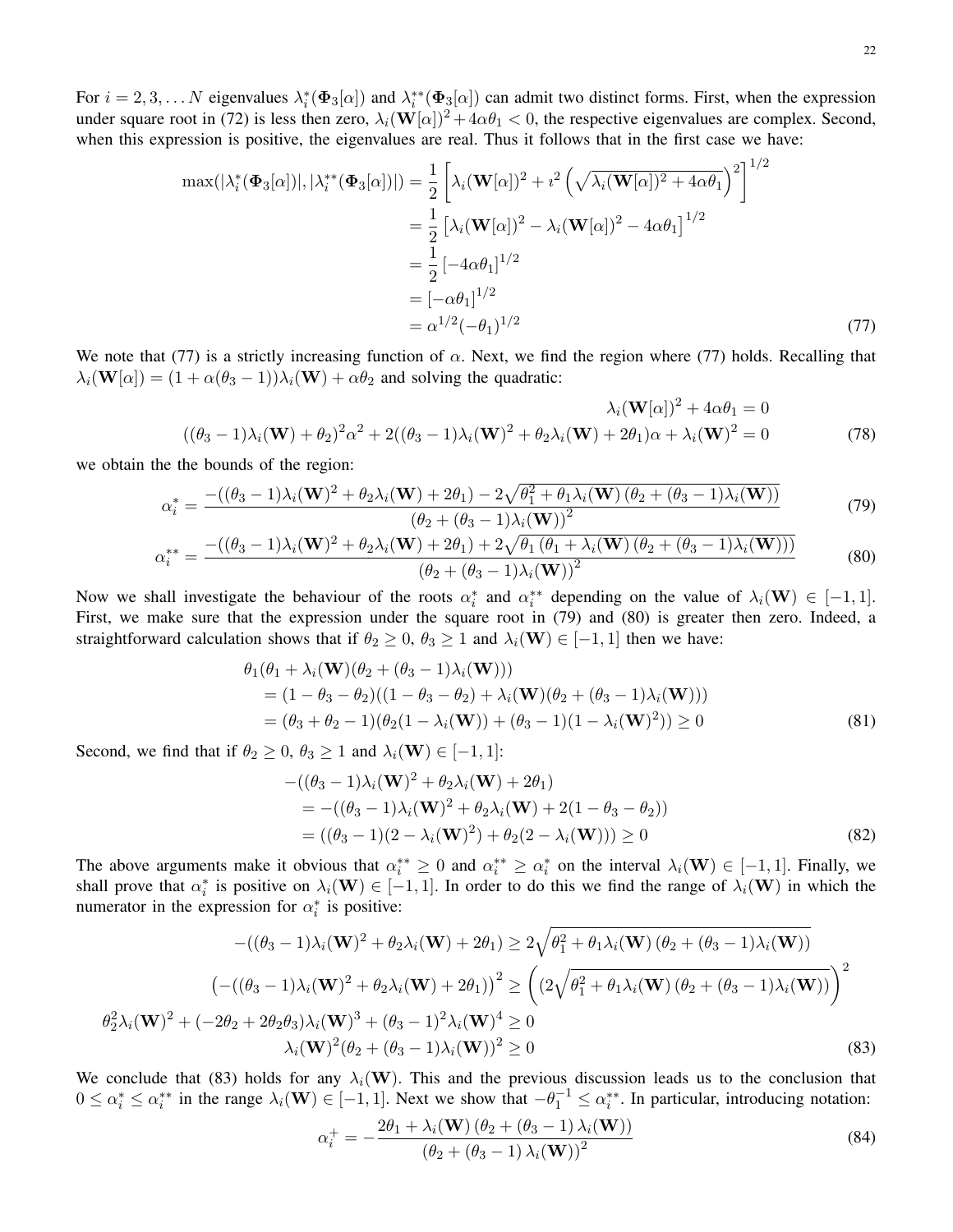taking into account (80) and  $1 = \theta_3 + \theta_2 + \theta_1$  we show that

$$
\alpha_{i}^{+} - (-\theta_{1}^{-1}) = \frac{-((\theta_{3} - 1)\lambda_{i}(\mathbf{W})^{2} + \theta_{2}\lambda_{i}(\mathbf{W}) + 2\theta_{1})}{(\theta_{2} + (\theta_{3} - 1)\lambda_{i}(\mathbf{W}))^{2}} + \theta_{1}^{-1}
$$
\n
$$
= \frac{(\theta_{2} + (\theta_{3} - 1)\lambda_{i}(\mathbf{W}))^{2} - \theta_{1}((\theta_{3} - 1)\lambda_{i}(\mathbf{W})^{2} + \theta_{2}\lambda_{i}(\mathbf{W}) + 2\theta_{1})}{\theta_{1}(\theta_{2} + (\theta_{3} - 1)\lambda_{i}(\mathbf{W}))^{2}}
$$
\n
$$
= \frac{(\lambda_{i}(\mathbf{W}) - 1)(\theta_{2}^{2} + 2(\theta_{3} - 1)^{2}(\lambda_{i}(\mathbf{W}) + 1) + \theta_{2}(\theta_{3} - 1)(4 + \lambda_{i}(\mathbf{W})))}{(1 - \theta_{3} - \theta_{2})(\theta_{2} + (\theta_{3} - 1)\lambda_{i}(\mathbf{W}))^{2}}
$$
\n
$$
= \frac{(1 - \lambda_{i}(\mathbf{W}))(\theta_{2}^{2} + 2(\theta_{3} - 1)^{2}(\lambda_{i}(\mathbf{W}) + 1) + \theta_{2}(\theta_{3} - 1)(4 + \lambda_{i}(\mathbf{W})))}{(\theta_{3} + \theta_{2} - 1)(\theta_{2} + (\theta_{3} - 1)\lambda_{i}(\mathbf{W}))^{2}} \ge 0
$$
\n(85)

if  $\theta_2 \geq 0$ ,  $\theta_3 \geq 1$  and  $\lambda_i(\mathbf{W}) \in [-1, 1]$ . Thus it follows from (80) that  $\alpha_i^{**} - (-\theta_1^{-1}) \geq 0$ . Now we shall see that  $\alpha_i^* \leq (-\theta_1^{-1})$ . We have already demonstrated that  $\alpha_i^+ - (-\theta_1^{-1}) \geq 0$ . Thus to demonstrate validity of our current claim it is enough to show:

$$
\alpha_{i}^{*} - (-\theta_{1}^{-1}) \leq 0
$$
\n
$$
\frac{2\sqrt{\theta_{1}(\theta_{1} + \lambda_{i}(\mathbf{W})(\theta_{2} + (\theta_{3} - 1)\lambda_{i}(\mathbf{W})))}}{(\theta_{2} + (\theta_{3} - 1)\lambda_{i}(\mathbf{W}))^{2}} \geq \alpha_{i}^{+} - (-\theta_{1}^{-1})
$$
\n
$$
\left[ \frac{(1 - \lambda_{i}(\mathbf{W}))(\theta_{2}^{2} + 2(\theta_{3} - 1)^{2}(\lambda_{i}(\mathbf{W}) + 1) + \theta_{2}(\theta_{3} - 1)(4 + \lambda_{i}(\mathbf{W})))}{(\theta_{3} + \theta_{2} - 1)} \right]^{2}
$$
\n
$$
-\left[ 2\sqrt{\theta_{1}(\theta_{1} + \lambda_{i}(\mathbf{W})(\theta_{2} + (\theta_{3} - 1)\lambda_{i}(\mathbf{W})))} \right]^{2} \leq 0
$$
\n
$$
(\theta_{2} + 2(\theta_{3} - 1)) (\lambda_{i}(\mathbf{W}) - 1) (\theta_{2} + (\theta_{3} - 1)\lambda_{i}(\mathbf{W}))^{2} (2(\theta_{3} - 1) (1 + \lambda_{i}(\mathbf{W})) + \theta_{2} (3 + \lambda_{i}(\mathbf{W}))) \leq 0
$$
\n(86)

Again, we see that the previous inequality holds if  $\theta_2 \geq 0$ ,  $\theta_3 \geq 1$  and  $\lambda_i(\mathbf{W}) \in [-1,1]$  proving the claim  $\alpha_i^* \leq (-\theta_1^{-1})$ . We conclude this part of the investigation by summarizing the results. First, we have  $0 \leq \alpha_i^* \leq$  $-\theta_1^{-1} \leq \alpha_i^+ \leq \alpha_i^{**}$ . Second, recalling  $\alpha \in [0, -\theta_1^{-1}] \Rightarrow -\alpha \theta_1^{-1} \leq 1$  we have on the interval  $\alpha \in [\alpha_i^*, -\theta_1^{-1}]$ :

$$
\max\left[\max(|\lambda_i^*(\Phi_3[\alpha])|, |\lambda_i^{**}(\Phi_3[\alpha])|), |\lambda_1^{**}(\Phi_3[\alpha])|\right]
$$
  
\n
$$
= \max\left[\sqrt{-\alpha\theta_1^{-1}}, -\alpha\theta_1^{-1}\right]
$$
  
\n
$$
= \sqrt{-\alpha\theta_1^{-1}}
$$
  
\n
$$
= \max(|\lambda_i^*(\Phi_3[\alpha])|, |\lambda_i^{**}(\Phi_3[\alpha])|)
$$
 (87)

Let us now define partial cost function associated with *i*-th egenvalue  $\lambda_i^*(\Phi_3[\alpha])$ :

$$
\mathcal{J}_i[\alpha, \lambda_i(\mathbf{W})] = \max\left[\max(|\lambda_i^*(\boldsymbol{\Phi}_3[\alpha])|, |\lambda_i^{**}(\boldsymbol{\Phi}_3[\alpha])|), |\lambda_1^{**}(\boldsymbol{\Phi}_3[\alpha])|\right]
$$
(88)

and investigate the behaviour of this function on the interval  $\alpha \in [0, \alpha_i^*]$ . Recall from the previous discussion that on this interval  $\lambda_i(\mathbf{W}[\alpha])^2 + 4\alpha \theta_1 > 0$  and eigenvalues  $\lambda_i^*(\Phi_3[\alpha])$ ,  $\lambda_i^{**}(\Phi_3[\alpha])$  are real. Thus the following holds:

$$
\max(|\lambda_i^*(\Phi_3[\alpha])|, |\lambda_i^{**}(\Phi_3[\alpha])|) = \frac{1}{2} \left\{ \begin{array}{ccc} \left| \lambda_i(\mathbf{W}[\alpha]) + \sqrt{\lambda_i(\mathbf{W}[\alpha])^2 + 4\alpha \theta_1} \right| & \text{if } \lambda_i(\mathbf{W}[\alpha]) \ge 0\\ -\lambda_i(\mathbf{W}[\alpha]) + \sqrt{\lambda_i(\mathbf{W}[\alpha])^2 + 4\alpha \theta_1} & \text{if } \lambda_i(\mathbf{W}[\alpha]) < 0 \end{array} \right. \tag{89}
$$

This can be summarized as follows:

$$
\max(|\lambda_i^*(\Phi_3[\alpha])|, |\lambda_i^{**}(\Phi_3[\alpha])|) = \frac{1}{2} \left( |\lambda_i(\mathbf{W}[\alpha])| + \sqrt{\lambda_i(\mathbf{W}[\alpha])^2 + 4\alpha\theta_1} \right)
$$
(90)

Furthermore, noting  $\lambda_i(\mathbf{W}[\alpha])^2 + 4\alpha\theta_1 > 0 \Rightarrow |\lambda_i(\mathbf{W}[\alpha])| \ge 2(-\alpha\theta_1)^{1/2}$  we see

$$
\max(|\lambda_i^*(\Phi_3[\alpha])|, |\lambda_i^{**}(\Phi_3[\alpha])|) = \frac{1}{2} \left( |\lambda_i(\mathbf{W}[\alpha])| + \sqrt{\lambda_i(\mathbf{W}[\alpha])^2 + 4\alpha\theta_1} \right)
$$
  
\n
$$
\geq \frac{1}{2} \left( 2(-\alpha\theta_1)^{1/2} + 0 \right)
$$
  
\n
$$
\geq (-\alpha\theta_1)^{1/2} \geq -\alpha\theta_1 = |\lambda_1^{**}(\Phi_3[\alpha])|
$$
(91)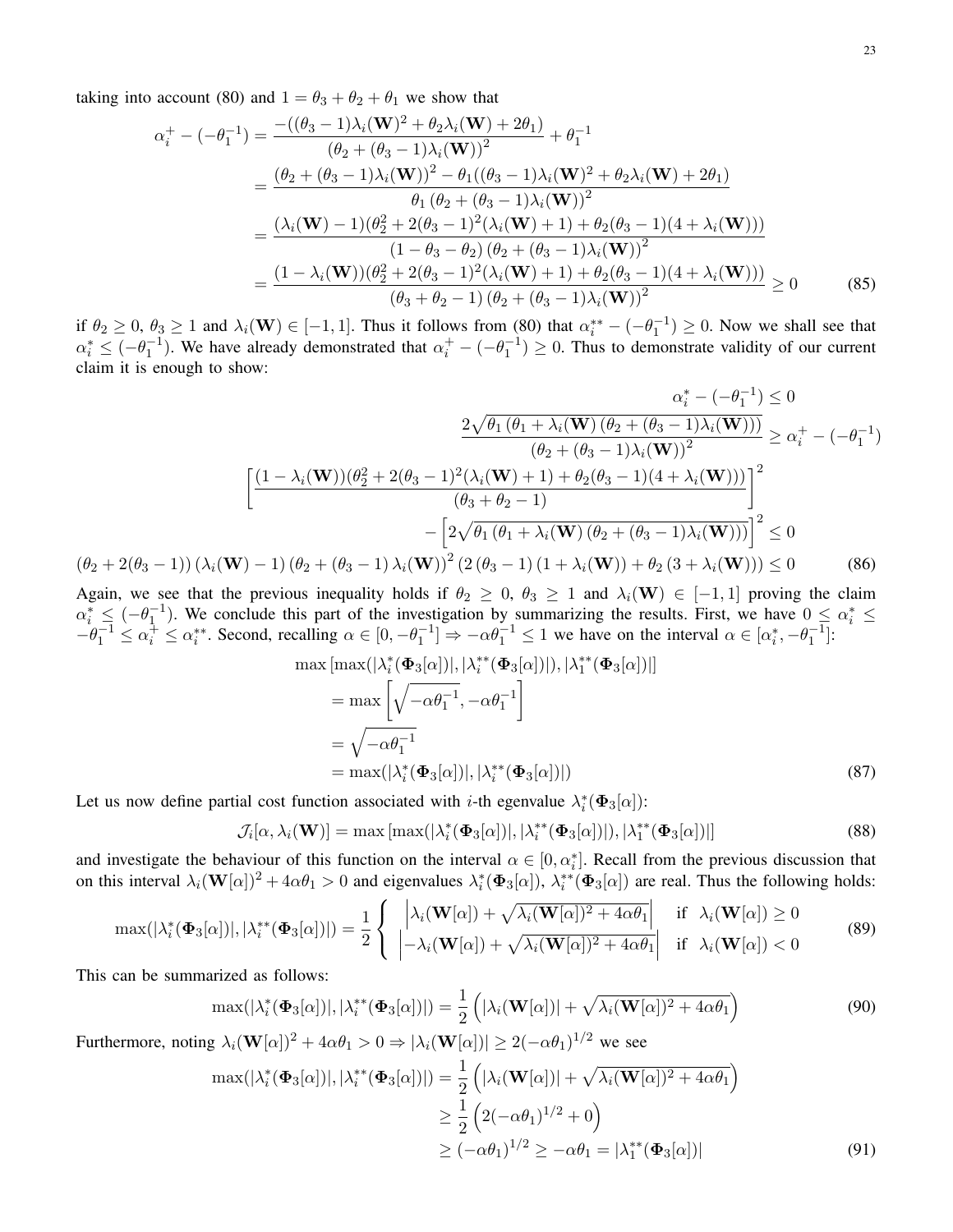Thus we have

$$
\mathcal{J}_i[\alpha, \lambda_i(\mathbf{W})] = \max(|\lambda_i^*(\boldsymbol{\Phi}_3[\alpha])|, |\lambda_i^{**}(\boldsymbol{\Phi}_3[\alpha])|)
$$

Based on the previous discussion we conclude that partial cost function is compactly related to the  $i$ -th eigenvalue  $\lambda_i(\mathbf{W})$  as follows:

$$
\mathcal{J}_i[\alpha, \lambda_i(\mathbf{W})] = \begin{cases} \alpha^{1/2}(-\theta_1)^{1/2} & \text{if } \alpha \in [\alpha_i^*, \theta_1^{-1}]\\ \frac{1}{2} \left( |\lambda_i(\mathbf{W}[\alpha])| + \sqrt{\lambda_i(\mathbf{W}[\alpha])^2 + 4\alpha \theta_1} \right) & \text{if } \alpha \in [0, \alpha_i^*) \end{cases}
$$
(92)

Based on this, we conclude that instead of (76) we can concentrate on a simpler optimization problem:

$$
\alpha^* = \arg\min_{\alpha \ge 0} \max_{i=2,3,\dots,N} \mathcal{J}_i[\alpha, \lambda_i(\mathbf{W})]
$$
(93)

Our next goal is to show that under our assumptions on the distribution of eigenvalues  $\lambda_i(\mathbf{W})$ ,  $\mathcal{J}_i[\alpha, \lambda_i(\mathbf{W})] \leq$  $\mathcal{J}_2[\alpha,\lambda_2(\mathbf{W})]$ . Our first step in this direction is to show that  $\alpha_i^*[\lambda_i(\mathbf{W})] \leq \alpha_2^*[\lambda_2(\mathbf{W})]$  and  $\alpha_i^*[-\lambda_i(\mathbf{W})] \leq$  $\alpha_i^*[\lambda_i(\mathbf{W})]$  if  $\lambda_i(\mathbf{W}) \in [0, \lambda_2(\mathbf{W})]$ . Combining the two arguments we shall see that  $\alpha_i^*[\lambda_i(\mathbf{W})] \leq \alpha_2^*[\lambda_2(\mathbf{W})]$  for any  $3 \le i \le N$  under assumption  $|\lambda_N(\mathbf{W})| \le \lambda_2(\mathbf{W})$ .

To show that our first conjecture is true we shall show that the derivative of  $\alpha_i^*[\lambda_i(\mathbf{W})]$  in the range  $\lambda_i(\mathbf{W}) \in [0,1]$ is positive, and thus the function that we are interested in is nondecreasing. After some algebra we obtain the following expression for the derivative:

$$
\frac{\partial}{\partial \lambda_i(\mathbf{W})} \alpha_i^* [\lambda_i(\mathbf{W})] = \frac{1}{(\theta_2 + (\theta_3 - 1) \lambda_i(\mathbf{W}))^3} \times (4\theta_1 (\theta_3 - 1) - \theta_2 (\theta_2 + (\theta_3 - 1) \lambda_i(\mathbf{W})) + \frac{\theta_1 (-\theta_2^2 + 4\theta_1 (\theta_3 - 1) + \theta_2 (\theta_3 - 1) \lambda_i(\mathbf{W}) + 2 (\theta_3 - 1)^2 \lambda_i(\mathbf{W})^2)}{\sqrt{\theta_1 (\theta_1 + \lambda_i(\mathbf{W}) (\theta_2 + (\theta_3 - 1) \lambda_i(\mathbf{W})))}} \tag{94}
$$

It is quite obvious that the multiplier in the first line above is positive in the range  $\lambda_i(\mathbf{W}) \in [0,1]$  and we exclude it from consideration. Furthermore, the first summand is negative in the range  $\lambda_i(\mathbf{W}) \in [0,1]$ . Observing that if  $\theta_2 \geq 0$ ,  $\theta_3 \geq 1$  and  $\lambda_i(\mathbf{W}) \in [0, 1]$  then:

$$
\theta_1(\theta_2^2 + 4\theta_1(\theta_3 - 1) + \theta_2(\theta_3 - 1)\lambda_i(\mathbf{W}) + 2(\theta_3 - 1)^2\lambda_i(\mathbf{W})^2)
$$
  
=  $(1 - \theta_3 - \theta_2)(-\theta_2^2 + 4(1 - \theta_3 - \theta_2)(\theta_3 - 1) + \theta_2(\theta_3 - 1)\lambda_i(\mathbf{W}) + 2(\theta_3 - 1)^2\lambda_i(\mathbf{W})^2)$   
=  $(\theta_3 + \theta_2 - 1)(\theta_2^2 + \theta_2(\theta_3 - 1)(4 - \lambda_i(\mathbf{W})) + 2(\theta_3 - 1)^2(2 - \lambda_i(\mathbf{W})^2)) \ge 0$  (95)

by making the substitution  $\theta_1 = 1 - \theta_2 - \theta_3$  and rearranging:

$$
\theta_1 \left( -\theta_2^2 + 4\theta_1 \left( \theta_3 - 1 \right) + \theta_2 \left( \theta_3 - 1 \right) \lambda_i(\mathbf{W}) + 2 \left( \theta_3 - 1 \right)^2 \lambda_i(\mathbf{W})^2 \right) \tag{96}
$$

$$
= (\theta_3 - \theta_2 - 1)(\theta_2^2 + \theta_2(\theta_3 - 1)(-\lambda_i(\mathbf{W}) + 4) + 2(\theta_3 - 1)^2(-\lambda_i^2(\mathbf{W}) + 2))
$$
\n(97)

we conclude that the numerator of the second summand is positive in the range  $\lambda_i(\mathbf{W}) \in [0,1]$  and the denominator is positive by (81). Thus to show that the derivative of  $\alpha_i^*[\lambda_i(\mathbf{W})]$  is positive we only need to show that if  $\theta_2 \ge 0$ ,  $\theta_3 \geq 1$  and  $\lambda_i(\mathbf{W}) \in [0,1]$  then:

$$
\begin{aligned}\n&\left(\frac{\theta_{1}\left(-\theta_{2}^{2}+4\theta_{1}\left(\theta_{3}-1\right)+\theta_{2}\left(\theta_{3}-1\right)\lambda_{i}(\mathbf{W})+2\left(\theta_{3}-1\right)^{2}\lambda_{i}(\mathbf{W})^{2}\right)}{\sqrt{\theta_{1}\left(\theta_{1}+\lambda_{i}(\mathbf{W})\left(\theta_{2}+\left(\theta_{3}-1\right)\lambda_{i}(\mathbf{W})\right)\right)}}\right)^{2} \\
&-\left(4\theta_{1}\left(\theta_{3}-1\right)-\theta_{2}\left(\theta_{2}+\left(\theta_{3}-1\right)\lambda_{i}(\mathbf{W})\right)\right)^{2} \\
&=\frac{\left(-\theta_{2}^{2}+4\theta_{1}\left(\theta_{3}-1\right)\right)\lambda_{i}(\mathbf{W})\left(\theta_{2}+\left(\theta_{3}-1\right)\lambda_{i}(\mathbf{W})\right)^{3}}{\theta_{1}+\lambda_{i}(\mathbf{W})\left(\theta_{2}+\left(\theta_{3}-1\right)\lambda_{i}(\mathbf{W})\right)} \\
&=\frac{\left(\theta_{2}^{2}+4\left(\theta_{3}+\theta_{2}-1\right)\left(\theta_{3}-1\right)\right)\lambda_{i}(\mathbf{W})\left(\theta_{2}+\left(\theta_{3}-1\right)\lambda_{i}(\mathbf{W})\right)^{3}}{\left(1-\lambda_{i}(\mathbf{W})\right)\theta_{2}+\left(\theta_{3}-1\right)\left(1-\lambda_{i}(\mathbf{W})^{2}\right)}\n\geq 0\n\end{aligned} \tag{98}
$$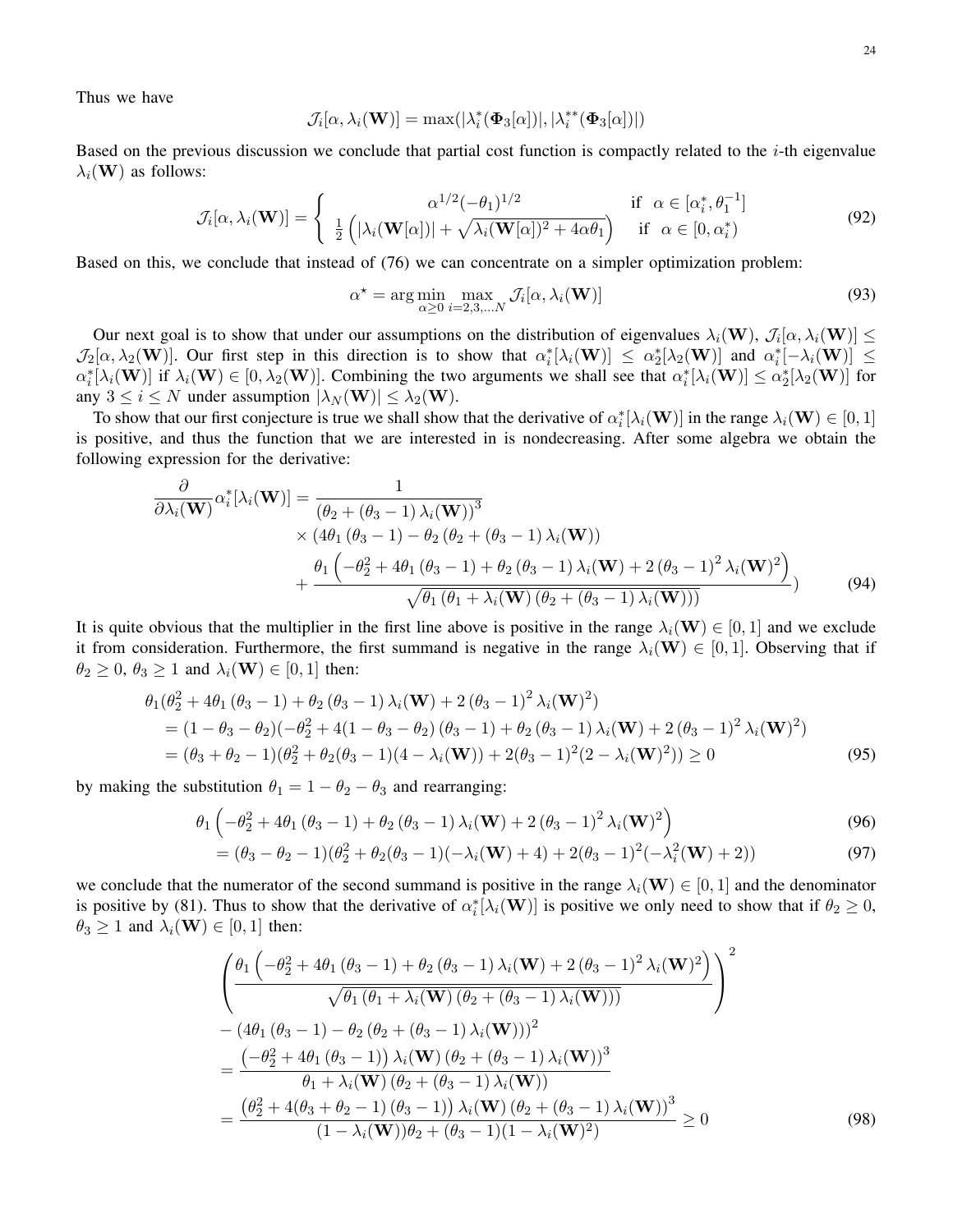and we conclude that our first conjecture holds true. Finally, using usual technique we solve an inequality  $\alpha_i^*[-\lambda_i(\mathbf{W})] \leq$  $\alpha_i^*[\lambda_i(\mathbf{W})]$  w.r.t.  $\lambda_i(\mathbf{W})$  and show that it holds for  $\lambda \in [0,1]$ :

$$
\alpha_{i}^{*}[-\lambda_{i}(\mathbf{W})] \leq \alpha_{i}^{*}[\lambda_{i}(\mathbf{W})] \n-((\theta_{3}-1)(-\lambda_{i}(\mathbf{W}))^{2} + \theta_{2}(-\lambda_{i}(\mathbf{W})) + 2\theta_{1}) - 2\sqrt{\theta_{1}^{2} + \theta_{1}(-\lambda_{i}(\mathbf{W}))(\theta_{2} + (\theta_{3} - 1)(-\lambda_{i}(\mathbf{W})))} \n(\theta_{2} + (\theta_{3} - 1)(-\lambda_{i}(\mathbf{W})))^{2} \n\leq \frac{-((\theta_{3} - 1)\lambda_{i}(\mathbf{W})^{2} + \theta_{2}\lambda_{i}(\mathbf{W}) + 2\theta_{1}) - 2\sqrt{\theta_{1}^{2} + \theta_{1}\lambda_{i}(\mathbf{W})(\theta_{2} + (\theta_{3} - 1)\lambda_{i}(\mathbf{W}))}}{(\theta_{2} + (\theta_{3} - 1)\lambda_{i}(\mathbf{W}))^{2}}
$$
\n(99)

Using the fact that  $\alpha_i^*[\lambda_i(\mathbf{W})] \ge 0$  and rearranging terms we obtain an equivalent inequality:

$$
2\theta_2 \lambda_i(\mathbf{W}) \left( \theta_2^2 - 4\theta_1 (\theta_3 - 1) - (\theta_3 - 1)^2 \lambda_i(\mathbf{W})^2 \right)
$$
  
\n
$$
\leq 2\sqrt{\theta_1^2 - \theta_1 \lambda_i(\mathbf{W}) (\theta_2 - (\theta_3 - 1)\lambda_i(\mathbf{W}))} (\theta_2 + (\theta_3 - 1)\lambda_i(\mathbf{W}))^2
$$
  
\n
$$
-2\sqrt{\theta_1^2 + \theta_1 \lambda_i(\mathbf{W}) (\theta_2 + (\theta_3 - 1)\lambda_i(\mathbf{W}))} (\theta_2 - (\theta_3 - 1)\lambda_i(\mathbf{W}))^2
$$
(100)

Noting that both sides of the above are positive on  $\lambda_i(\mathbf{W}) \in [0, 1]$ , squaring both sides and rearranging we obtain:

$$
\begin{aligned}\n&\left(-2\theta_1^2 + \theta_2^2 \lambda_i(\mathbf{W})^2 - 2\theta_1 (\theta_3 - 1) \lambda_i(\mathbf{W})^2\right) \\
&\leq -2\sqrt{\theta_1^2 - \theta_1 \lambda_i(\mathbf{W}) (\theta_2 - (\theta_3 - 1) \lambda_i(\mathbf{W}))} \\
&\times \sqrt{\theta_1^2 + \theta_1 \lambda_i(\mathbf{W}) (\theta_2 + (\theta_3 - 1) \lambda_i(\mathbf{W}))}\n\end{aligned} \tag{101}
$$

Observing that both sides of the above are negative on  $\lambda_i(\mathbf{W}) \in [0, 1]$ , reversing the inequality, squaring both sides and rearranging we see:

$$
\theta_2^2 \left(\theta_2^2 - 4\theta_1 \left(\theta_3 - 1\right)\right) \lambda_i(\mathbf{W})^4 \ge 0 \tag{102}
$$

Thus the last sequence of inequalities implies that if  $\lambda_i(\mathbf{W}) \in [0,1]$  then  $\alpha_i^*[-\lambda_i(\mathbf{W})] \leq \alpha_i^*[\lambda_i(\mathbf{W})]$  confirming our second conjecture and leaving us with

$$
\alpha_i^*[\lambda_i(\mathbf{W})] \le \alpha_2^*[\lambda_2(\mathbf{W})] \ \forall \ 3 \le i \le N \tag{103}
$$

under assumption  $|\lambda_N(\mathbf{W})| \leq \lambda_2(\mathbf{W})$ .

Next we turn to proving  $\mathcal{J}_i[\alpha,\lambda_i(\mathbf{W})] \leq \mathcal{J}_2[\alpha,\lambda_2(\mathbf{W})]$  for any  $3 \leq i \leq N$ . According to our previous discussion, we have to consider this problem on three distinct intervals:  $\alpha \in [0, \alpha_i^*[\lambda_i(\mathbf{W})]]$ ,  $\alpha \in [\alpha_i^*[\lambda_i(\mathbf{W})], \alpha_2^*[\lambda_2(\mathbf{W})]]$ and  $\alpha \in [\alpha_2^*[\lambda_2(\mathbf{W})], -\theta_1^{-1}]$ . It is quite obvious from (103) and (92) that on  $\alpha \in [\alpha_2^*[\lambda_2(\mathbf{W})], -\theta_1^{-1}]$  we have  $\mathcal{J}_i[\alpha, \lambda_i(\mathbf{W})] = \mathcal{J}_2[\alpha, \lambda_2(\mathbf{W})] = \alpha^{1/2}(-\theta_1)^{1/2}$ . On the other hand, on  $\alpha \in [\alpha_i^* [\lambda_i(\mathbf{W})], \alpha_2^* [\lambda_2(\mathbf{W})]]$  we have  $\mathcal{J}_i[\alpha, \lambda_i(\mathbf{W})] = \alpha^{1/2}(-\theta_1)^{1/2}$  and  $\mathcal{J}_2[\alpha, \lambda_2(\mathbf{W})] = \frac{1}{2} \left( |\lambda_i(\mathbf{W}[\alpha])| + \sqrt{\lambda_i(\mathbf{W}[\alpha])^2 + 4\alpha \theta_1} \right)$ . We can see from (91) that in this case  $\mathcal{J}_i[\alpha,\lambda_i(\mathbf{W})] \leq \mathcal{J}_2[\alpha,\lambda_2(\mathbf{W})]$ . Thus we only have to consider the first interval. We shall exploit the same technique that was used to investigate  $\alpha_i^*[\lambda_i(\mathbf{W})]$ , *i.e.* we shall see that the derivative of  $\mathcal{J}_i[\alpha, \lambda_i(\mathbf{W})]$ w.r.t.  $\lambda_i(\mathbf{W})$  in the range  $\lambda_i(\mathbf{W}) \in [0,1]$  is positive, and then demonstrate  $\mathcal{J}_i[\alpha,-\lambda_i(\mathbf{W})] \leq \mathcal{J}_2[\alpha,\lambda_2(\mathbf{W})]$  for any  $\lambda_i(\mathbf{W}) \geq 0$ . The derivative of  $\mathcal{J}_i[\alpha, \lambda_i(\mathbf{W})]$  has the form:

$$
\frac{\partial}{\partial \lambda_i(\mathbf{W})} \mathcal{J}_i[\alpha, \lambda_i(\mathbf{W})] = \frac{1 + \alpha(\theta_3 - 1)}{2} \left( \frac{\lambda_i(\mathbf{W}) + \alpha(\theta_2 + (\theta_3 - 1) \lambda_i(\mathbf{W}))}{\sqrt{-4\alpha(\theta_2 + \theta_3 - 1) + (\lambda_i(\mathbf{W}) + \alpha(\theta_2 + (\theta_3 - 1) \lambda_i(\mathbf{W})))^2}} + \text{sgn} \left[ \lambda_i(\mathbf{W}) + \alpha(\theta_2 + (\theta_3 - 1) \lambda_i(\mathbf{W})) \right] \right)
$$
(104)

We observe that the multiplier  $\frac{1+\alpha(\theta_3-1)}{2}$  is positive, the expression under square root is positive because  $\alpha \in$  $[0, \alpha_i^*[\lambda_i(\mathbf{W})]]$  and  $\lambda_i(\mathbf{W}) + \alpha (\theta_2 + (\theta_3 - 1) \lambda_i(\mathbf{W})) \ge 0$  under the assumption  $\lambda_i(\mathbf{W}) \ge 0$  and  $\theta_2 \ge 0$ ,  $\theta_3 \ge 1$ . Thus  $\frac{\partial}{\partial \lambda_i(\mathbf{W})}\overline{\mathcal{J}}_i[\alpha,\lambda_i(\mathbf{W})] \ge 0$  for any  $\lambda_i(\mathbf{W}) \ge 0$  and we have  $\mathcal{J}_i[\alpha,\lambda_i(\mathbf{W})] \le \mathcal{J}_2[\alpha,\lambda_2(\mathbf{W})]$  for any  $0 \le$  $\lambda_i(\mathbf{W}) \leq \lambda_2(\mathbf{W})$ . Finally, we note (92) that  $\mathcal{J}_i[\alpha, \lambda_i(\mathbf{W})]$  is an increasing function of  $|\lambda_i(\mathbf{W}[\alpha])| = |(1 + \alpha(\theta_3 - \theta_1)/2)$  $1$ )) $\lambda_i(\mathbf{W}) + \alpha \theta_2$  thus to show that  $\mathcal{J}_i[\alpha, -\lambda_i(\mathbf{W})] \leq \mathcal{J}_i[\alpha, \lambda_i(\mathbf{W})]$  for some  $0 \leq \lambda_i(\mathbf{W}) \leq \lambda_2(\mathbf{W})$  it is enough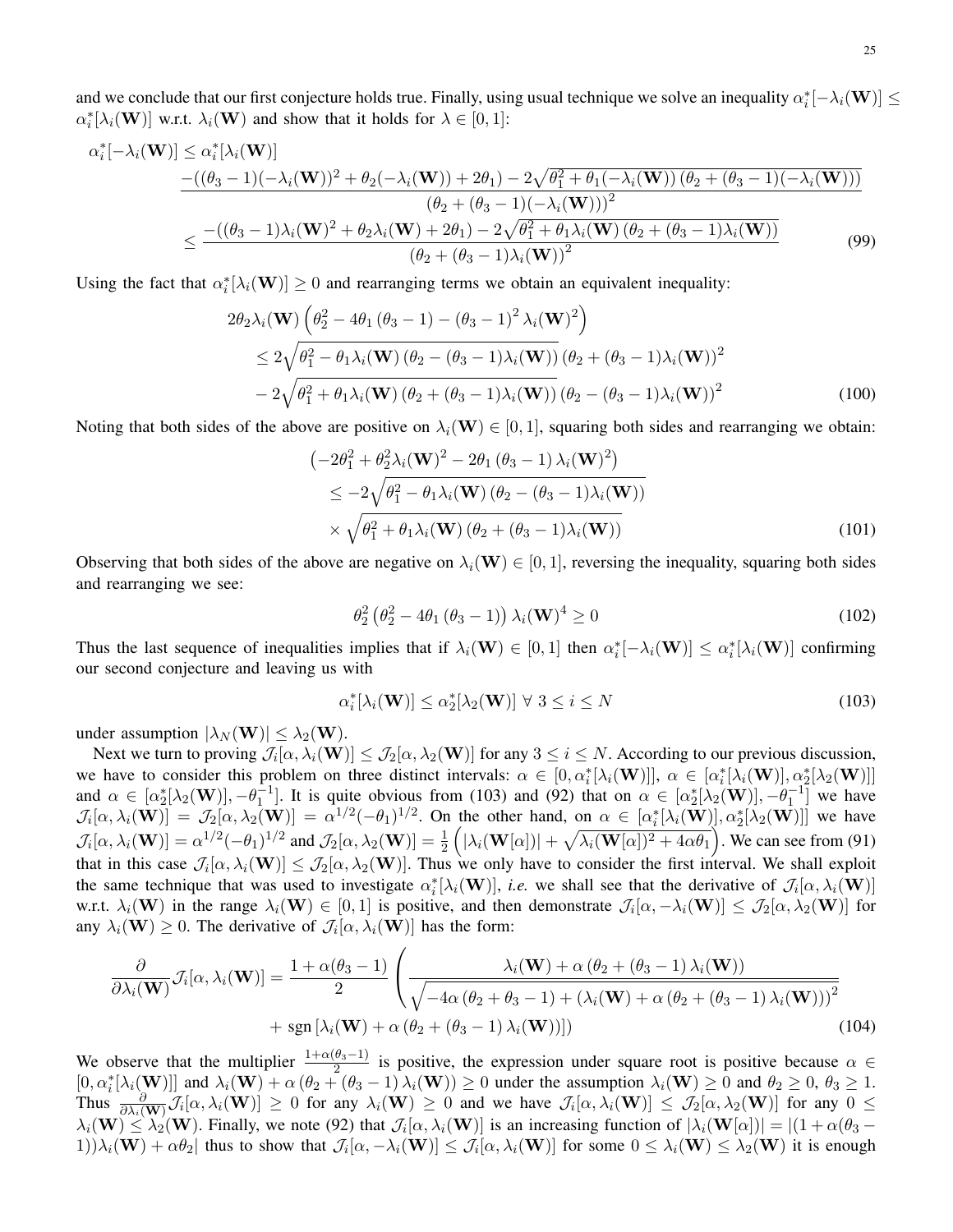to show that  $|-(1+\alpha(\theta_3-1))\lambda_i(\mathbf{W})+\alpha\theta_2|\leq |(1+\alpha(\theta_3-1))\lambda_i(\mathbf{W})+\alpha\theta_2|$ . Indeed, under our assumptions we have:

$$
|(1+\alpha(\theta_3-1))\lambda_i(\mathbf{W})+\alpha\theta_2|^2-|-(1+\alpha(\theta_3-1))\lambda_i(\mathbf{W})+\alpha\theta_2|^2
$$
  
= 4(1+\alpha(\theta\_3-1))\lambda\_i(\mathbf{W})\alpha\theta\_2 \ge 0 (105)

We have proven that  $\mathcal{J}_i[\alpha, \lambda_i(\mathbf{W})] \leq \mathcal{J}_2[\alpha, \lambda_2(\mathbf{W})]$  for any  $3 \leq i \leq N$  under assumption  $|\lambda_N(\mathbf{W})| \leq |\lambda_2(\mathbf{W})|$ . Thus optimization problem (93) further simplifies as follows:

$$
\alpha^* = \arg\min_{\alpha \ge 0} \mathcal{J}_2[\alpha, \lambda_2(\mathbf{W})]
$$
\n(106)

We shall now show that  $\alpha_2^*$  is the global minimizer of this function. Consider the derivative of  $\mathcal{J}_2[\alpha,\lambda_2(\mathbf{W})]$ w.r.t.  $\alpha$  on  $[0, \alpha_2^*)$ :

$$
\frac{\partial}{\partial \alpha} \mathcal{J}_2[\alpha, \lambda_2(\mathbf{W})] = \frac{2\theta_1 + (\theta_2 + (\theta_3 - 1)\lambda_2(\mathbf{W}))(\lambda_2(\mathbf{W}) + \alpha(\theta_2 + (\theta_3 - 1)\lambda_2(\mathbf{W})))}{\sqrt{4\alpha\theta_1 + (\lambda_2(\mathbf{W}) + \alpha(\theta_2 + (\theta_3 - 1)\lambda_2(\mathbf{W})))^2}}
$$
  
+  $(\theta_2 + (\theta_3 - 1)\lambda_2(\mathbf{W})) \operatorname{sgn}[\lambda_2(\mathbf{W}) + \alpha(\theta_2 + (\theta_3 - 1)\lambda_2(\mathbf{W}))]$   
=  $\varphi_1(\lambda_2(\mathbf{W}), \alpha) + \varphi_2(\lambda_2(\mathbf{W}), \alpha)$  (107)

We shall show that  $|\varphi_1(\lambda_2(\mathbf{W}), \alpha)| \ge |\varphi_2(\lambda_2(\mathbf{W}), \alpha)|$  and thus the sign of the derivative is completely determined by the sign of  $\varphi_1(\lambda_2(\mathbf{W}), \alpha)$ . Indeed, solving the inequality for the range of  $\lambda_2(\mathbf{W})$ :

$$
\left| \frac{2\theta_1 + (\theta_2 + (\theta_3 - 1) \lambda_2(\mathbf{W})) (\lambda_2(\mathbf{W}) + \alpha (\theta_2 + (\theta_3 - 1) \lambda_2(\mathbf{W})))}{\sqrt{4\alpha \theta_1 + (\lambda_2(\mathbf{W}) + \alpha (\theta_2 + (\theta_3 - 1) \lambda_2(\mathbf{W})))^2}} \right| \ge
$$
\n
$$
|(\theta_2 + (\theta_3 - 1) \lambda_2(\mathbf{W})) \operatorname{sgn} [\lambda_2(\mathbf{W}) + \alpha (\theta_2 + (\theta_3 - 1) \lambda_2(\mathbf{W}))]|
$$
\n(108)

by moving the square root on the right, squaring both sides and doing some algebra we obtain the quadratic inequality:

$$
4\theta_1 \left(\theta_1 + \lambda_2(\mathbf{W})\left(\theta_2 + \left(\theta_3 - 1\right)\lambda_2(\mathbf{W})\right)\right) \ge 0\tag{109}
$$

that is true under our assumptions for any  $\lambda_2(\mathbf{W}) \in [-1,1]$  according to (81). We see that  $|\varphi_1(\lambda_2(\mathbf{W}), \alpha)| \ge$  $|\varphi_2(\lambda_2(\mathbf{W}), \alpha)|$ ,  $\forall \alpha \ge 0$ . We conclude that the sign of the derivative on  $\alpha \in [0, \alpha_2^*)$  is completely determined by the sign of  $\varphi_1(\lambda_2(\mathbf{W}), \alpha)$  in the range of  $\lambda_2(\mathbf{W})$ . Now we investigate the behaviour of  $\varphi_1(\lambda_2(\mathbf{W}), \alpha)$ . On  $\alpha \in [0, \alpha_2^*)$  the sign of this function is determined by the sign of its numerator. We find that the transition point for the numerator's sign satisfies:  $\alpha = \alpha_2^+$ . Recalling  $\alpha_2^* \le \alpha_2^+$  leads us to conclusion that  $\varphi_1(\lambda_2(\mathbf{W}), \alpha) \le 0$  if  $\alpha \in$ [0,  $\alpha_2^*$ ). We observe that  $\mathcal{J}_2[\alpha,\lambda_2(\mathbf{W})]$  is nonincreasing on  $\alpha \in [0,\alpha_2^*)$  and  $\mathcal{J}_2[\alpha,\lambda_2(\mathbf{W})]$  is nondecreasing on  $\alpha \in [\alpha_2^*, -\theta_1^{-1})$ . We conclude that  $\alpha_2^*$  is the global minimum of the function  $\mathcal{J}_2[\alpha, \lambda_2(\mathbf{W})]$ . П

#### **REFERENCES**

- [1] L. Xiao, S. Boyd, and S. Lall, "A scheme for robust distributed sensor fusion based on average consensus," in *Proc. IEEE/ACM Int. Symp. on Information Processing in Sensor Networks*, Los Angeles, CA, Apr. 2005.
- [2] C. Moallemi and B. Roy, "Consensus propagation," *IEEE Trans. Inf. Theory*, vol. 52, no. 11, pp. 4753–4766, Nov. 2006.
- [3] D. Spanos, R. Olfati-Saber, and R. Murray, "Distributed sensor fusion using dynamic consensus," in *Proc. 16th IFAC World Congress*, Prague, Czech Republic, July 2005.
- [4] D. Scherber and H. Papadopoulos, "Locally constructed algorithms for distributed computations in ad-hoc networks," in *Proc. ACM/IEEE Int. Symp. Information Processing in Sensor Networks*, Berkeley, CA, USA, Apr. 2004.
- [5] R. Olfati-Saber and R. Murray, "Consensus problems in networks of agents with switching topology and time-delays," *IEEE Trans. Automatic Control*, vol. 49, no. 9, pp. 1520–1533, Sept. 2004.
- [6] G. Tang and L. Guo, "Convergence of a class of multi-agent systems in probabilistic framework," *Jnl of Syst. Science and Complexity*, vol. 20, no. 2, pp. 173–197, Jun. 2007.
- [7] W. Ren and R. Beard, "Consensus seeking in multiagent systems under dynamically changing interaction topologies," *IEEE Trans. Autom. Control*, vol. 50, no. 5, pp. 655–661, May 2005.
- [8] R. Olfati-Saber, J. Fax, and R. Murray, "Consensus and cooperation in networked multi-agent systems," *Proceedings of the IEEE*, vol. 95, no. 1, pp. 215–233, Jan. 2007.
- [9] J. Tsitsiklis, "Problems in decentralized decision making and computation," Ph.D. dissertation, Massachusetts Institute of Technology, Nov. 1984.